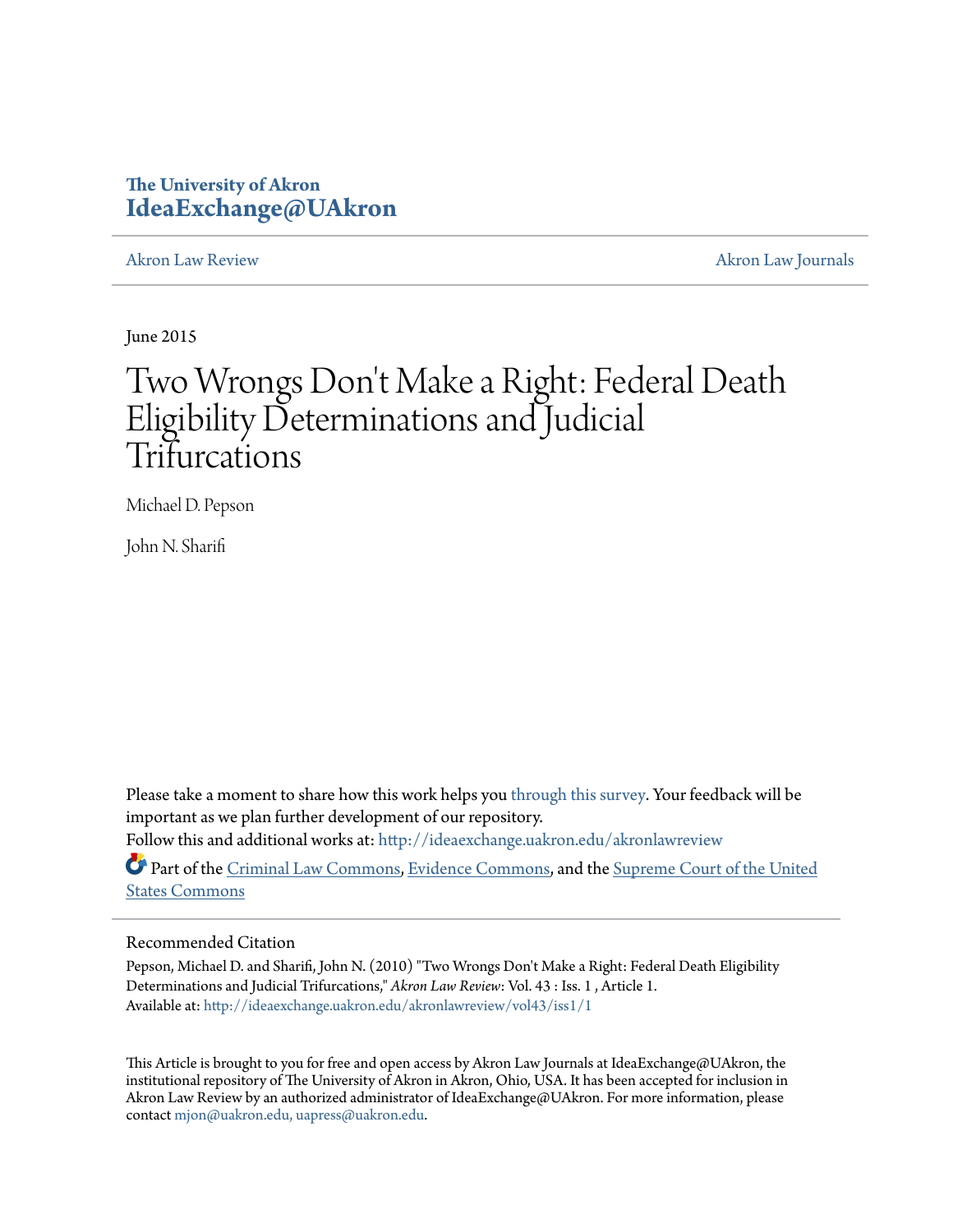# **TWO WRONGS DON'T MAKE A RIGHT: FEDERAL DEATH ELIGIBILITY DETERMINATIONS AND JUDICIAL TRIFURCATIONS\***

*Michael D. Pepson\*\* & John N. Sharifi\*\*\**

| L.       |                                                                 |     |
|----------|-----------------------------------------------------------------|-----|
| П.       |                                                                 |     |
|          |                                                                 |     |
|          | B. Previous Challenges to the Constitutionality of the          |     |
|          | $FDPA$                                                          |     |
|          |                                                                 |     |
|          |                                                                 |     |
|          | The Eligibility Determination and its Statutory<br>Е.           |     |
|          |                                                                 |     |
|          | III. The Concept of "Functional Equivalence" at Sentencing20    |     |
|          | A. The Landmark Decisions of <i>Apprendi</i> and <i>Ring</i> 20 |     |
|          |                                                                 |     |
| $IV_{-}$ | Eligibility Determinations and "Criminal Prosecutions"27        |     |
|          | V. The Sixth Amendment Right of Confrontation, Its              |     |
|          |                                                                 |     |
|          |                                                                 | .30 |
|          | B. Abrogating Judicial Determinations of "Reliability" 33       |     |
|          |                                                                 |     |
| VII.     |                                                                 |     |
|          |                                                                 |     |
|          | B. The Inapplicability of Constitutional Avoidance41            |     |
|          |                                                                 |     |
|          |                                                                 |     |

1

<sup>\*</sup> The authors thank Louis J. Barracato, Associate Professor of Law.

<sup>\*\*</sup> J.D., The Catholic University of America, Columbus School of Law (2008).

<sup>\*\*\*</sup> Adjunct Professor of Law, The Catholic University of America, Columbus School of Law; The Law Offices of John N. Sharifi, LLC; LL.M., The George Washington University Law Center (2005); J.D., The Catholic University of America, Columbus School of Law (2002). Former Trial Attorney, Maryland Office of the Public Defender. Founder, Mid-Atlantic Innocence Project, Columbus School of Law Chapter.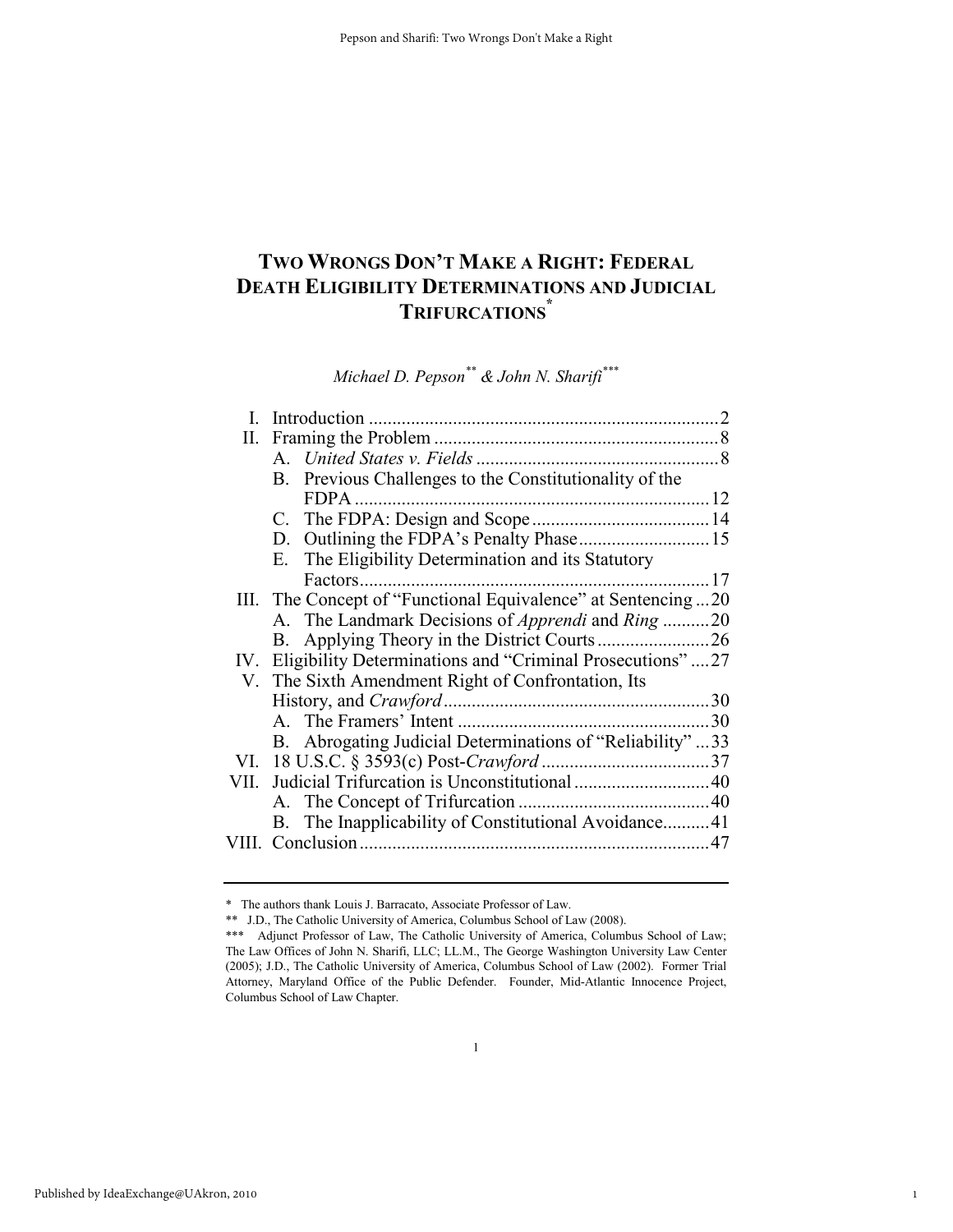# I. INTRODUCTION

The current federal death penalty statute provides the following relaxed evidentiary standard, which, *inter alia*, governs the method with which the facts that render a defendant eligible for the death penalty (i.e., aggravating factors) may be proven:

The government may present any information relevant to an aggravating factor. . . . Information is admissible *regardless of its admissibility under the rules governing admission of evidence at criminal trials* except that information may be excluded if its probative value is outweighed by the danger of creating unfair prejudice, confusing the issues, or misleading the jury.<sup>1</sup>

Under the Federal Death Penalty Act of 1994 (hereinafter  $FDPA$ ),<sup>2</sup> after a federal capital defendant has been convicted of a qualifying predicate offense (during the guilt-innocence phase of his or her trial), the government must still prove additional statutorily prescribed aggravating factors, $3$  beyond a reasonable doubt, to raise the level of the offense to one that exposes the defendant to the specter of the death penalty. (The defendant is not eligible for the death penalty simply by virtue of his conviction on the predicate offense alone.)<sup>4</sup> This is constitutionally significant because, pursuant to the Supreme Court's holding in *Ring v. Arizona*,<sup>5</sup> aggravating factors function as additional *elements* necessary to constitute a capital crime, which, in essence, is tantamount to an entirely different offense.<sup>6</sup>

The factfinding necessary to establish the existence of the aggravating factors occurs at a separate sentencing hearing, in an adversarial, trial-like setting, with the right to a jury, in what has been

 <sup>1. 18</sup> U.S.C. § 3593(c) (2000) (emphasis added).

 <sup>2.</sup> Federal Death Penalty Act of 1994, 18 U.S.C. §§ 3591-3598 (2000).

 <sup>3.</sup> *See* 18 U.S.C. § 3592(c) (listing statutory aggravating factors under the FDPA). *See also*  Zant v. Stephens, 462 U.S. 862, 878 (1983) ("Statutory aggravating circumstances play a constitutionally necessary function at the stage of legislative definition: they circumscribe the class of persons eligible for the death penalty.").

 <sup>4. 18</sup> U.S.C. § 3593(d) (2000) ("If no aggravating factor set forth in section 3592 is found to exist, the court shall impose a sentence other than death authorized by law."). *See* Donald M. Houser, *Reconciling* Ring v. Arizona *with the Current Structure of the Federal Capital Murder Trial: The Case for Trifurcation*, 64 WASH. & LEE L. REV. 349, 353 (2007) (As Donald Houser observes, "[u]pon the conclusion of the guilt phase, the maximum punishment facing the defendant if he is found guilty is life in prison.").

 <sup>5. 536</sup> U.S. 584 (2002).

 <sup>6.</sup> *See infra* notes 123-144 and accompanying text.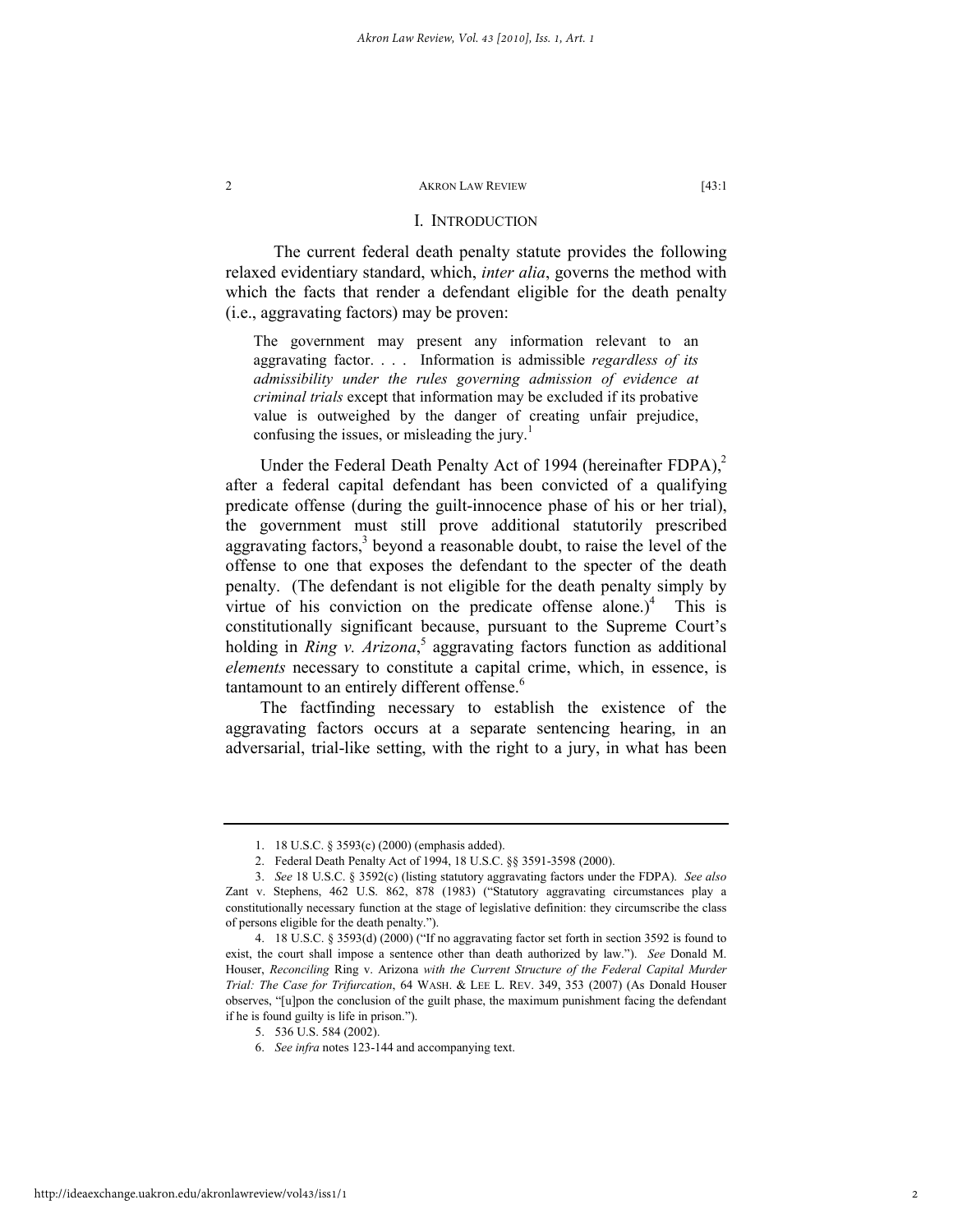termed the "eligibility determination" or phase (as in *death* eligibility).7 But yet, notwithstanding the aforementioned application of *Ring*, this hearing occurs within a juridical framework where the nature and scope of the procedural protections afforded the defendant fundamentally differs from that of the trial proper. $\delta$  This disparity is especially glaring with regard to the inequality between the dramatically reduced right of confrontation the FDPA grants capital defendants during their sentencing hearing and the right of confrontation the Sixth Amendment guarantees criminal defendants in all stages of their "criminal prosecution."9 To wit, in a federal capital trial, a jury may determine that a defendant is eligible to receive a death sentence (i.e., make findings of fact beyond a reasonable doubt) based on hearsay evidence that would not overcome a Confrontation Clause objection in even a misdemeanor trial.<sup>10</sup>

Broadly speaking, the purpose of this article is to bring attention to this radical and irreconcilable disparity between the unequivocal Sixth Amendment right of confrontation criminal defendants are afforded at trial, $11$  and the limited, qualified right of confrontation the FDPA grants federal capital defendants during death-eligibility determinations, which occur as part of the sentencing phase.<sup>12</sup> It advances the argument that there is no tenable principled distinction on which this disparate procedural treatment may rest. We will attempt to demonstrate that, as

 <sup>7.</sup> *See, e.g.,* United States v. Mills, 446 F. Supp. 2d 1115, 1119-21 (C.D. Cal. 2006) (for a good description of the factfinding that occurs during the eligibility phase); United States v. Jordan*,* 357 F. Supp. 2d 889, 902 (E.D. Va. 2005) ("The evidentiary and deliberative process in the penalty of a capital case has two facets: eligibility and selection."); United States v. Johnson, 362 F. Supp. 2d 1043, 1099 (N.D. Iowa 2005) (describing the two-facet inquiry the sentencing phase of capital trials conducted pursuant to the FDPA).

 <sup>8.</sup> As Professor John Douglas explains,

Modern criminal prosecution spans two worlds: first a trial, then a sentencing. In capital cases, we know these two worlds as the "guilt" phase and the "penalty" phase . . . . Trial is an adversarial process, conducted under rules set out in a single sentence of the Sixth Amendment . . . . At best, a defendant's "sentencing rights" are a faint shadow of his "trial rights." This division of criminal cases into two distinct worlds with different rights holds true even in capital cases . . . .

John G. Douglas, *Confronting Death: Sixth Amendment Rights at Capital Sentencing*, 105 COLUM. L. REV. 1967, 1967-69 (2005). *See* Alexander Bunin, *When Trial and Punishment Intersect: New Defects in the Death Penalty*, 26 W. NEW ENG. L. REV. 233, 235 (2004) (observing that "in most death penalty jurisdictions, a capital defendant is prosecuted for some elements of capital murder without the trial protections available even to a person charged with a simple misdemeanor").

 <sup>9.</sup> *Compare* 18 U.S.C. § 3593(c), *with* Crawford v. Washington, 541 U.S. 36 (2004); U.S. CONST. amend. VI.

 <sup>10.</sup> *See infra* notes 104-112 and accompanying text.

 <sup>11.</sup> *See infra* Part IV.

 <sup>12.</sup> *See* 18 U.S.C. § 3593(c). *See infra* notes 99-109 and accompanying text.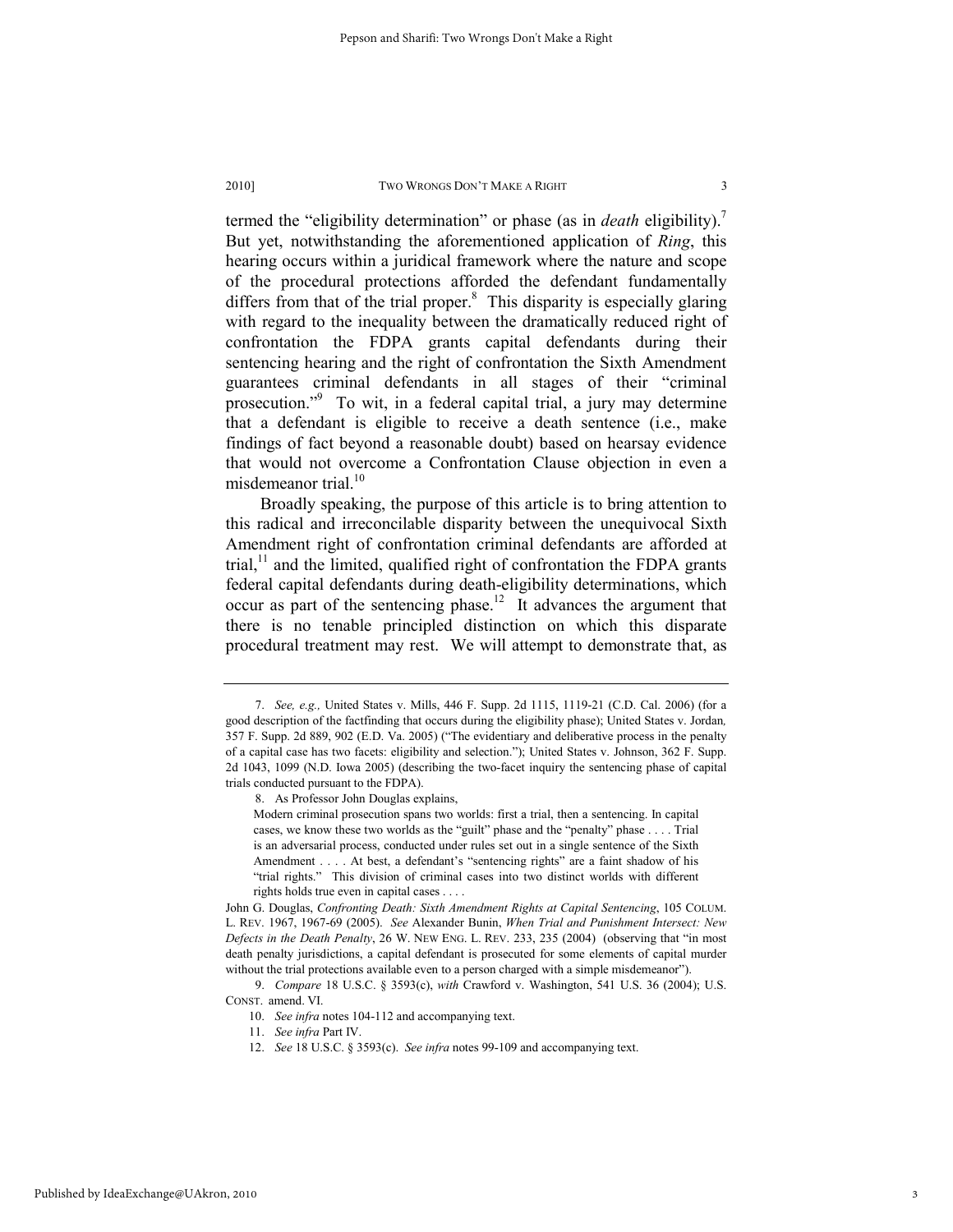written, the statutory provision that governs the admission of evidence at capital sentencings—18 U.S.C.  $\frac{2593(c)}{a}$  is unconstitutional on its face as it applies to death eligibility determinations—and cannot be salvaged by judicial construction.

Specifically, we will argue that the Supreme Court's holding in *Ring*,<sup>14</sup> read in conjunction with the Court's holding in *Crawford*<sup>15</sup> necessarily renders 18 U.S.C. § 3593(c) of the FDPA unconstitutional, because it violates the Confrontation Clause of the Sixth Amendment.<sup>16</sup> Furthermore, notwithstanding judicial efforts to ameliorate this constitutional quandary, application of the cardinal cannons of statutory construction inexorably leads to the conclusion that the doctrine of constitutional avoidance may not be invoked to rescue the statute. Indeed, it is our position that judicial attempts to salvage the constitutionality of that provision through trifurcating federal capital trials<sup>17</sup>—i.e., subdividing the sentencing proceedings of a federal capital trial into an eligibility phase (in which the defendant is afforded a Sixth Amendment right of confrontation) and a separate sentence-selection phase—likewise run afoul of the Constitution. That being said, we submit that, consistent with the Constitution, the only viable way in which the aforementioned procedural deficiencies may be corrected is legislatively mandated trifurcation.

In reaching our conclusion, this article will explore, *inter alia*, the extensions of our constitutionally grounded right of confrontation; that is, "[i]n all criminal prosecutions" the Confrontation Clause of the Sixth Amendment unequivocally grants the accused the right "to be confronted with the witnesses against him."<sup>18</sup> Per that language, the accused is guaranteed the right of confrontation during every stage of his or her criminal prosecution,<sup>19</sup> which, at least as a general proposition, affords the accused two principle procedural rights that are crucial to our

 <sup>13.</sup> For the relevant statutory text, *see supra* note 1 and accompanying text.

 <sup>14.</sup> Ring v. Arizona, 536 U.S. 584 (2002). *See infra* notes 122-127 and accompanying text.

 <sup>15.</sup> Crawford v. Washington, 541 U.S. 36 (2004).

 <sup>16.</sup> *See id.* at 68.

 <sup>17.</sup> *See infra* notes 207-216 and accompanying text.

 <sup>18.</sup> U.S. CONST. amend. VI. *See, e.g.* United States v. Rondeau, 430 F.3d 44, 47 (1st Cir. 2005) (explaining that "[t]he Confrontation Clause provides defendants with the right to confront adverse witnesses '[i]n criminal prosecutions.'") (citing U.S. CONST. amend. VI)).

 <sup>19.</sup> *See* U.S. CONST. amend. VI. *See also* FRANCIS H. HELLER, THE SIXTH AMENDMENT TO THE CONSTITUTION OF THE UNITED STATES: A STUDY IN CONSTITUTIONAL DEVELOPMENT 35 (University of Kansas Press 1951) ("The Sixth Amendment, as proposed by Congress and ratified by the states, enumerated certain features of procedure to which an accused should be entitled 'in all criminal prosecutions.'").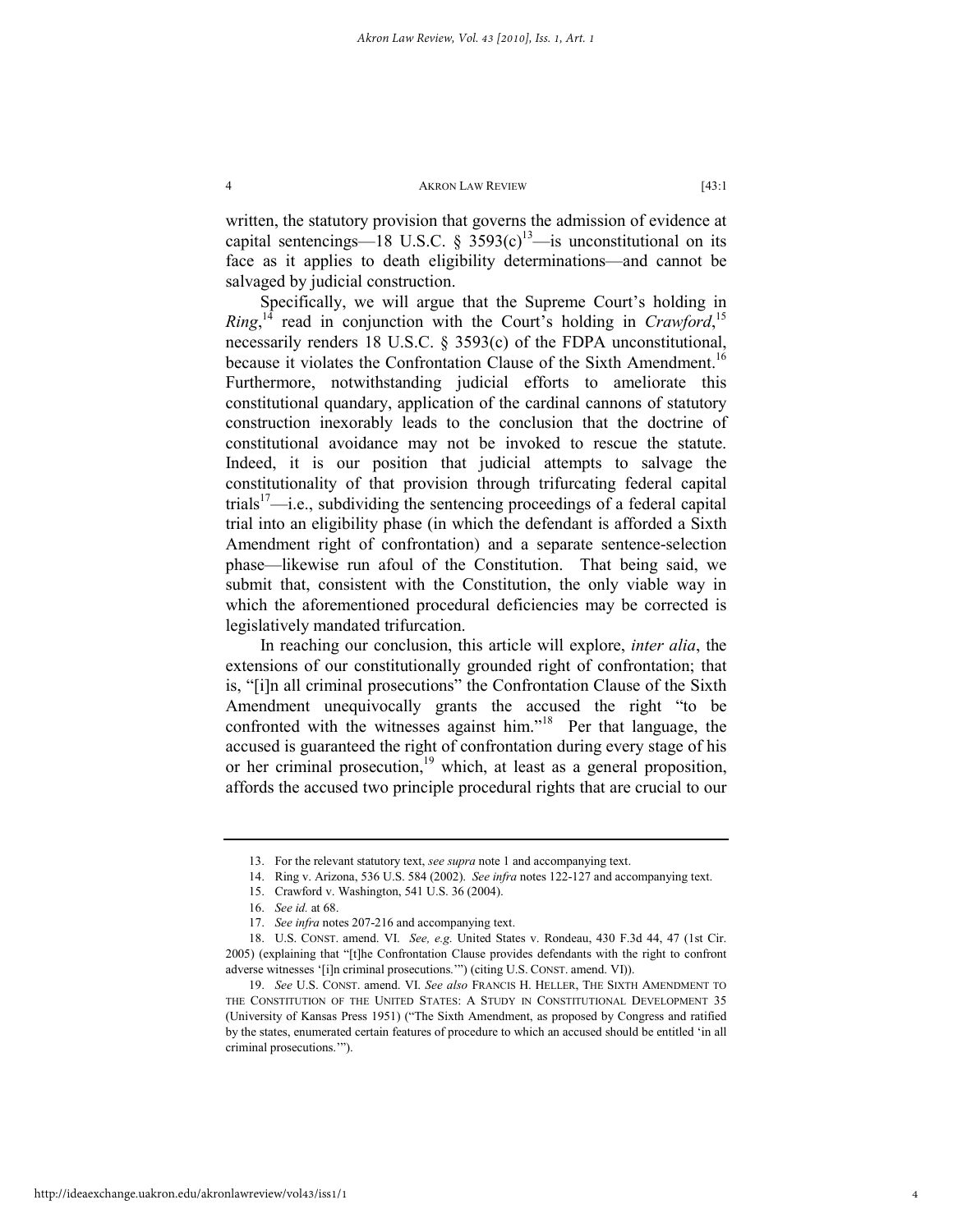position: the right to literally confront adverse witnesses at trial, face-toface, and the right to cross-examine those witnesses. $20$ 

Furthermore, at least insofar as the government may seek to adduce the testimonial statements of an out-of-court declarant (i.e., testimonial hearsay<sup>21</sup>), if the Sixth Amendment right of confrontation applies, then the additional procedural strictures mandated by Supreme Court's holding in *Crawford v. Washington* also apply, providing criminal defendants with greatly enhanced procedural protections.<sup>22</sup> Those strictures place a per se bar on the admission of uncross-examined, testimonial hearsay—presently admissible under 18 U.S.C. § 3593(c) thereby precluding the admission of such statements save for when the government can establish not only that the declarant is unavailable but also that the defendant previously had an opportunity to cross-examine her.23 Additionally, and quite importantly, *Crawford's* holding substantially does away with the idea of a judge acting as a gatekeeper in determining the reliability of out-of-court statements for purposes of admissibility. In fact, *Crawford*'s holding, in large measure, rests on the premise that "[a]dmitting [testimonial hearsay] statements deemed reliable by a judge is fundamentally at odds with the [Sixth Amendment] right of confrontation."<sup>24</sup> Without the support of the judge-asconstitutional-gatekeeper rationale, often invoked to uphold the constitutionality of 18 U.S.C. § 3593(c), that provision falls further into constitutional oblivion.

We are not saying, as a normative matter, that the Sixth Amendment right of confrontation *should* apply to capital sentencing proceedings for public policy or moral reasons, nor are we merely sketching a prescriptive solution to a practical problem (e.g., how to best ensure that evidence *is* reliable or accurate). Likewise, this article does

 <sup>20.</sup> Pennsylvania v. Ritchie*,* 480 U.S. 39, 51 (1987) (plurality opinion). *See, e.g.,* Kirby v. United States, 174 U.S. 47, 55 (1899) ("A fact which can be primarily established only by witnesses cannot be proved against an accused . . . except by witnesses who confront him at the trial, upon whom he can look while being tried, whom he is entitled to cross-examine . . . .").

 <sup>21.</sup> For a good definition of testimonial hearsay, see *Crawford*, 541 U.S. at 50-52. *See also* Davis v. Washington, 547 U.S. 813 (2006) (further discussing and elaborating on the concept). *See generally* FED. R. EVID. 801 (c) (Defining "hearsay" as "a statement, other than one made by the declarant while testifying at the trial or hearing, offered in evidence to prove the truth of the matter asserted.").

 <sup>22.</sup> *See Crawford*, 541 U.S. 36.

 <sup>23.</sup> *See id.* at 68-69. *See also Rondeau*, 430 F.3d at 47 ("In *Crawford*, the Supreme Court held that, *in a criminal prosecution*, the Sixth Amendment forbids the introduction of an out-ofcourt testimonial statement unless the witness is unavailable and the defendant has previously had an opportunity to cross-examine her.") (citation omitted) (emphasis added).

 <sup>24.</sup> *Crawford*, 541 U.S. at 61.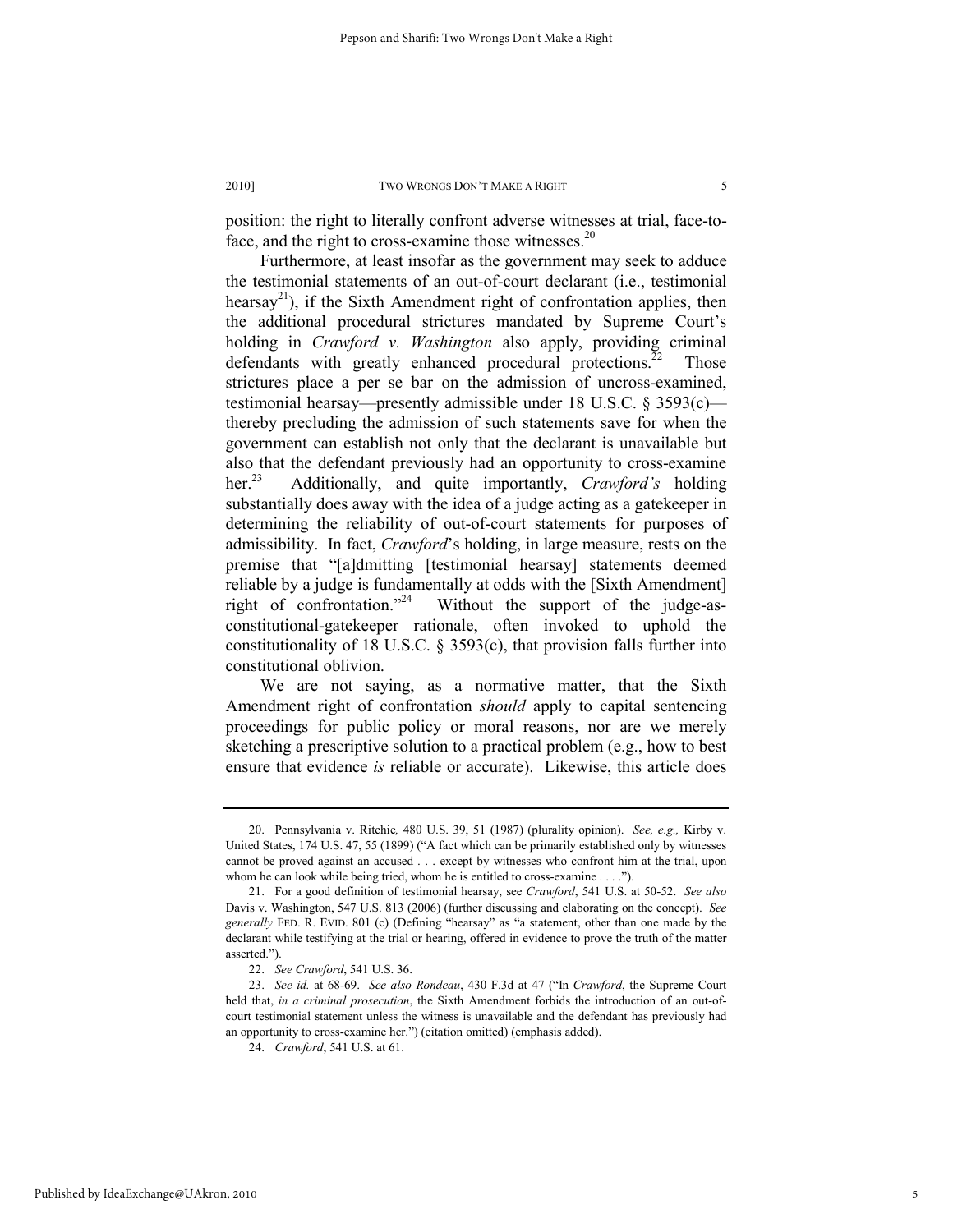not seek to address the question whether the Constitution requires that the Federal Rules of Evidence apply to the eligibility phase of federal capital trials, nor does it discuss the scope of a capital defendant's due process rights (or, for that matter, other Sixth Amendment rights) at sentencing. We take no position on the morality of capital punishment generally. Furthermore, if, as we argue, 18 U.S.C. § 3593(c), runs afoul of the Confrontation Clause on its face, the question of its severability from the remainder of the FDPA is beyond the scope of this article.<sup>25</sup>

It is worth noting that other factors militate toward our conclusion that—*at a minimum*—the Sixth Amendment right of confrontation applies to the separate eligibility decision required by not only the FDPA but also the Supreme Court's Eighth Amendment jurisprudence:<sup>26</sup> the history of the right of confrontation and the Framers' intent to enshrine it in the Bill of Rights; $^{27}$  the fact that the Court has held other Sixth Amendment rights—also limited in scope by the phrase "[i]n all criminal prosecutions"<sup>28</sup>—applicable at sentencing (capital or otherwise),<sup>29</sup> despite the absence of a principled ground on which a disparity in scope could rest; $30$  our history of conducting unitary capital trials in which the sentencing decision was, in effect, merged with and collapsed into the determination of guilt, where a capital defendant was thereby *afforded*  full trial rights throughout;<sup>31</sup> and the Supreme Court's frequent emphasis

30. *See infra* note 129 and accompanying text.

 <sup>25.</sup> *See generally* Alaska Airlines, Inc. v. Brock, 480 U.S. 678, 685 (1987); United States v. Jackson, 390 U.S. 570, 585 (1968).

 <sup>26.</sup> *See* John G. Douglas, *supra* note 8, at 1994-95; Buchanan v. Angelone, 522 U.S. 269, 275-76 (1998); Furman v. Georgia, 408 U.S. 238 (1972).

 <sup>27.</sup> *See infra* notes 163-174 and accompanying text.

 <sup>28.</sup> *See* U.S. CONST. amend. VI.

 <sup>29.</sup> *See infra* note 141.

 <sup>31.</sup> *See* Douglas, *supra* note 8, at 1967 (discussing the "history of unified trials in the era of the Framers, where guilt and death were determined simultaneously by a single jury verdict"). While the Framers may have been willing to allow for the exercise of judicial discretion in sentencing decisions that did not involve the possibility of a death sentence, which is consistent with the common-law tradition for adjudicating misdemeanors, the available evidence strongly suggests that the Framers felt it necessary to accord capital crimes differing treatment: "To them, the question of guilt for a capital crime and the question of death remained inseparable. And they left both questions to juries in *the context of a trial featuring full adversarial rights*." *Id.* at 2017-18 (emphasis added). As Professor John Langbein observes, as a practical matter, in English capital trials, the sentencing decision—i.e., whether the defendant would live or die—was essentially "[structur[ed] . . . as an incident of the trial . . . ." JOHN H. LANGBEIN, THE ORIGINS OF ADVERSARY CRIMINAL TRIAL 59 (Oxford University Press 2003). The legal landscape was substantially similar in colonial America. *See* United States v. Wise, 976 F.2d 393, 407 (8th Cir. 1992) (Arnold, C.J., concurring in part and dissenting in part) ("[T]he Framers of the Bill of Rights knew nothing of sentencing proceedings separate from the trial itself."). *See also* Woodson v. North Carolina, 428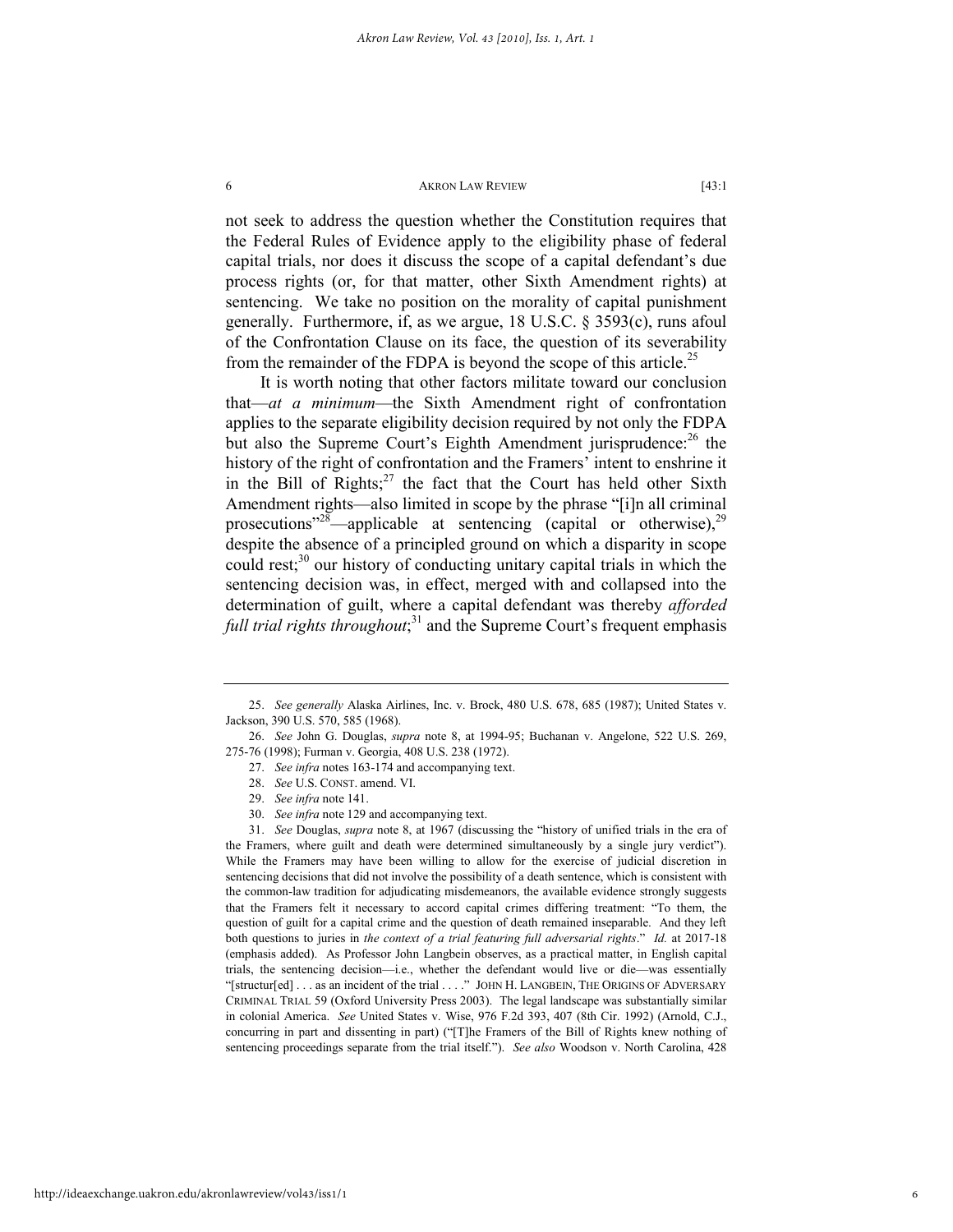on the need for enhanced reliability in capital sentencing proceedings.<sup>32</sup> But detailed consideration of those additional arguments will not be discussed in this article. Rather, we focus on the narrowly defined issue presented: the constitutionality of 18 U.S.C. § 3593(c)'s relaxed evidentiary standard.

In Part I, we will attempt to frame the problem we believe needs to be addressed: the manner in which the relaxed evidentiary standard 18 U.S.C. § 3593(c) prescribes deprives capital defendants of the full panoply of their Sixth Amendment confrontation rights during the litigation of facts that are the functional equivalent of elements of federal capital murder, *inter alia*, by allowing the trial judge to admit testimonial hearsay at his or her discretion.<sup>33</sup> In Part II, we will explore the Supreme Court's recent forays into what we shall call, for the purpose of this article, "functional equivalence jurisprudence," to illustrate the constitutional significance of equating statutorily prescribed aggravating factors with elements of an offense, and its resonation with some federal district courts. $34$  In Part III, we will advance an alternative argument for applying the right of confrontation to the eligibility determination based on a careful reading of the text of the Sixth Amendment.<sup>35</sup> In Part IV, we will sketch the history of the Sixth Amendment right of confrontation and explore the manner in which the Court's holding in *Crawford* marked a sea change in its Sixth Amendment jurisprudence.<sup>36</sup> In Part V, we will turn to *Crawford's* effect on 18 U.S.C. § 3593(c).<sup>37</sup> In Part VI, we will explore the recent phenomenon of judicially imposed trifurcation in an effort to address the FDPA's constitutional shortcomings, and we will argue that that practice, whether by motion or *sua sponte*, is likewise unconstitutional.<sup>38</sup> Finally, in Part VII, we will propose a pragmatic solution to this constitutional quandary: legislatively mandated trifurcation.<sup>39</sup>

U.S. 280, 289 (1976) (plurality opinion). *See generally* HUGO ADAM BEDAU, THE DEATH PENALTY IN AMERICA 6-11 (Oxford University Press, 3rd ed. 1982) (1964).

Published by IdeaExchange@UAkron, 2010

7

 <sup>32.</sup> *See infra* note 203 and accompanying text.

 <sup>33.</sup> *See infra* notes 40-113 and accompanying text.

 <sup>34.</sup> *See infra* notes 114-149 and accompanying text.

 <sup>35.</sup> *See infra* notes 150-162 and accompanying text.

 <sup>36.</sup> *See infra* notes 163-191 and accompanying text.

 <sup>37.</sup> *See infra* notes 192-206 and accompanying text.

 <sup>38.</sup> *See infra* notes 207-245 and accompanying text.

 <sup>39.</sup> *See infra* notes 246-253 and accompanying text.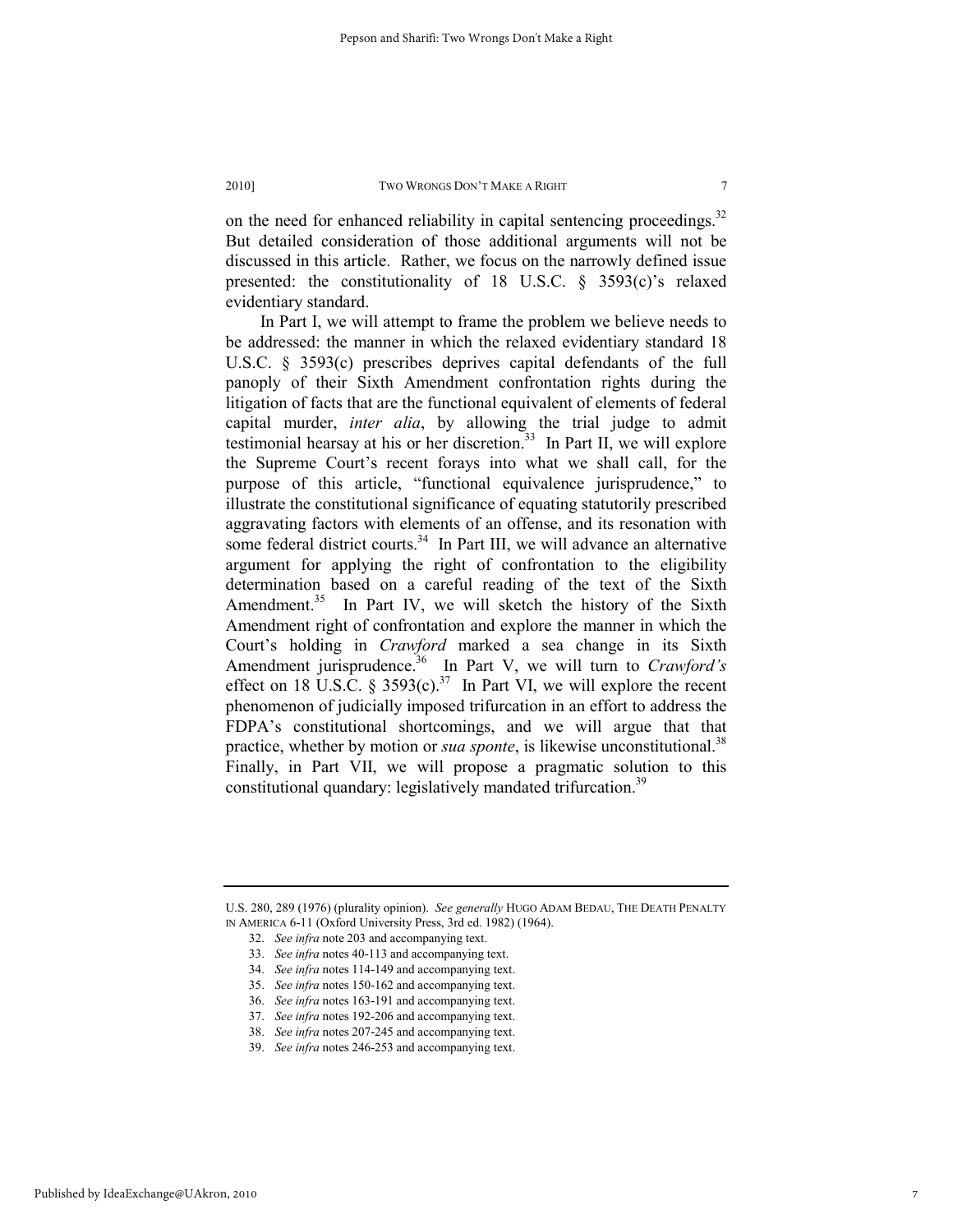# II. FRAMING THE PROBLEM

# *A.* United States v. Fields

In 2007, the Fifth Circuit, in essence, recognized the aforementioned incongruity in *United States v. Fields*. 40 The relevant facts before the *Fields* court can be summarized as follows: In the guiltinnocence phase of his trial, a jury had convicted Sherman Fields of a potentially capital offense; following the verdict, the government sought to establish that Fields should be put to death.<sup>41</sup> As part of its efforts at sentencing,<sup>42</sup> the government, *inter alia*, attempted to introduce the following out-of-court statements for the purpose of proving that Fields had, in fact, committed prior violent crimes:

(1) statements made about him by his mother and juvenile probation officers in various records introduced into evidence by a Juvenile Probation Department official; (2) statements made about him by corrections officers in prison records introduced into evidence by state prison officials; (3) statements made by officers in police reports introduced into evidence by someone other than the officer who had made the report; (4) a detective's description, based on the investigating officer's report, of the drive-by shooting that led to Fields's 1992 conviction of attempted murder; and (5) statements made by witnesses to police officers while the officers were investigating various past crimes in which Fields may have been involved but for which he was never charged (the statements being described in the officers' testimony). $43$ 

Fields's counsel objected on Confrontation Clause grounds; however, the trial court overruled the objection and admitted the aforementioned statements.<sup>44</sup> As a result, those statements were admitted to prove the truth of the matters asserted, even though the declarants never testified, and the veracity of their statements was thus never tested through cross-examination. Based, at least in part, on that uncross-examined hearsay evidence, the jury recommended that Fields

 <sup>40. 483</sup> F.3d 313, 325 (5th Cir. 2007), *cert. denied,* 128 S.Ct. 1065, 169 L.Ed.2d 814 (2008).

 <sup>41.</sup> *See id.* at 324-26.

 <sup>42.</sup> As the *Fields* court noted, the sentencing phase of Fields's trial was conducted as "a typical one-part sentencing proceeding"; in other words, "[t]he court did not hold separate hearings on death eligibility and [sentence] selection, as some courts have recently done in 'trifurcated' capital trials," which are discussed further *infra*. *Id.* at 324, n.4. *See infra* notes 79-81 and accompanying text.

 <sup>43.</sup> *Fields*, 483 F.3d at 324-25.

 <sup>44.</sup> *Id.* at 324.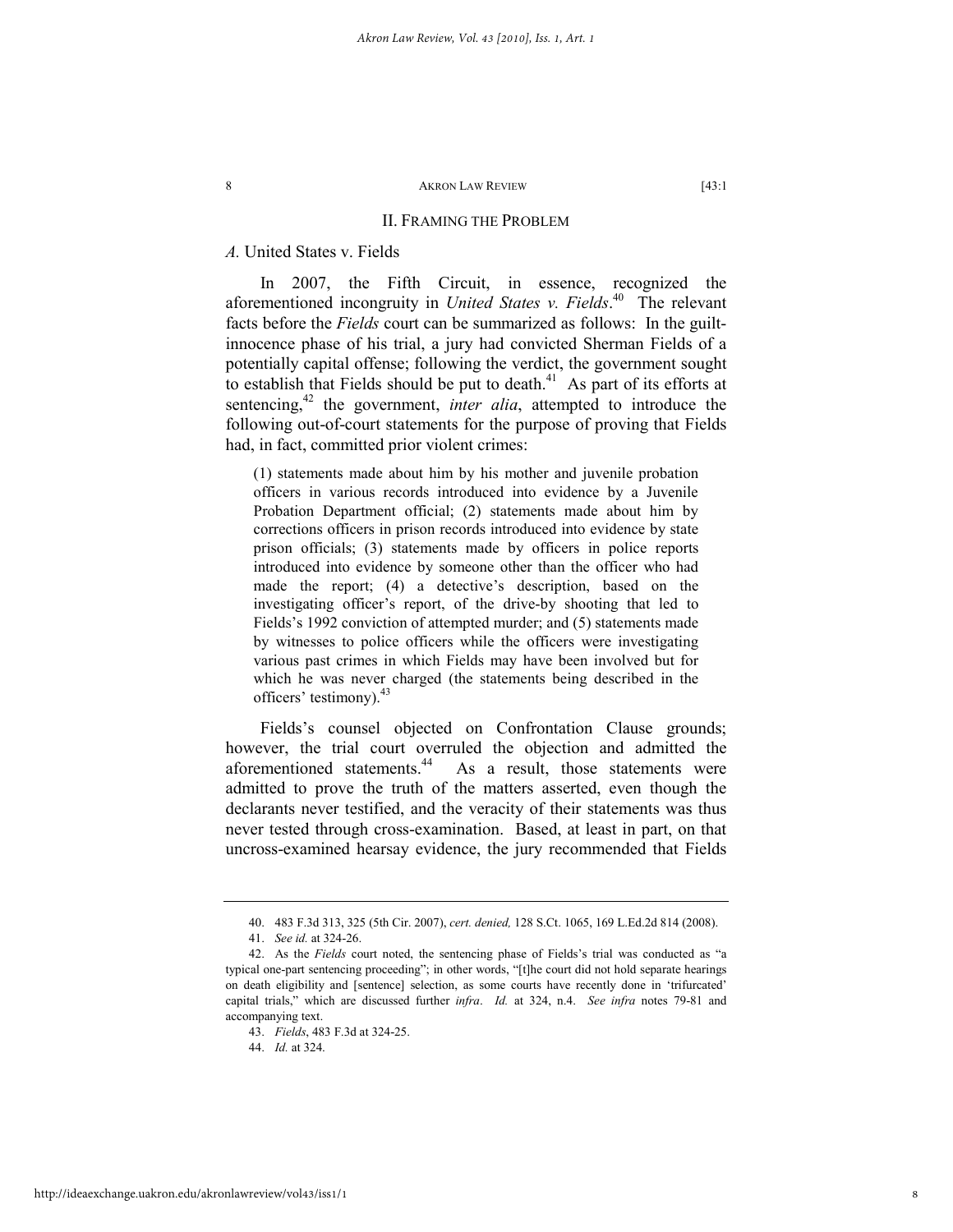receive a death sentence; the court agreed and sentenced Fields to  $death<sup>45</sup>$ 

The principal issue before the *Fields* court was whether, in light of the Supreme Court's holding in *Crawford v. Washington*, 46 the admission of potentially testimonial hearsay at Fields's capital sentencing proceeding impermissibly impinged upon his Sixth Amendment right of confrontation. $47$  Over a vigorous dissent, the majority in *Fields* concluded, *inter alia*, that "in capital cases . . . the Confrontation Clause does not operate to bar the admission of testimony relevant *only* to a capital sentencing authority's *selection decision*."48 Relying heavily on *Williams v. New York*<sup>49</sup> and its progeny<sup>50</sup>—all of which, at least ostensibly, were decided under the rubric of due process—the *Fields* court reasoned that merely because "the Confrontation Clause is inapplicable to the presentation of testimony relevant only to the sentencing authority's [sentence-]selection decision . . . [it] does not doom defendants to being sentenced to death on the basis of unreliable hearsay evidence."<sup>51</sup>

 <sup>45.</sup> *Id.*

 <sup>46. 541</sup> U.S. 36. *See infra* notes 180-187 and accompanying text.

 <sup>47.</sup> *See Fields*, 483 F.3d at 324.

 <sup>48.</sup> *See id.* at 326 (emphasis added).

 <sup>49. 337</sup> U.S. 241, 252 (1949) (holding that that the Due Process Clause of the Fourteenth Amendment did not "render[] a [death] sentence void merely because a judge [considered] additional out-of-court information" in deciding on the appropriate sentence). *See also* United States v. Wise, 976 F.2d 393, 408 (8th Cir. 1992) (Arnold, C.J., concurring in part and dissenting in part) ("*Williams* . . . is not a Confrontation Clause case at all. It is a due-process case from a state court . . . . "). *See generally* Penny White, *"He Said," "She Said", and Issues of Life and Death: The Right To Confrontation At Capital Sentencing Proceedings*, 19 REGENT U. L. REV. 387, 402, 406 (2007) ("The authority relied upon most frequently by state and federal courts to reject the application of the [Sixth Amendment] right of confrontation at capital sentencing is the Supreme Court's 1949 decision in *Williams v. New York*."). As Professor Douglas laments, "*Williams* . . . placed capital sentencing outside the world of 'trial' procedure. The result has been a sentencing world with virtually no constitutional limits on hearsay, and with no constitutional assurance that a defendant facing death will be equipped with the basic tools of the adversarial process." Douglas, *supra* note 8, at 1983.

 <sup>50.</sup> *See Fields*, 483 F.3d at 326-332. When the Supreme Court revisited the issue of capital defendants' confrontation rights at sentencing in *Gardner v. Florida*, 430 U.S. 349 (1977) (plurality opinion), Justice Stevens, writing for the plurality, opined: "[I]t is now clear that the sentencing process, as well as the trial itself, must satisfy the requirements of the Due Process Clause." *Id.* at 358. However, the *Gardner* Court refused to overrule *Williams*, instead electing to distinguish it. *See id.* at 356. *Cf.* Specht v. Patterson, 386 U.S. 605, 609-10 (1967) (holding that where a sentencing statute requires a judge to make factual determinations that are "not an ingredient of the offense charged" at sentencing, "[d]ue process . . . requires that [the defendant] . . . be confronted with witnesses against him, [and] have the right to cross-examine . . . ."); United States v. Mills, 446 F. Supp. 2d 1115, 1125 (C.D. Cal. 2006) (noting that "*Specht* makes clear that some factfinding will give rise to confrontation rights").

 <sup>51.</sup> *Fields*, 483 F.3d at 337 (emphasis added).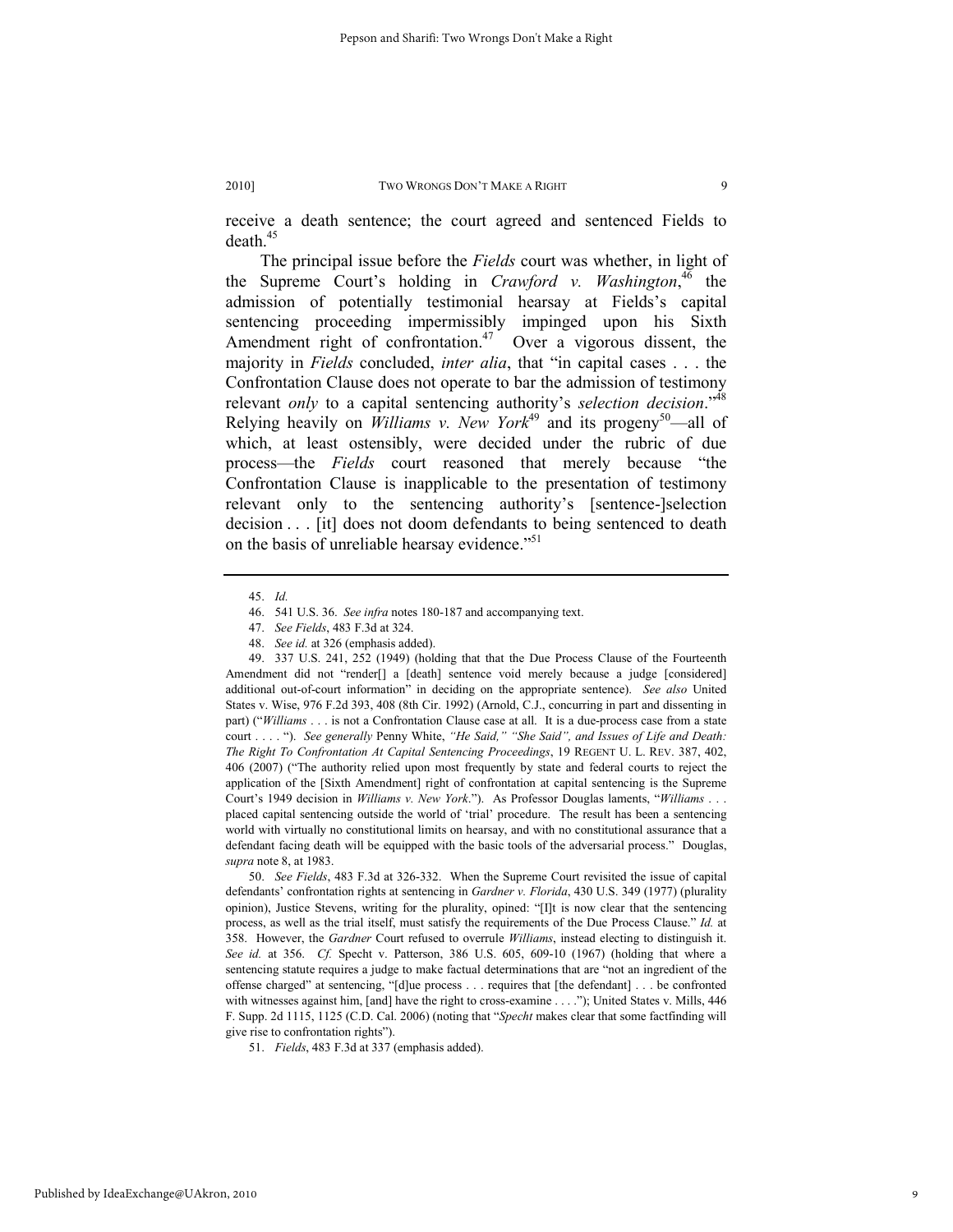The *Fields* court posited that notwithstanding that the Confrontation Clause does not apply to capital sentencing proceedings, there are, nonetheless, some "constitutional limitations on the use of hearsay at such proceedings"—e.g., "[d]ue process requires that some minimal indicia of reliability accompany a hearsay statement. $152$  But with regard to the Sixth Amendment right of confrontation, the court opined: "[N]o other Sixth Amendment right has been applied (*vel non*) differently at capital sentencing from how it is applied at noncapital sentencing, there is little reason to establish divergent rules with regard to the confrontation right when the sentencing authority is selecting a sentence from within an authorized range."<sup>53</sup>

In other words, because the challenged hearsay was presumably only relevant to the sentencing authority's normative, morality-based decision of whether to impose a death sentence on a defendant—whose eligibility to receive that sentence had already been established (i.e., a death sentence was within the authorized range of penalties the jury could impose)—that defendant did not have a Sixth Amendment right to confrontation. By negative implication, then, the court's opinion can be read to mean that if the challenged hearsay had been used to prove the underlying facts necessary to expose the defendant to the possibility of a death sentence—death eligibility—then the result may have been different.

Critical to the majority's reasoning was the notion that the challenged hearsay statements had not been presented to prove the statutory aggravating factors that the government had alleged—proof of which is a condition precedent to triggering a defendant's deatheligibility under the  $F\bar{D}P A^{54}$ —but rather were only germane to the government's effort to establish additional, nonstatutory aggravating factors.55 Therefore, according to the *Fields* majority, that evidence was only relevant to the jury's sentence-selection decision.<sup>56</sup> But in

 <sup>52.</sup> *Id.* at 337-38 (quoting United States v. Petty, 982 F.2d 1365, 1369 (9th Cir. 1993)). *Cf.* United States v. Tucker, 404 U.S. 443, 447 (1972) (holding that a defendant cannot constitutionally be sentenced on the basis of "misinformation of constitutional magnitude").

 <sup>53.</sup> *Fields*, 483 F.3d at 332.

 <sup>54.</sup> *See supra* notes 86-95 and accompanying text.

 <sup>55.</sup> *See Fields*, 483 F.3d at 325 ("None of the challenged statements was presented as part of the government's effort to establish the statutory aggravating factors that trigger death-eligibility under the [FDPA].").

 <sup>56.</sup> The *Fields* court opined:

The establishment of nonstatutory aggravating factors is neither necessary nor sufficient to authorize imposition of the death penalty. Nonstatutory aggravating factors may be considered by the jury in selecting an appropriate sentence once a defendant is found eligible for the death penalty, but they are not, and cannot be, used to determine that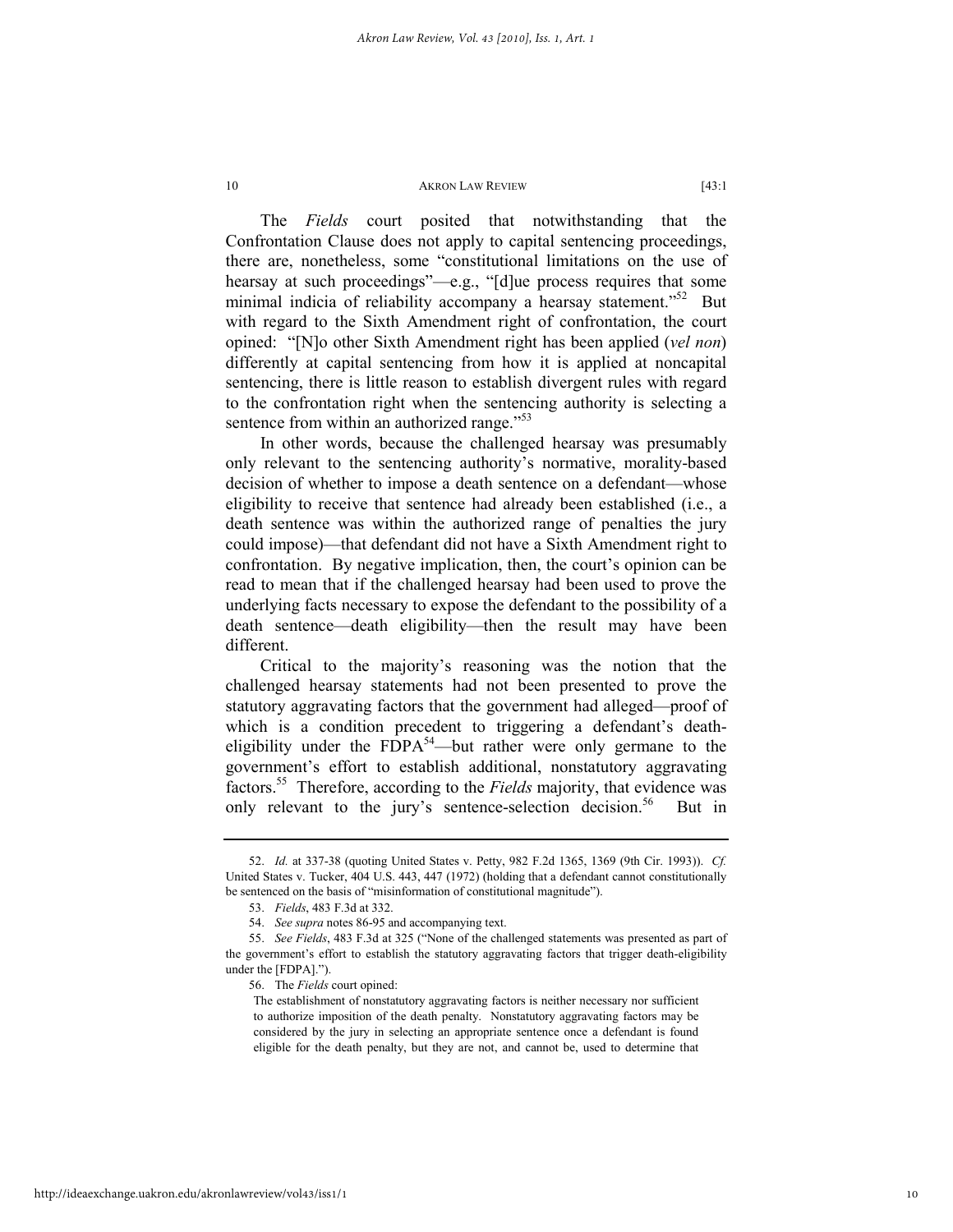concluding that the Confrontation Clause does not apply to the sentenceselection stage of federal capital sentencing proceedings, the *Fields* court recognized "a constitutionally significant distinction between a trial of the elements of an offense and the selection of an appropriate penalty from an available range once guilt has been determined  $\ldots$  ... Concordant with that notion, in a footnote, the majority unambiguously narrowed the scope of its holding: "[W]e decline to decide the applicability of the Confrontation Clause to the presentation of evidence at sentencing that is relevant only to death eligibility or to both eligibility and selection."58

Although the *Fields* court explicitly declined to consider whether the Confrontation Clause applies to the eligibility phase of federal capital sentencing proceedings, in essence, the court intimated that it would.59 This article addresses the question the *Fields* court left open: does the Sixth Amendment right of confrontation per *Crawford* apply to the eligibility determination in federal capital sentencing proceedings? As discussed *infra*, in light of recent Supreme Court precedent, we submit that it does.

eligibility . . . .

*Id. But cf.* United States v. Johnson, 378 F. Supp. 2d 1051, 1056 (N.D. Iowa 2005)) (citing United States v. Johnson, 362 F. Supp. 2d 1043, 1109-10 (N.D. Iowa 2005) (recognizing that, as a practical matter, "if the jury is permitted to hear information on *all* of the factors [i.e., hear information relevant to the defendant's death eligibility (statutory aggravating factors) *and* evidence relevant to the sentence-selection decision (e.g., non-statutory aggravating factors)] in one proceeding, the jury is reasonably likely to be misled into believing that *all* information is pertinent to the determination of *all* factors and the balance of factors") (emphasis in original). *See also* Simmons v. South Carolina, 512 U.S. 154, 170-71 (1993).

<sup>57</sup>*. Fields*, 483 F.3d at 333. Recognizing the differences between those two aspects of the capital decision-making process, the Supreme Court has accorded "differing constitutional treatment" to the eligibility and sentence-selection determinations:

It is in regard to the eligibility phase that [the Supreme Court] ha[s] stressed the need for channeling and limiting the jury's discretion to ensure that the death penalty is a[n] appropriate punishment and therefore not arbitrary or capricious in its imposition. In contrast, in the selection phase, [the Court] ha[s] emphasized the need for a broad inquiry into all relevant mitigating evidence to allow an individualized determination.

Buchanan v. Angelone, 522 U.S. 269, 275-76 (1998) (Citing Tuilaepa v. California, 512 U.S. 967, 973 (1994) (plurality opinion)). *See generally* LINDA E. CARTER, UNDERSTANDING CAPITAL PUNISHMENT LAW 106, 117 (LexisNexis 2004) (discussing the constitutional distinction between the eligibility and sentence-selection determinations).

 <sup>58.</sup> *Fields*, 483 F.3d at 326 n.7. In footnote 18, the *Fields* court reiterated that proposition: "Fields's Confrontation Clause challenge relates only to evidence that the government introduced relevant to the jury's ultimate selection decision. The applicability of the Confrontation Clause to the establishment of eligibility-triggering factors is therefore not a question squarely presented by this case, and we decline to resolve it definitively." *Id.* at 331, n.18.

 <sup>59.</sup> *See supra* notes 46-57 and accompanying text.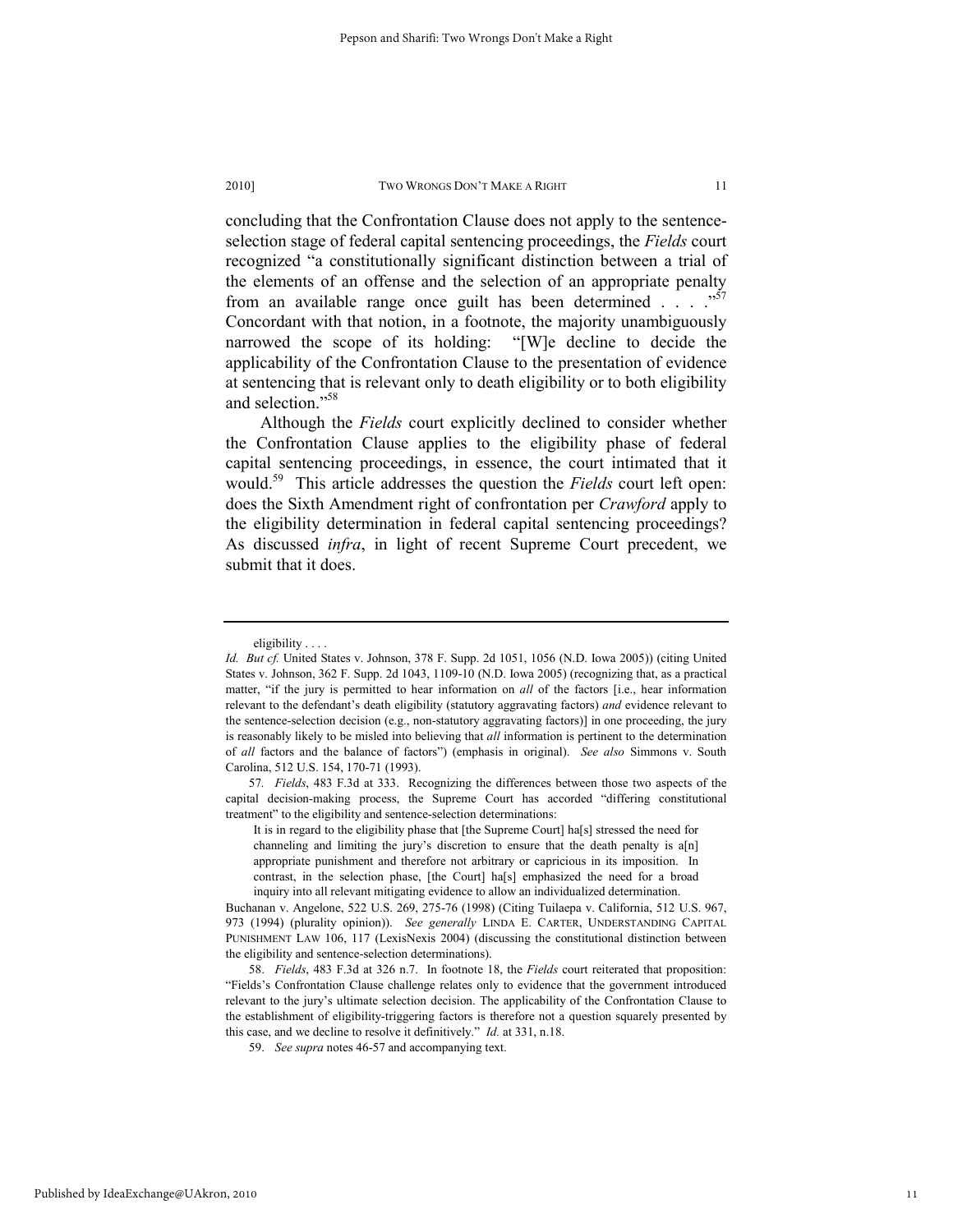That conclusion, in turn, ineluctably leads to a follow-up question: Is the disparity in scope between the procedural protections guaranteed a criminal defendant by the Sixth Amendment right of confrontation and the—drastically reduced—procedural protections the FDPA affords capital defendants at sentencing reconcilable? Or, put differently, does the radical incongruity between the procedural rights enumerated in the Confrontation Clause, as defined by *Crawford*, and the procedural rights afforded capital defendants pursuant to the sentencing procedure prescribed by the FDPA render that statute's procedural framework facially unconstitutional? In our view, because the procedures delineated by 18 U.S.C. § 3593(c) eviscerate the procedural safeguards the Sixth Amendment right of confrontation guarantees defendants by ceding essentially unfettered discretion to the trial judge to admit testimonial hearsay while the functional equivalent of elements of a capital crime are still being litigated,<sup>60</sup> the answer is unequivocally yes.<sup>61</sup>

# *B. Previous Challenges to the Constitutionality of the FDPA*

*United States v. Fields* was not the first case in which the issue of whether the admission of hearsay during the sentencing phase of capital trials pursuant to 18 U.S.C. § 3593(c) impermissibly impinged on the defendant's constitutional rights has been litigated.<sup>62</sup> For that matter, the constitutionality of the sentencing procedure the FDPA prescribes has been challenged on numerous occasions. $63$  Thus far, the relaxed evidentiary standard 18 U.S.C. § 3593(c) prescribes has ultimately survived repeated constitutional challenges.<sup>64</sup> However, recent

 <sup>60.</sup> As Alexander Bunin observes, "[i]n a capital case, facts that make a defendant eligible for the death penalty are elements of the crime." Bunin, *supra* note 8, 235. That being said, because the FDPA requires that the eligibility determination takes place in the context of sentencing, in effect, "some elements of capital murder are denied the procedural protections of a trial." *Id.* at 233.

 <sup>61.</sup> *But see* United States v. Troya, No. 06-80171-Cr, 2008 WL 4327004, at \*5 (S.D. Fla. 2008) ("A facial challenge to a federal statute is difficult to mount. To succeed on a facial challenge to the FDPA, [a] Defendant must establish that no set of circumstances exists under which the FDPA would be valid.") (citations omitted)*. See generally* United States v. Salerno, 481 U.S. 739, 745 (1987).

 <sup>62.</sup> *See, e.g.,* United States v. Fell, 360 F.3d 135 (2d Cir. 2004), *cert. denied*, 125 S.Ct. 369, 543 U.S. 946, 160 L.Ed.2d 259, on remand, 372 F. Supp. 2d 753 (rejecting a post-*Ring*, pre-*Crawford* facial challenge to the constitutionality of the FDPA); United States v. Mills, 446 F. Supp. 2d 1115 (C.D. Cal. 2006); Szabo v. Walls, 313 F.3d 392 (7th Cir. 2002).

 <sup>63.</sup> *See* Linda E. Jackson, *Be Careful What You Wish For: The Constitutionality of the Federal Death Penalty Act After* Ring v. Arizona, 43 BRANDEIS L.J. 79, 79-80 (2004) (noting the prevalence of litigation challenging the constitutionality of the FDPA's relaxed evidentiary standard at sentencing). *See infra* note 64 and accompanying text.

 <sup>64.</sup> *See, e.g., Fell*, 360 F.3d at 145-46; United States v. Battle, 264 F. Supp. 2d 1088 (N.D. Ga. 2003) (holding, *inter alia*, that the FDPA's relaxed evidentiary standard used in the sentencing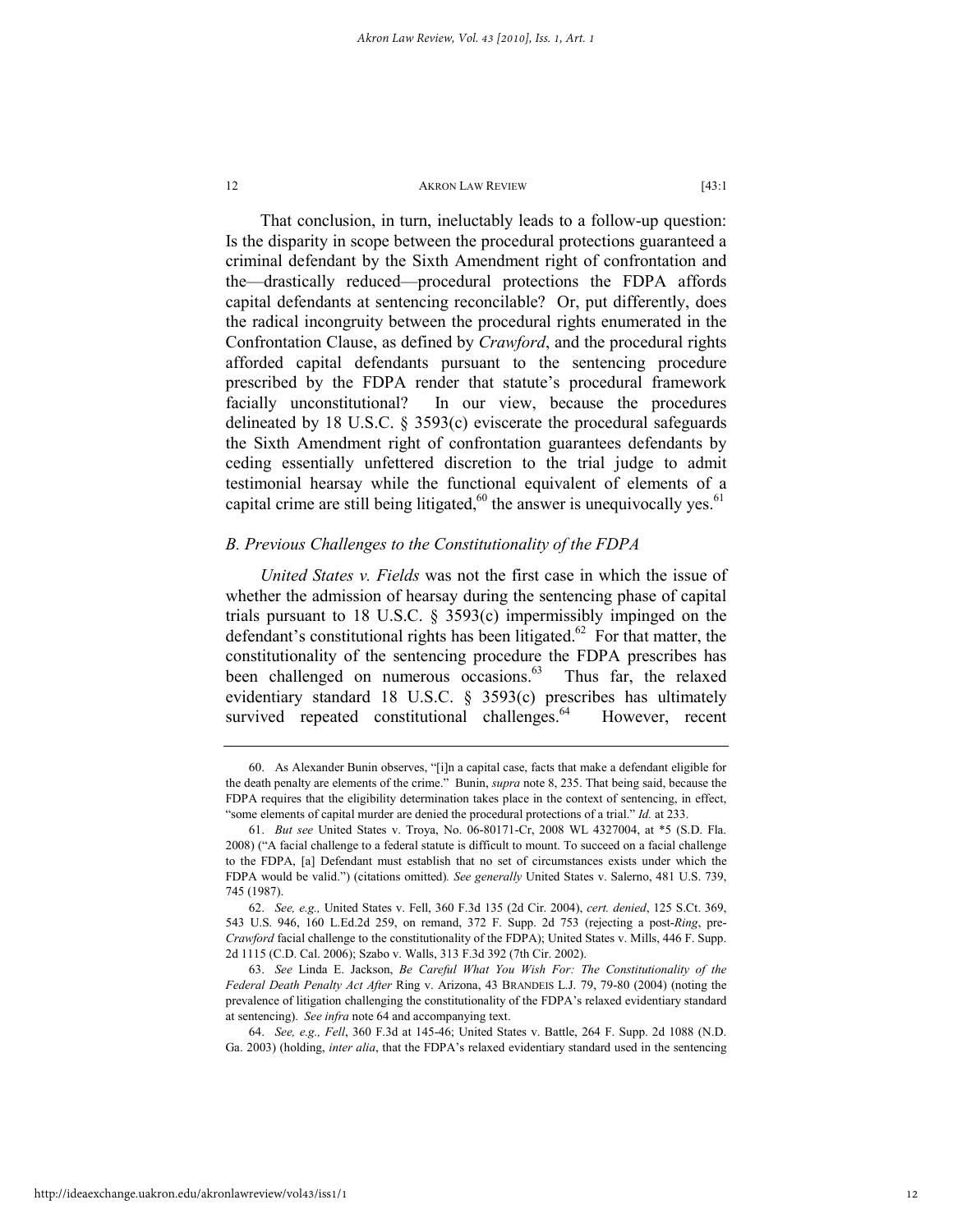jurisprudential developments (i.e., *Crawford*) have, at minimum, cast doubt on the continued viability of that provision.<sup>65</sup> Indeed, even prior to *Crawford*, the evolving jurisprudential landscape led at least one federal district court to conclude that the provision was *facially* unconstitutional.<sup>66</sup>

The Supreme Court has never directly addressed the applicability of the Confrontation Clause to capital sentencing proceedings.<sup>67</sup> Additionally, the Supreme Court's holding in *Crawford*, the most recent seminal right-of-confrontation case, did nothing to clear up this ambiguity, declining to address the scope of the Confrontation Clause.<sup>68</sup> Consequently, there is a significant divergence of authority over the applicability of the Confrontation Clause to capital sentencing proceedings.<sup>69</sup> To date, the Supreme Court has denied certiorari in

65. *See infra* notes 163-188 and accompanying text.

 66. *See* United States v. Fell, 217 F. Supp. 2d 469, 474 (D. Vt. 2002), *vacated by* 360 F.3d 135 (2d Cir. 2004). *Accord* United States v. Quinones, 196 F. Supp. 2d 416 (S.D.N.Y. 2002); United States v. Quinones, 205 F. Supp. 2d 256 (S.D.N.Y. 2002), *rev'd*, 313 F.3d 49 (2d Cir. 2002).

 67. *See* United States v. Kikimura, 918 F.2d 1084, 1103 n.19 (3rd Cir. 1990) (recognizing that the Supreme Court has yet to explicitly decide whether the Confrontation Clause applies at sentencing); Maynard v. Dixon, 943 F.2d 407, 414 n.5 (4th Cir. 1991) (same); Proffitt v. Wainright, 685 F.2d 1227, 1253 (11th Cir. 1982) (same); *see also* United States v. Higgs, 353 F.3d 281, 324 (4th Cir. 2003) ("It is far from clear that the Confrontation Clause applies to a capital sentencing proceeding."); United States v. Gray, 362 F. Supp. 2d 714, 725 (S.D. WV. 2005) ("The Supreme Court . . . has never decided whether sentencings are "criminal prosecutions" for Sixth Amendment purposes.").

 68. *See* United States v. Katzopoulos*,* 437 F.3d 569, 574 (6th Cir. 2006) ("An issue unaddressed by *Crawford* is whether the Sixth Amendment right to confront witnesses applies . . . at sentencing."); United States v. Chau, 426 F.3d 1318, 1323 (11th Cir. 2005) ("[T]here is no precedent . . . from the Supreme Court establishing that the Confrontation Clause prohibits the admission of hearsay evidence at sentencing proceedings").

 69. *Compare* Szabo v. Walls, 313 F.3d 392, 398 (7th Cir.2002) (Sixth Amendment right of confrontation "applies through the finding of guilt, but not to sentencing, even when that sentence is the death penalty"); State v. McGill, 140 P.3d 930, 940-42 (Ariz. 2006) (*Crawford* applies to eligibility but not penalty phase of capital trial); State v. Stephenson*,* 195 S.W.3d 574, 590-91 (Tenn. 2006) (same), *with* Rodgers v. State*,* 948 So.2d 655, 663 (Fla. 2006) (holding that "a defendant's rights under the Confrontation Clause apply to the guilt phase, the penalty phase, and

phase of a capital trial did not violate the Confrontation Clause); United States v. Cooper, 91 F. Supp.2d 90, 98 (D.C. 2000); United States v. Frank, 8 F. Supp. 2d 253, 267-71 (S.D.N.Y. 1998); United States v. Nguyen, 928 F. Supp. 1525, 1546-47 (D. Kan. 1996); United States v. McVeigh, 944 F.Supp. 1478, 1487 (D. Colo. 1996); United States v. Davis, No. CR.A.01-282, 2003 WL 1837701, at \*11 (E.D. La. 2003); United States v. Haynes, 269 F. Supp. 2d 970, 983-87 (W.D. Tenn. 2003); United States v. Regan, 221 F. Supp. 2d 672, 681-83 (E.D. Va. 2002); United States v. Minerd, 176 F. Supp. 2d 424, 435-436 (W.D. Pa. 2001); United States v. Johnson, 362 F. Supp. 2d 1043, 1105 (N.D. Iowa 2005); United States v. Matthews, 246 F. Supp. 2d 137, 141-46 (N.D.N.Y. 2002); United States v. Mikos, No 02 CR 137-1, 2003 WL 22110948, at \*8 (N.D. Ill. 2003). *See also* United States v. Green, No. 5:06CR-19-R, 2008 WL 4000868, at \*11 (W.D. Ky. 2008) (observing an "overwhelming consensus among the federal courts that the relaxed evidentiary standard in § 3593(c) is not unconstitutional" and listing cases).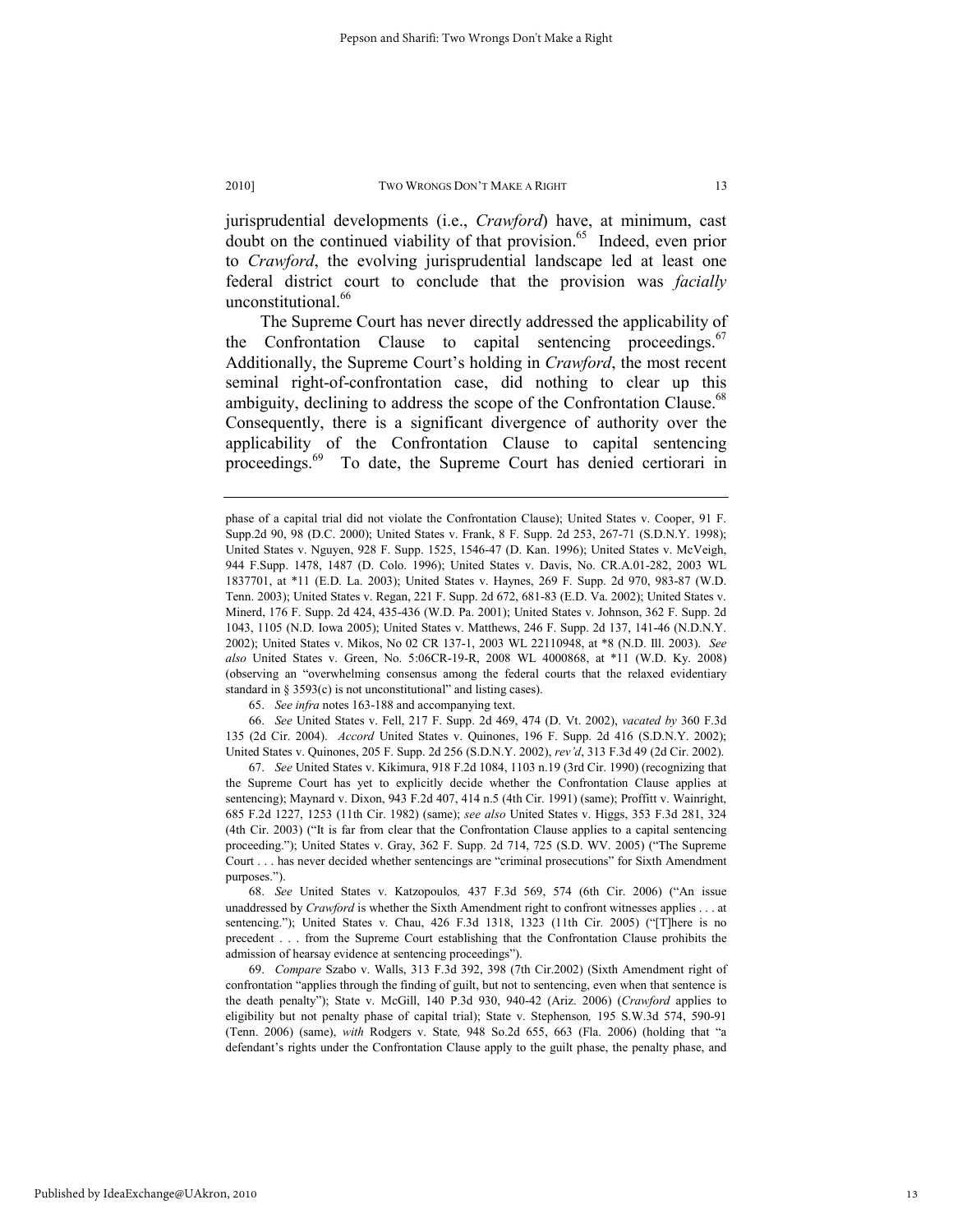*United States v. Fell* (upholding the constitutionality of the FDPA post-*Ring*, pre-*Crawford*),<sup>70</sup> and, likewise, in *United States v. Fields*.<sup>71</sup> But it has never had occasion to directly confront the issue we raise in this article: whether, when read in conjunction with one another, the holdings in *Crawford* and *Ring* require the conclusion that the Confrontation Clause applies to the eligibility phase of capital trials conducted per 18 U.S.C. § 3593(c).

Prior to delving into the support for the aforementioned conclusion, let us begin with a descriptive overview of the FDPA. Interestingly, its foundational premise, followed by its procedural guidelines, will prove to be relevant in evaluating the application of principles drawn from *Crawford*, *Ring*, and, a necessary precursor to *Ring*, *Apprendi v. New Jersey*. 72

# *C. The FDPA: Design and Scope*

Signed into law by President Clinton in 1994, the FDPA is part of an omnibus crime bill, the Violent Crime Control and Law Enforcement Act of 1994, $^{73}$  which was enacted by Congress to not only provide for an increased number of federal capital offenses but also expand the scope of the federal death penalty system.<sup>74</sup> Interestingly, while the FDPA dramatically expanded the number of federal capital crimes, it did not create entirely new crimes but rather made numerous preexisting crimes potentially capital offenses.<sup>75</sup> It can thus be described as "a sentencing

72. 530 U.S. 466 (2000).

sentencing," and that *Crawford* applies to the penalty phase of a capital trial), *cert. denied,* 128 S.Ct. 59, 169 L.Ed.2d 50 (2007); Russeau v. State, 171 S.W.3d 871, 880-81 (Tex. Crim. App. 2005), *cert. denied*, 126 S.Ct. 2982 (2006); State v. Bell, 359 N.C. 1, 603 S.E.2d 93, 115-16 (N.C. 2004) (holding that, in light of *Crawford*, the introduction of testimonial hearsay at the sentencing phase of a capital trial violated the Confrontation Clause); *Proffitt,* 685 F.2d at 1254-55 (11th Cir. 1982) (recognizing defendants' right to cross-examination in the sentencing phase of a capital trial); Rodriguez v. State*,* 753 So.2d 29, 43 (Fla. 2000) (stating that the Sixth Amendment right of confrontation applies to all three phases of a capital trial).

 <sup>70.</sup> *See supra* note 62.

 <sup>71.</sup> *See supra* note 40.

 <sup>73.</sup> RANDALL COYNE & LYN ENTZEROTH, CAPITAL PUNISHMENT AND THE JUDICIAL PROCESS 871 (Carolina Academic Press, 2nd ed. 2001).

 <sup>74.</sup> Joshua Herman, *Death Denies Due Process: Evaluating Due Process Challenges to the Federal Death Penalty Act*, 53 DEPAUL L. REV. 1777, 1799-1800 (2004). *See* COYNE, *supra* note 73, at 871 (explaining that "this expansion was accomplished by (1) creating new federal crimes which are punishable by death; (2) adding death as a sentencing option to recently-created federal offenses; and (3) resurrecting dormant, pre-*Furman* death penalty statutes by purporting to cure their constitutional deficiencies").

 <sup>75.</sup> As Joshua Herman explains:

The FDPA expanded the death penalty to sixty different crimes, but this does not mean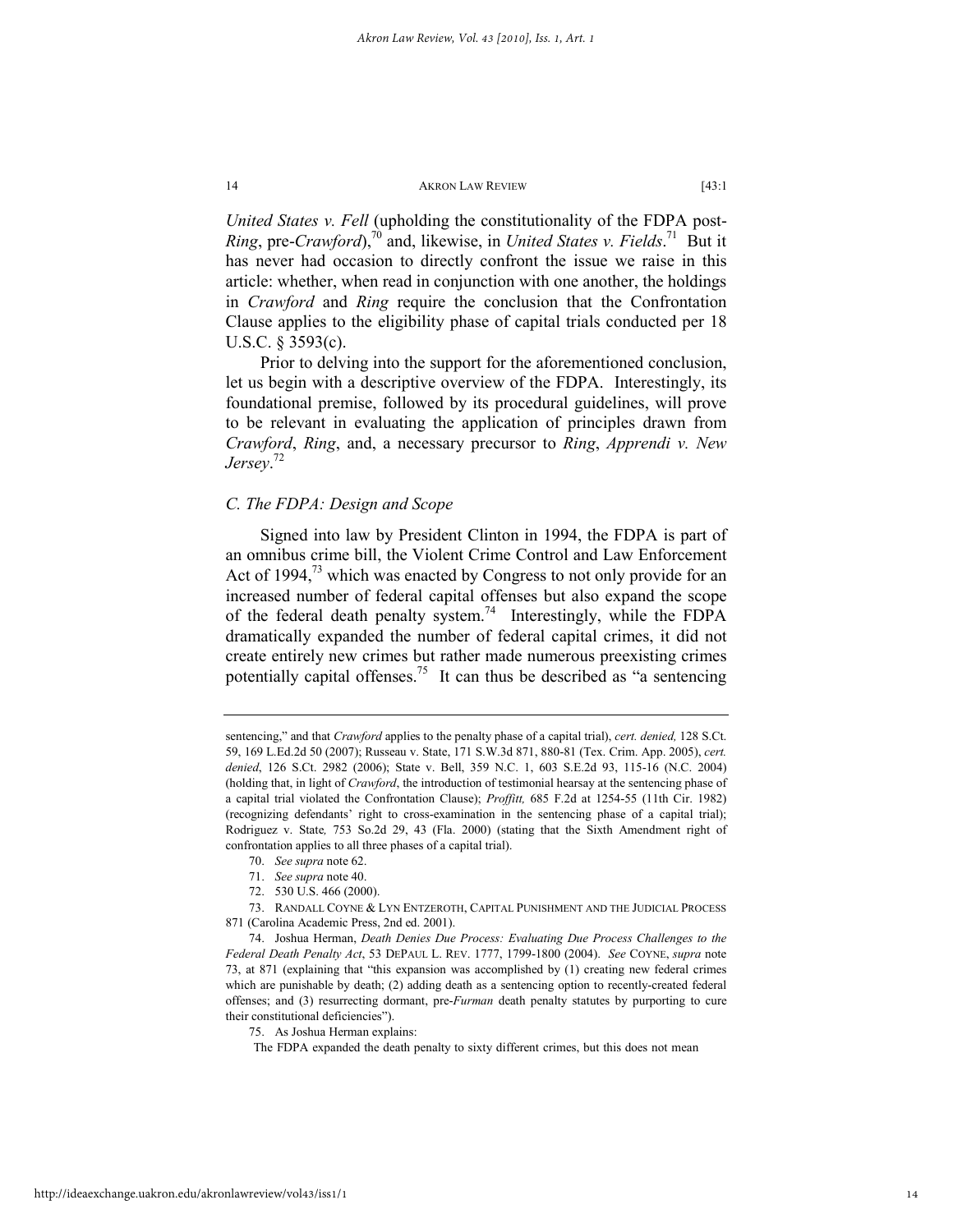statute under which certain enumerated federal crimes are eligible for capital punishment."76

 The procedures delineated by the FDPA will apply to "any [federal] offense for which a sentence of death is provided."<sup>77</sup> 18 U.S.C. § 3593(b) of the FDPA, which outlines the basic procedures governing federal capital trials, requires that prior to a determination of the appropriate sentence the jury first adjudicate the defendant's guilt.<sup>78</sup> Pursuant to the FDPA, capital trials are thus bifurcated into two separate and distinct phases: a guilt-innocence phase, in which "the jury determines whether the defendant is guilty of the underlying capital offense," and the sentencing (or penalty) phase.<sup>79</sup> At the conclusion of the guilt-innocence phase of federal capital trials, the defendant is not yet subject to the death penalty—the maximum sentence that may be imposed at that juncture is life in prison. $80$  It is at this point—after the defendant has been convicted of the predicate offense during the guiltinnocence phase of his or her trial—that the sentencing (penalty) phase commences.<sup>81</sup>

# *D. Outlining the FDPA's Penalty Phase*

There are two distinct components of the penalty phase: a determination of whether the defendant is eligible, under the FDPA, to receive a death sentence (i.e., "whether the range of possible punishments includes death") and, if so, a determination of whether the

Herman, *supra* note 74, at 1800-01.

 76. Bunin, *supra* note 8, at 268; *see* 18 U.S.C. § 3592 (2000) (listing the aggravating factors to be considered in determining whether a defendant is eligible for the death penalty as well as potential countervailing mitigating factors weighing against the conclusion that the defendant should be sentenced to death).

Published by IdeaExchange@UAkron, 2010

that the FDPA created sixty crimes. One way to consider the effect the FDPA has on existing substantive criminal law is that it "merely applies its procedural provisions to these crimes, making them death eligible." For example, the FDPA transformed carjacking into a capital crime by adding the death penalty as the maximum punishment and not by changing the elements of carjacking.

 <sup>77. 18</sup> U.S.C.A. § 3591(a)(2). It should be noted that other federal statutes that authorize the imposition of capital punishment, e.g., 21 U.S.C. § 848 (1998), prescribe a procedural framework that is identical to that supplied by the FDPA. *See* United States v. Jordan*,* 357 F. Supp. 2d 889, 894 n.6 (E.D. Va. 2005).

 <sup>78. 18</sup> U.S.C. § 3593(b).

 <sup>79.</sup> Houser, *supra* note 4, at 352-53.

 <sup>80.</sup> *Id.* at 352. *See* 18 U.S.C. § 3593(b).

 <sup>81.</sup> *See* 18 U.S.C. § 3593(b) (prescribing a separate sentencing hearing to determine the appropriate punishment for defendants who are convicted of or plead guilty to the predicate capital offense).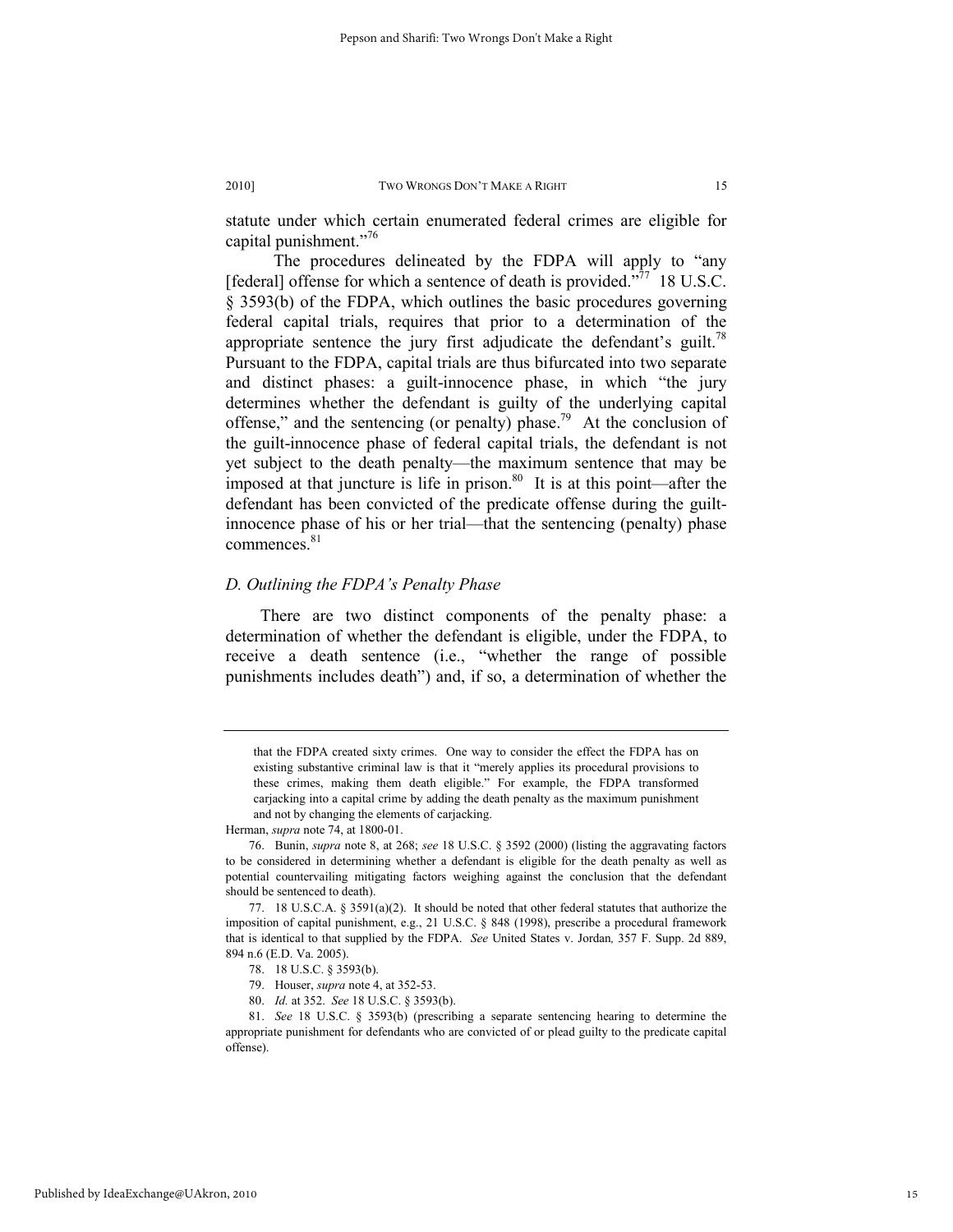imposition of a death sentence is appropriate. $82$  The FDPA prescribes the procedures that govern the entire penalty phase of all federal capital trials, $83$  i.e., both the eligibility determination and sentence-selection components of federal capital sentencing hearings.

The FDPA contemplates a unitary sentencing proceeding, consolidating the eligibility determination and sentence-selection determination into a single hearing. $84$  The same procedural framework applies to both determinations. $85$  However, the nature of these two aspects of the capital decision-making process—i.e., the determination of whether a defendant who has been convicted of the underlying offense is even eligible to receive a death sentence and, if so, the selection of the appropriate sentence—is substantially different.<sup>86</sup> The eligibility determination involves a fact-based legal determination (whether, based on the facts of this case, this defendant *may* be sentenced to death under this statute). The sentence-selection decision, on the other hand, entails a moral, normative assessment of the defendant's culpability (whether this defendant *should* receive—that is, deserves—a death sentence). Notwithstanding the fundamental differences between the two inquiries, given that the FDPA prescribes a unitary sentencing proceeding that subsumes within it both determinations, evidence relevant to each facet of the penalty phase is received simultaneously.<sup>87</sup>

 <sup>82.</sup> Houser, *supra* note 4, at 353. *See* 18 U.S.C. § 3593(c) (2000) (discussing the manner in which a sentencing hearing is conducted); *supra* note 79 and accompanying text.

 <sup>83.</sup> *See* United States v. Mills, 446 F. Supp. 2d 1115, 1119 (C.D. Cal. 2006); 18 U.S.C. § 3593.

 <sup>84.</sup> *See, e.g.,* 18 U.S.C. § 3593(b) ("the judge . . . shall conduct *a* separate sentencing *hearing* to determine the punishment to be imposed . . . .") (emphasis added); 18 U.S.C. § 3593(c) (2000) ("[a]t the sentencing *hearing*") (emphasis added). *See* United States v. Concepcion Sablan, 555 F. Supp. 2d 1205, 1222 (D. Colo 2007) (noting that the statute neither authorizes nor even mentions a bifurcated sentencing proceeding); *Mills*, 446 F. Supp. 2d at 1131 n.16 (noting that "dividing the penalty phase [is] a procedure not foreseen by the FDPA"). *But cf.* United States v. Bodkins, No. CRIM.A.4:04CR70083, 2005 WL 1118158, \*7 (W.D. Va. 2005) ("A bifurcated process is not required by 18 U.S.C.  $\S$  3593(c) ... In fact, the statute contemplates the possibility of a unitary proceeding . . . . Nevertheless, neither does the statute forbid a bifurcated proceeding.").

 <sup>85.</sup> *See generally Mills*, 446 F. Supp. 2d at 1119-21.

 <sup>86.</sup> *See Buchanan*, 522 U.S. at 275 ("In the eligibility phase, the jury narrows the class of defendants eligible for the death penalty . . . . In the selection phase, the jury determines whether to impose a death sentence on an eligible defendant."). *See also* United States v. Jones, 132 F.3d 232, 240 (5th Cir. 1998), *aff'd,* 527 U.S. 373 (1999) ("After finding the existence of at least one statutory aggravating factor [under the FDPA], the jury may consider the existence of nonstatutory aggravating factors for which notice has been given by the government").

 <sup>87.</sup> *See, e.g., Mills*, 446 F. Supp. 2d at 1119-20; *see* 18 U.S.C. § 3593. This fact is relevant to the issues raised by this article because it plays significantly into the remedy we will propose, discussed *infra*.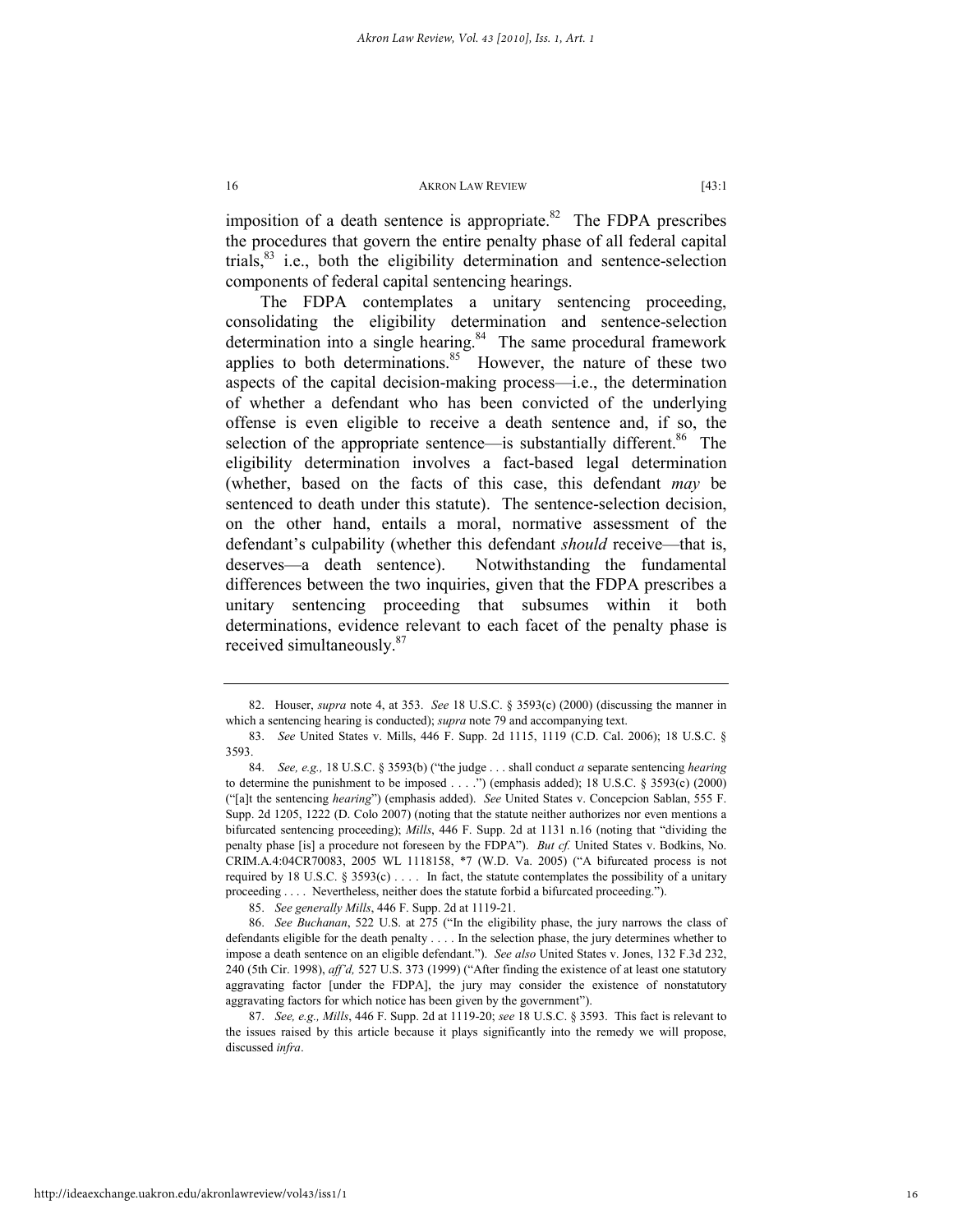# *E. The Eligibility Determination and its Statutory Factors*

The threshold question a jury must answer during the sentencing phase of a federal capital trial is whether the defendant, after being convicted of the predicate capital offense, meets the statutory criteria to make him or her eligible for capital punishment—the eligibility stage of the sentencing proceeding.<sup>88</sup> As a condition precedent to receiving a death sentence, the defendant must be death-eligible.<sup>89</sup> That determination involves a two-prong inquiry that is litigated in an adversarial setting as part of the sentencing proceeding.

Before a federal capital defendant is eligible to receive a death sentence, the government must first establish beyond a reasonable doubt that the defendant committed the predicate offense with the requisite *mens rea* by proving a statutory intent factor.<sup>90</sup> Second, the government must establish at least one statutory aggravating factor beyond a reasonable doubt.<sup>91</sup> Therefore, as Alexander Bunin observes, "The effect of the [FDPA] is that a defendant is not eligible for the federal death penalty until a jury has found, beyond a reasonable doubt, the culpable mental state and at least one statutory aggravating factor.<sup> $292$ </sup>

It follows, then, that until the jury determines that the government has met its burden of proof in the eligibility phase, the maximum punishment that a defendant who has been convicted of a predicate offense faces is life in prison. $93$  As a result, both the statutory intent factor and the statutory aggravating factor can fairly be described as "*elements of federal capital murder*" 94—or, at least, their "functional equivalent."<sup>95</sup>

94. Bunin, *supra* note 8, at 268 (emphasis added).

 <sup>88.</sup> *See* Bunin, *supra* note 8, at 268-69; *see also Mills*, 446 F. Supp. 2d at 1119-20 ("Upon finding the intent factor and one statutory aggravating factor, a defendant becomes 'eligible' for the death penalty.").

 <sup>89.</sup> *See generally* United States v. Mayhew, 380 F. Supp. 2d 936, 937-42 (S.D. Ohio 2005).

<sup>90. 18</sup> U.S.C. § 3591(a)(2) (2000) (prescribing the culpable mental states that may make a defendant eligible for the death penalty under the FDPA).

 <sup>91. 18</sup> U.S.C. § 3593(c)-(e). *See, e.g.,* United States v. Lentz, 225 F. Supp. 2d 672, 682 (E.D. Va. 2002) (the court explained that "the Defendant could not be sentenced to death based solely upon the jurors' finding of non-statutory aggravating factors").

 <sup>92.</sup> Bunin, *supra* note 8, at 268. *See* United States v. Fell, 372 F. Supp. 2d 753, 762-63 (D. Vt. 2005) (outlining the government's burden during the eligibility phase).

 <sup>93. 18</sup> U.S.C. § 3593(d) ("If no aggravating factor set forth in section 3592 is found to exist, the court shall impose a sentence other than death authorized by law."). *See supra* note 83 and accompanying text.

<sup>95</sup>*. See* Ring v. Arizona, 536 U.S. 584, 605-09 (2002) (explaining that aggravating circumstances operate as the "functional equivalent" of elements of a capital offense).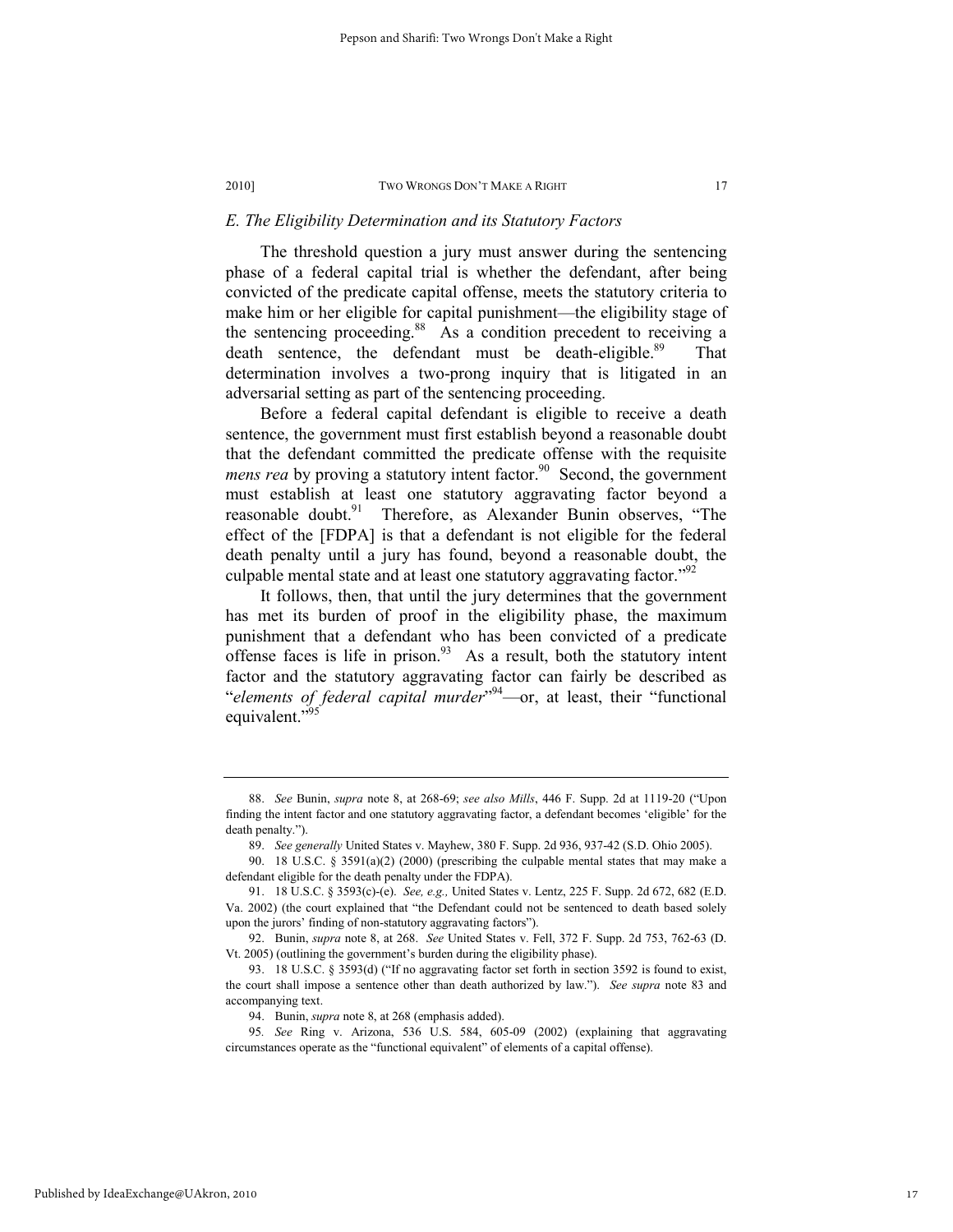Due to its adversarial nature, the penalty phase of a federal capital trial (and therefore the eligibility determination), in many respects, resembles the guilt-innocence phase.<sup>96</sup> As the dissent in *Fields* observed, the penalty phase of capital sentencing proceedings conducted under the FDPA conspicuously mirrors the characteristics of a criminal trial in several ways:

The FDPA provides for jury sentencing. . . . Both sides are represented by counsel and present evidence; the Court instructs the jury; the Government, and then defense counsel, presents closing argument; the Government must prove aggravating factors beyond a reasonable doubt; the jury returns a formal verdict, and its verdict must be unanimous. $\frac{9}{2}$ 

Also, like a criminal trial, the eligibility determination of a federal capital sentencing proceeding, in particular, requires the jury to make significant factual determinations,<sup>98</sup> as discussed *supra*: (1) whether the Government has established the statutory intent factor beyond a reasonable doubt;<sup>99</sup> and (2) whether the Government has proven beyond a reasonable doubt the existence of at least one statutory aggravating factor.<sup>100</sup>

Notwithstanding this very trial-like proceeding, during the penalty phase of a federal capital trial, "a defendant facing the death penalty is afforded fewer procedural protections than most defendants charged with simple misdemeanors."<sup>101</sup> As to the right of confrontation, Professor Douglas put it this way: "[W]hen it comes to confrontation, we now have a sentencing world that accords a . . . criminal defendant

 <sup>96.</sup> *See* 18 U.S.C. § 3593(b)-(d). *See also* United States v. Fields, 483 F.3d 313, 371-72 (5th Cir. 2007), *cert. denied,* 128 S.Ct. 1065, 169 L.Ed.2d 814 (2008) (Benavides, C.J., dissenting) (for a good discussion of the similarities between the guilt-innocence phase and the penalty phase of federal capital trials).

<sup>97</sup>*. Fields*, 483 F.3d at 372 (Benavides, C.J., dissenting) (citing 18 U.S.C. § 3593(b)). *See* 18 U.S.C. § 3593(b). *See also* United States v. Sablan, No. 00-00531, 2008 WL 700172, at \*2, 75 Fed. R. Evid. Serv. 1187 (D. Colo. 2008) ("Under the FDPA, there are trial-like procedures that require specific findings by the jury, including not only the existence of the statutory aggravating factors (the eligibility phase) but also the existence of nonstatutory aggravating factors which must be proved beyond a reasonable doubt.").

 <sup>98.</sup> Under the FDPA, a jury usually conducts the factfinding that takes place during the sentencing phase. The defendant has a statutory right to a jury determination regarding both his or her death eligibility and the appropriate sentence; however, a jury is not required, and the defendant may waive this right. With the permission of the government, a judge may make both determinations. *See* 18 U.S.C. § 3593 (c).

 <sup>99.</sup> *See* 18 U.S.C. § 3591(a) (2).

 <sup>100.</sup> *See* 18 U.S.C. § 3593 (c)-(d).

 <sup>101.</sup> Houser, *supra* note 4, at 351 (2007). *See* 18 U.S.C. § 3593(c).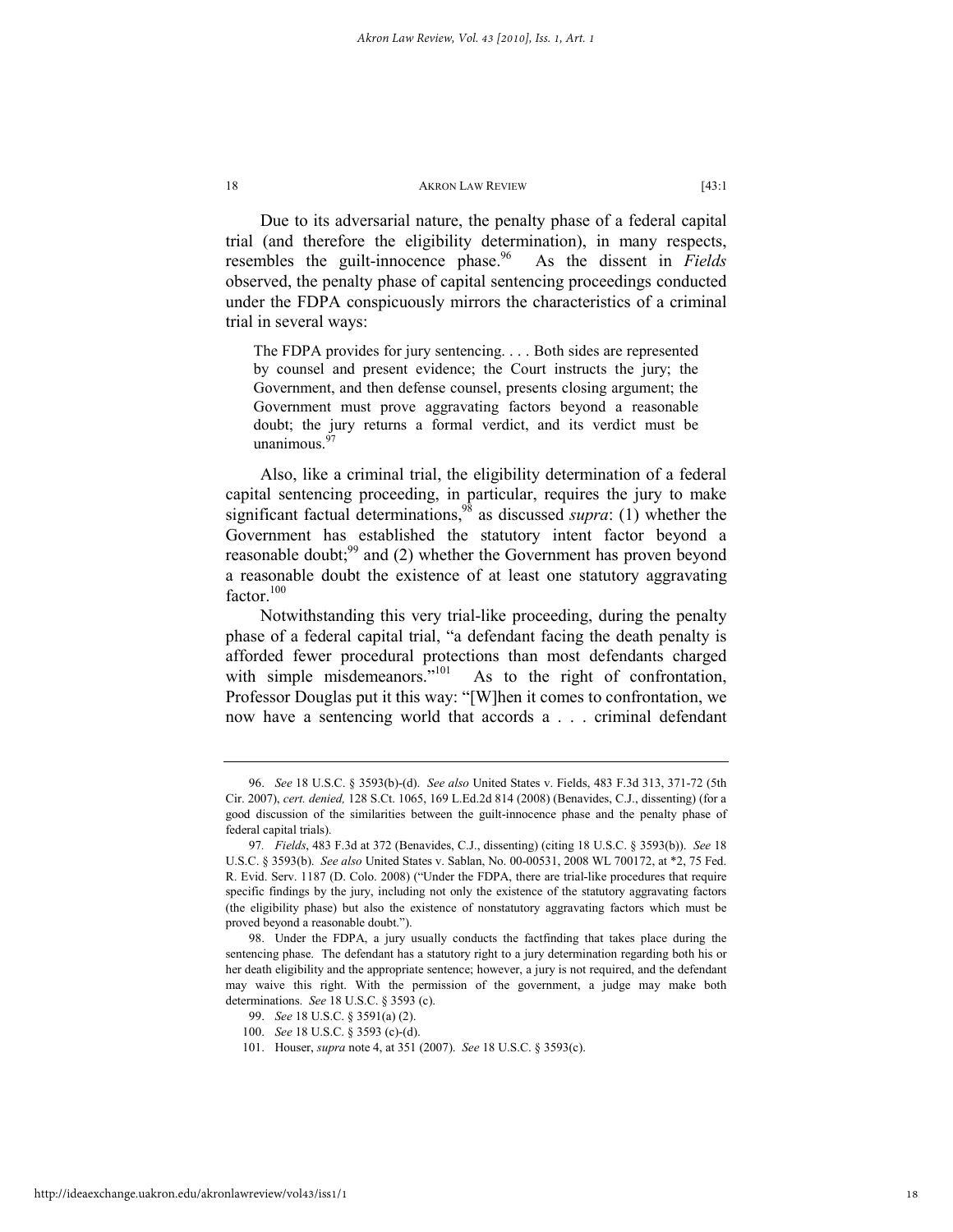facing death no more procedural rights than we accord a civil defendant contesting monetary damages."<sup>102</sup>

Indeed, the sentencing procedure prescribed by the FDPA explicitly dispenses with the formal rules of evidence. In other words, during the penalty phase of federal capital trials, the government need not adhere to the strictures imposed by the Federal Rules of Evidence.<sup>103</sup> During the sentencing phase of a federal capital trial, 18 U.S.C. § 3593(c), by its terms, authorizes judges, subject only to a limited balancing test and the trial judge's discretion, to admit *any* information that is relevant to an aggravating factor.<sup>104</sup> The statutory rubric delineated by 18 U.S.C. § 3593(c) only circumscribes the government's ability to offer evidence that is prejudicial, confusing, or misleading, thereby ceding to federal judges substantial discretion regarding the type of evidence they may admit during this stage of federal capital trials.<sup>105</sup>

This relaxed evidentiary standard prescribed by 18 U.S.C. § 3593(c) has led to a disturbing result: in the sentencing phase of federal capital cases the government has been permitted to adduce as evidence "statements of witnesses who neither appear nor are cross-examined."<sup>106</sup> In the sentencing phase of federal capital trials conducted under the FDPA, for example, courts have allowed the government to elicit thirdparty testimony regarding the statements of an unavailable witness,  $107$  as well as testimony from a police officer as to what others had told him or her about the defendant's alleged conduct or uncharged prior criminal activity.<sup>108</sup> In a similar vein, transcripts of witnesses' testimony have

 <sup>102.</sup> Douglas, *supra* note 8, at 1983. *See* 18 U.S.C. § 3593(c).

 <sup>103.</sup> *See* 18 U.S.C. § 3593(c).

 <sup>104. 18</sup> U.S.C. § 3593(c). *See* United States v. Lee, 274 F.3d 485, 494 (8th Cir. 2001) ("The Federal Death Penalty Act . . . erects very low barriers to the admission of evidence at capital sentencing hearings.").

 <sup>105.</sup> *See* 18 U.S.C. § 3593(c).

 <sup>106.</sup> White, *supra* note 49, at 392.

 <sup>107.</sup> *Id.* at 390 (2007). *See, e.g.,* United States v. Brown, 441 F.3d 1330, 1360-61 (11th Cir. 2006) (the court applied the Confrontation Clause per *Crawford* but yet allowed a witness to testify to the contents of a discussion she had with the victim's husband, reasoning that those statements were nontestimonial); United States v. Fell, 217 F. Supp. 2d 469, 485 (D. Vt. 2002) (witness was permitted to testify to statements made by a deceased codefendant); United States v. Johnson, 378 F. Supp. 2d 1051, 1054-62 (N.D. Iowa 2005) (the court allowed testimony by jailhouse informant regarding what the defendant's former boyfriend told him about her involvement in the charged crime).

 <sup>108.</sup> *See, e.g.,* United States v. Fields, 483 F.3d 313, 325 (5th Cir. 2007), *cert. denied,* 128 S.Ct. 1065, 169 L.Ed.2d 814 (2008) (During the sentencing phase of Fields's trial, the court admitted "statements made by witnesses to police officers while the officers were investigating various past crimes in which Fields may have been involved but for which he was never charged [the statements being described in the officers' testimony]."); Chandler v. Moore, 240 F.3d 907, 918 (11th Cir. 2001); United States v. Grande, 353 F. Supp. 2d 623, 635-38 (E.D. Va. 2005). This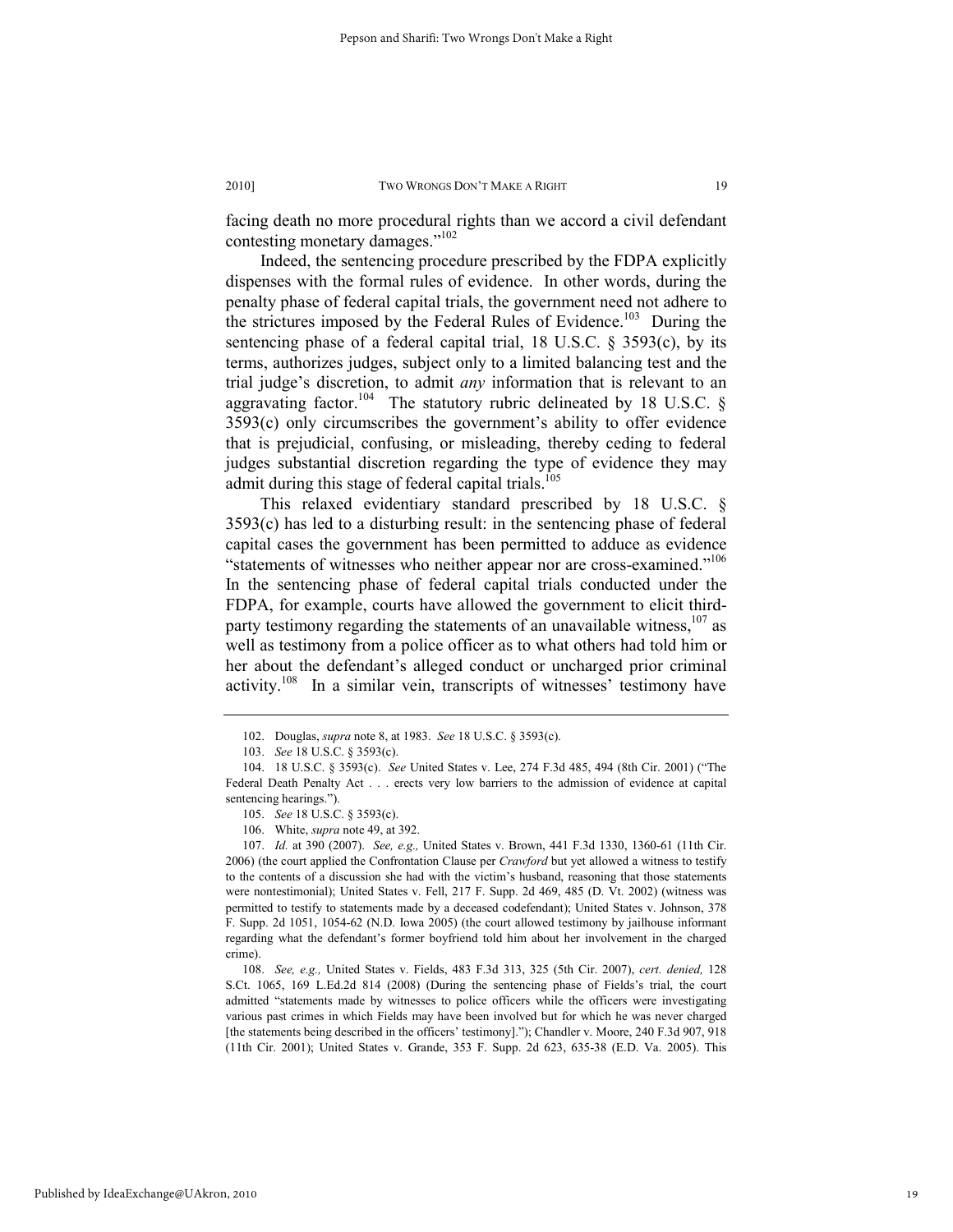been admitted over Confrontation Clause objections.<sup>109</sup> Consequently, the government has been able to establish, beyond a reasonable doubt no less, the death eligibility of federal capital defendants based, at least in part, on statements of declarants whom the defendant has not had the opportunity to cross-examine.

The allowance of the aforementioned evidence within the FDPA's procedural mandate generally stems from the significantly limited scope of a defendant's confrontation rights in sentencing proceedings. $110$ However, in light of the fact that the sentencing hearing is a forum in which the litigation of "aggravating factors [that] operate as 'the functional equivalent of . . . element[s] of . . . [the] greater offense' " of federal capital murder takes place $111$ —and, therefore, involves more than just a sentence-selection decision<sup>112</sup>—a failure to decouple the eligibility determination from the sentence selection, for constitutional purposes, renders hollow more recent landmark Supreme Court precedent, tracing its genesis to *Apprendi v. New Jersey*. 113

# III. THE CONCEPT OF "FUNCTIONAL EQUIVALENCE" AT SENTENCING

# *A. The Landmark Decisions of* Apprendi *and* Ring

*Apprendi* involved a challenge to a New Jersey statute that, after a defendant had been convicted of a qualifying predicate offense under a separate statute, allowed the trial judge to enhance that defendant's

 109. *See* Szabo v. Walls, 313 F.3d 392, 398 (7th Cir. 2002); Del Vecchio v. Ill. Dep't of Corr., 31 F.3d 1363, 1387-88 (7th Cir. 1994).

problem is not confined to federal capital trials. *See, e.g.,* People v. Moore, 662 N.E.2d 1215, 1232- 33 (Ill. 1996) (law enforcement officer permitted to testify as to what a correctional officer had told him about defendant's propensity for violence). *But see* State v. Bell, 359 N.C. 1, 603 S.E.2d 93, 115-16 (N.C. 2004) (in a capital sentencing context, the court applied the Confrontation Clause, as interpreted by *Crawford*, and concluded that a police officer's testimony as to statements by an alleged victim of the defendant regarding his alleged prior criminal conduct were testimonial and thus inadmissible); Russeau v. State, 171 S.W.3d 871, 881 (Tex. Crim. App. 2005), *cert. denied*, 126 S.Ct. 2982 (2006).

 <sup>110.</sup> *See, e.g.,* United States v. Cantellano, 430 F.3d 1142, 1146 (11th Cir. 2005) (declining to extend *Crawford* to non-capital sentencing proceedings, the court opined that "[t]he right to confrontation is not a sentencing right"); United States v. Roche*,* 415 F.3d 614, 618 (7th Cir. 2005), *cert. denied*, 546 U.S. 1024, 126 S.Ct. 671, 163 L.Ed.2d 541 (2005) (observing that neither the Confrontation Clause nor *Crawford* apply at sentencing). *See* White, *supra* note 49, at 402. *See also* Douglas, *supra* note 8, at 1981 (The Federal Death Penalty Act (FDPA) of 1994 likewise codifies Williams for federal capital cases.").

 <sup>111.</sup> Ring v. Arizona, 536 U.S. 584, 609 (2002) (quoting Apprendi v. New Jersey, 530 U.S. 466, 494 n.19 (2000)). *See* Bunin, *supra* note 8, at 235 (pointing out that aggravating factors are, in reality, elements of federal capital murder).

 <sup>112.</sup> *See infra* notes 122-143 and accompanying text.

 <sup>113. 530</sup> U.S. 466 (2000).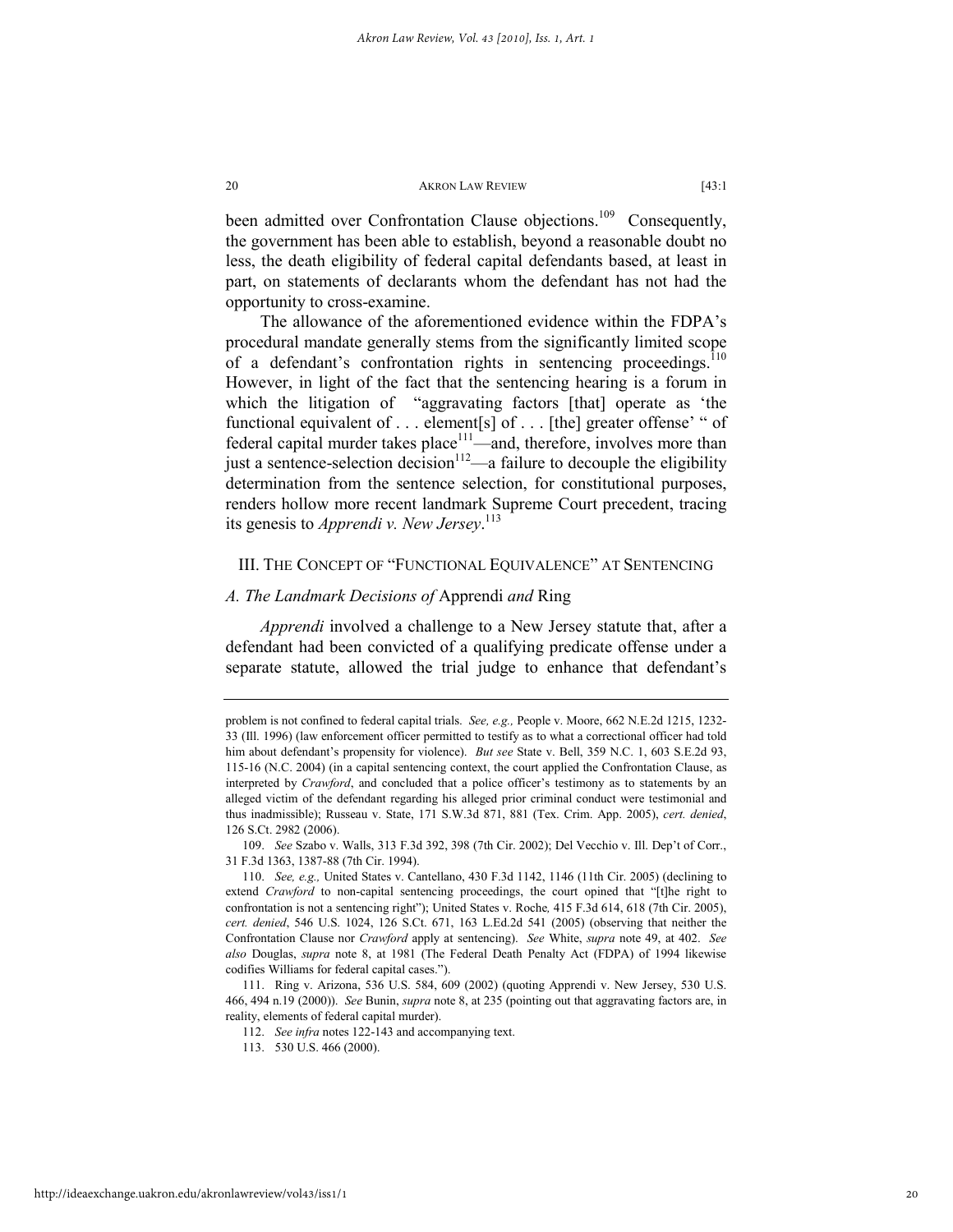sentence if he or she concluded that the underlying offense constituted a hate crime.<sup>114</sup> The New Jersey statute prescribed a sentencing procedure whereby the trial judge could impose a sentencing enhancement if he or she found by preponderant evidence that "'[t]he defendant in committing the crime acted with a purpose to intimidate an individual or group of individuals because of race, color, gender, handicap, religion, sexual orientation or ethnicity."<sup>115</sup> In striking down New Jersey's sentencing scheme, the Supreme Court held that "[o]ther than the fact of a prior conviction, any fact that increases the penalty for a crime beyond the prescribed statutory maximum must be submitted to a jury, and proved beyond a reasonable doubt."<sup>116</sup>

The Court endorsed the view that "[i]t is unconstitutional for a legislature to remove from the jury the assessment of facts that increase the prescribed range of penalties to which a criminal defendant is exposed."<sup>117</sup> In reaching that conclusion, the Court noted that a survey of the historical record evinces a single, recurring theme: "The judge's role in sentencing is constrained at its outer limits by the facts . . . found by the jury. [F]acts that expose a defendant to a punishment greater than that otherwise legally prescribed were by definition 'elements' of a separate legal offense."<sup>118</sup>

Published by IdeaExchange@UAkron, 2010

 <sup>114.</sup> *See Apprendi*, 530 U.S. at 468-75, 492-93.

 <sup>115.</sup> *Id.* at 468-69.

 <sup>116.</sup> *Id.* at 490. It is worth mentioning that the Court did not decide *Apprendi* in a jurisprudential vacuum. In *Jones v. United States*, 526 U.S. 227 (1999), a precursor to *Apprendi*, in construing a federal statute, the Court intimated the result in *Apprendi*, noting that "under the Due Process Clause of the Fifth Amendment and the notice and jury trial guarantees of the Sixth Amendment, any fact (other than prior conviction) that increases the maximum penalty for a crime must be charged in an indictment, submitted to a jury, and proven beyond a reasonable doubt." *Id.*  at 243, n.6. *See generally* Thomas Aumann, Note, *Death by Peers: The Extension of the Sixth Amendment to Capital Sentencing in* Ring v. Arizona, 34 LOY. U. CHI. L.J. 845, 871 (2003) (explaining that "the [*Jones*] Court created a 'maximum punishment test' to gauge whether a sentence enhancer should be treated as an element of a crime").

 <sup>117.</sup> *Apprendi*, 530 U.S. at 490 (quoting Jones v. United States, 526 U.S. 227, 252-53 (1999) (Stevens, J., concurring) (alterations omitted)). *See also Jones*, 526 U.S. at 244 (In discussing "the history bearing on the Framers' understanding of the Sixth Amendment," the Court noted the Framers' general intolerance of procedures that allowed for "exclusively judicial factfinding to peg penalty limits.").

 <sup>118.</sup> *Apprendi*, 530 U.S. at 483 n.10. The Court's holding in *Apprendi* generated at least one facial challenge to an existing capital punishment scheme, e.g., Oken v. State, 786 A.2d 691 (Md. 2001)*, cert. denied,* 535 U.S. 1074 (2002). In *Oken*, *inter alia*, the Maryland Court of Appeals cursorily rejected the argument that Maryland's death penalty statute was rendered unconstitutional by the Court's decision in *Apprendi*, because *"Apprendi* 'represents a watershed rule of Constitutional law that fundamentally alters the standard of proof and the manner in which capital sentencing hearings are to be conducted in this State," as well as the argument that "[i]n light of *Apprendi*, the Maryland death penalty statute is unconstitutional on its face because it provides that a sentence of death may be imposed if the State proves that the aggravating factors outweigh any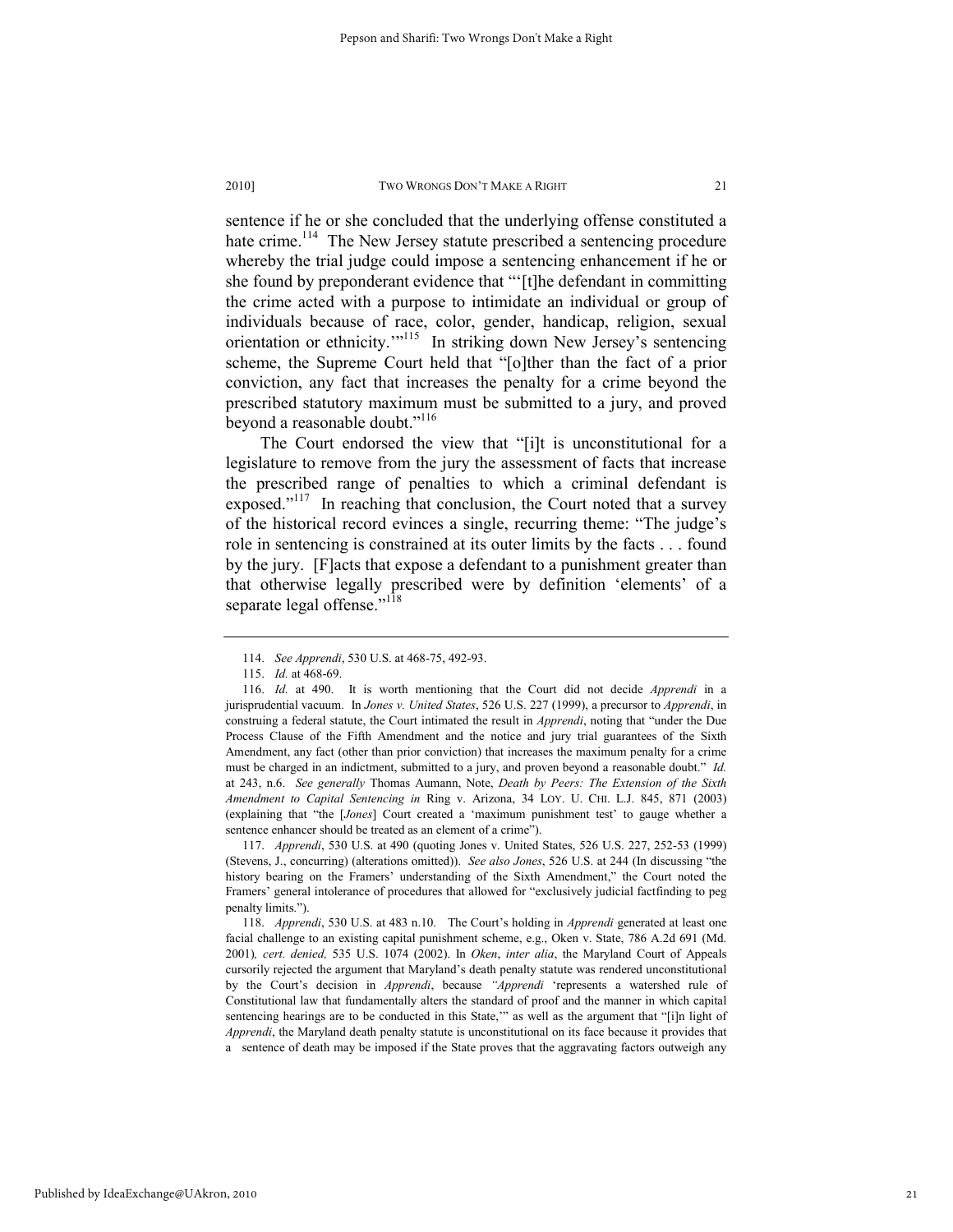In rejecting the notion that a legislature could dispense with defendants' Sixth Amendment right to a jury trial through categorizing additional post-conviction facts as "sentencing factors," the Court opined: "[T]he relevant inquiry is one not of form, but of effect—does the required finding expose the defendant to a greater punishment than that authorized by the jury's guilty verdict?" $119$  As the Court further elucidated:

[W]hen the term "sentence enhancement" is used to describe an increase beyond the maximum authorized statutory sentence, it is the *functional equivalent* of an element of a greater offense than the one covered by the jury's guilty verdict. Indeed, it fits squarely within the usual definition of an "element" of the offense.<sup>120</sup>

Accordingly, *Apprendi* announced a "bright-line rule" that expanded the scope of the Sixth Amendment right to a jury trial to include post-conviction proceedings—regardless of label—where factual findings, other than the fact of a prior conviction, are made that can increase the maximum penalty to which a defendant is exposed.<sup>121</sup>

Two years after *Apprendi* was decided, in *Ring v. Arizona*, 122 the Supreme Court extended *Apprendi'*s holding to apply to capital sentencing proceedings.<sup>123</sup> At issue in *Ring* was the scope of the "Sixth" Amendment right to a jury trial in capital prosecutions."<sup>124</sup> In *Walton v. Arizona*, decided ten years before *Apprendi*, the Court had upheld an Arizona capital sentencing scheme on the ground that the State is not constitutionally "required to denominate aggravating circumstances 'elements' of the offense or permit only a jury to determine the existence

mitigating factors by only a preponderance of the evidence." *Id.* at 196-98. After *Ring* and *Crawford*, however, the constitutional analysis has significantly changed, and there are additional grounds on which to mount a facial challenge of existing capital punishment schemes.

 <sup>119.</sup> *Apprendi*, 530 U.S. at 494.

 <sup>120.</sup> *Id.* (emphasis added). As the Court explained in *Blakely v. Washington*, 542 U.S. 296 (2004), "the relevant 'statutory maximum' is not the maximum sentence a judge may impose after finding additional facts, but the maximum he may impose *without* any additional findings." *Id.* at 303-04 (emphasis in original).

<sup>121</sup>*. See* Cunningham v. California, 549 U.S. 270, 288-89 (2007) (citation omitted). The *Cunningham* majority explained: "As this Court's decisions instruct, the Federal Constitution's jury-trial guarantee proscribes a sentencing scheme that allows a judge to impose a sentence above the statutory maximum based on a fact, other than a prior conviction, not found by a jury or admitted by the defendant." *Id.* at 274-75 (citing *Apprendi*, 530 U.S. 466; *accord* Ring v. Arizona*,* 536 U.S. 584 (2002); *Blakely*, 542 U.S. 296; United States v. Booker, 543 U.S. 220 (2005)).

 <sup>122. 536</sup> U.S. 584.

 <sup>123.</sup> *Id.* at 609.

 <sup>124.</sup> *Id.* at 588.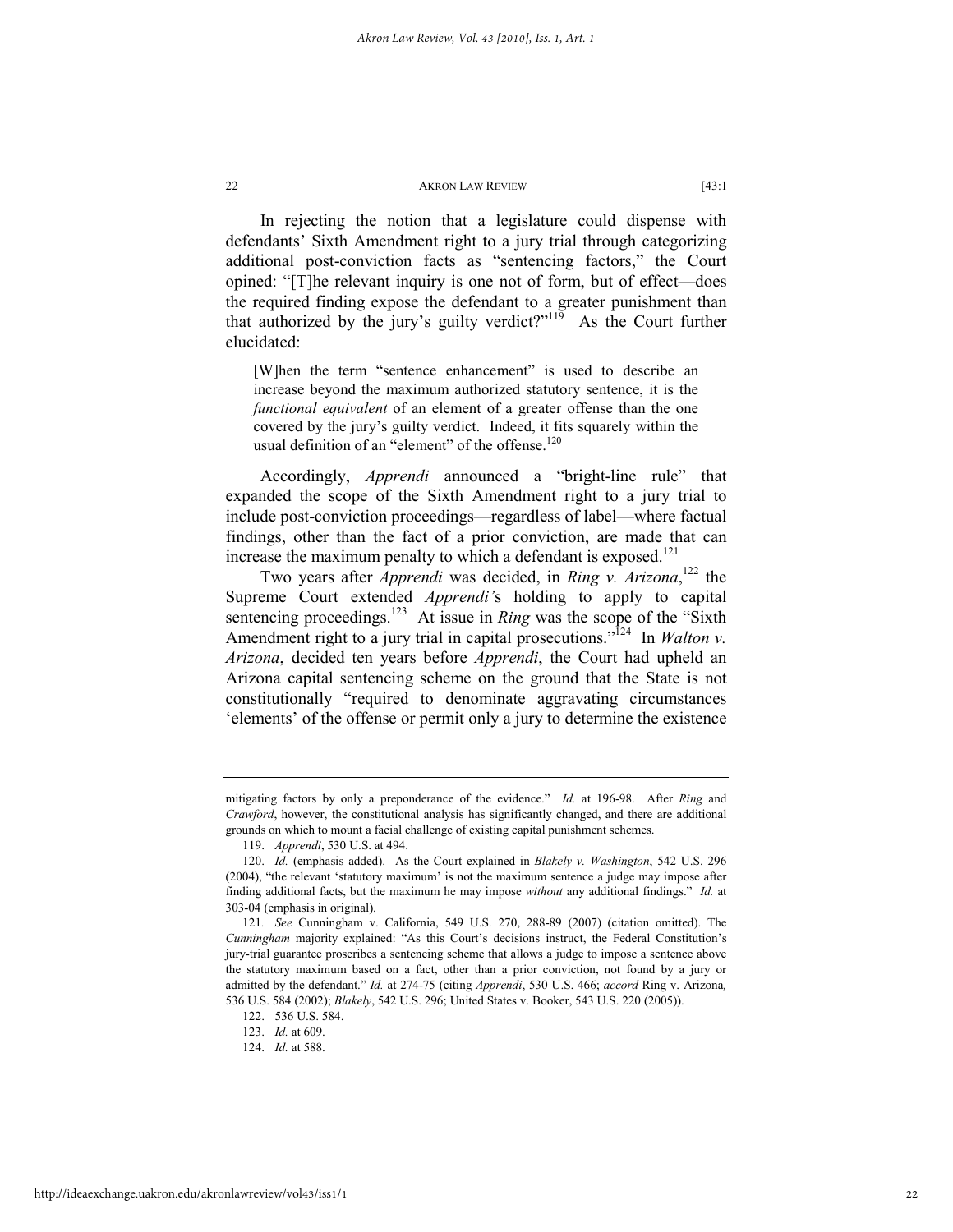of such circumstances."125 Under Arizona's capital sentencing statute, "following a jury adjudication of a defendant's guilt of first-degree murder, the trial judge, sitting alone, determine[d] the presence or absence of the aggravating factors required . . . for imposition of the death penalty."126 The Court in *Ring* struck down the Arizona capital punishment scheme, reasoning that "[b]ecause Arizona's enumerated aggravating factors operate as 'the functional equivalent of an element of a greater offense,' the Sixth Amendment requires that they be found by a jury."<sup>127</sup>

To be sure, on its face, *Ring*'s holding was limited to addressing the scope of the Sixth Amendment right to trial by jury; however, its holding has much broader implications.<sup>128</sup> Professor Douglas argues that where *Ring* applies, it not only grants capital defendants a Sixth Amendment right to a jury trial but also, *inter alia*, affords defendants a Sixth Amendment right of confrontation:

[T]his conclusion flows logically from Ring's statement that a fact that elevates the potential maximum punishment is the "functional equivalent of an element" of a crime. Whatever else the Sixth Amendment covers, there can be little doubt that it applies, in all respects, at a proceeding before a jury where adversaries contest elements of a criminal offense.<sup>129</sup>

The plurality opinion in *Harris v. United States*, 130 decided by the Supreme Court the same day as *Ring*, bolsters that conclusion. In *Harris*, Justice Kennedy, writing for the plurality, explained: "[T]hose facts setting the outer limits of a sentence, and of the judicial power to

 <sup>125.</sup> Walton v. Arizona, 497 U. S. 639, 649 (1990).

 <sup>126.</sup> *Ring*, 536 U.S. at 588.

 <sup>127.</sup> *Id.* at 609 (quoting Apprendi v. New Jersey, 530 U. S. 466, 494 n.19 (2000)).

 <sup>128.</sup> *See* Douglas, *supra* note 8, at 1997. *Cf.* Szabo v. Walls, 313 F.3d 392, 399 (7th Cir. 2002) ("We need not attempt to predict how the Supreme Court's jurisprudence will develop; *Apprendi* and *Ring* may portend more changes and may eventually be applied to the balancing phase of capital sentencing . . . .").

 <sup>129.</sup> Douglas, *supra* note 8, at 1997. Professor Douglas's argument makes an eminent amount of sense, because, as he points out, the Sixth Amendment's text "suggests a distinction between the jury right, which by the terms of the Amendment applies to a 'trial,' and the rights to notice, confrontation, compulsory process, and counsel, which apply more broadly to the whole criminal prosecution . . . ." *Id.* at 2009. *See* HELLER, *supra* note 19, at 35 (observing that, as a textual matter, the ambit of the Sixth Amendment right of confrontation is limited by the phrase "in all criminal prosecutions"). In short, as a textual matter, if the narrower Sixth Amendment jury-trial right applies, it necessarily follows that the Confrontation Clause also applies.

 <sup>130. 536</sup> U.S. 545 (2002) (plurality opinion). *Harris* involved the issue of factfinding in the context of 218 U.S.C. § 924(c), which, like the statute at issue in *Apprendi*, provided for mandatory minimum sentences. *Id*.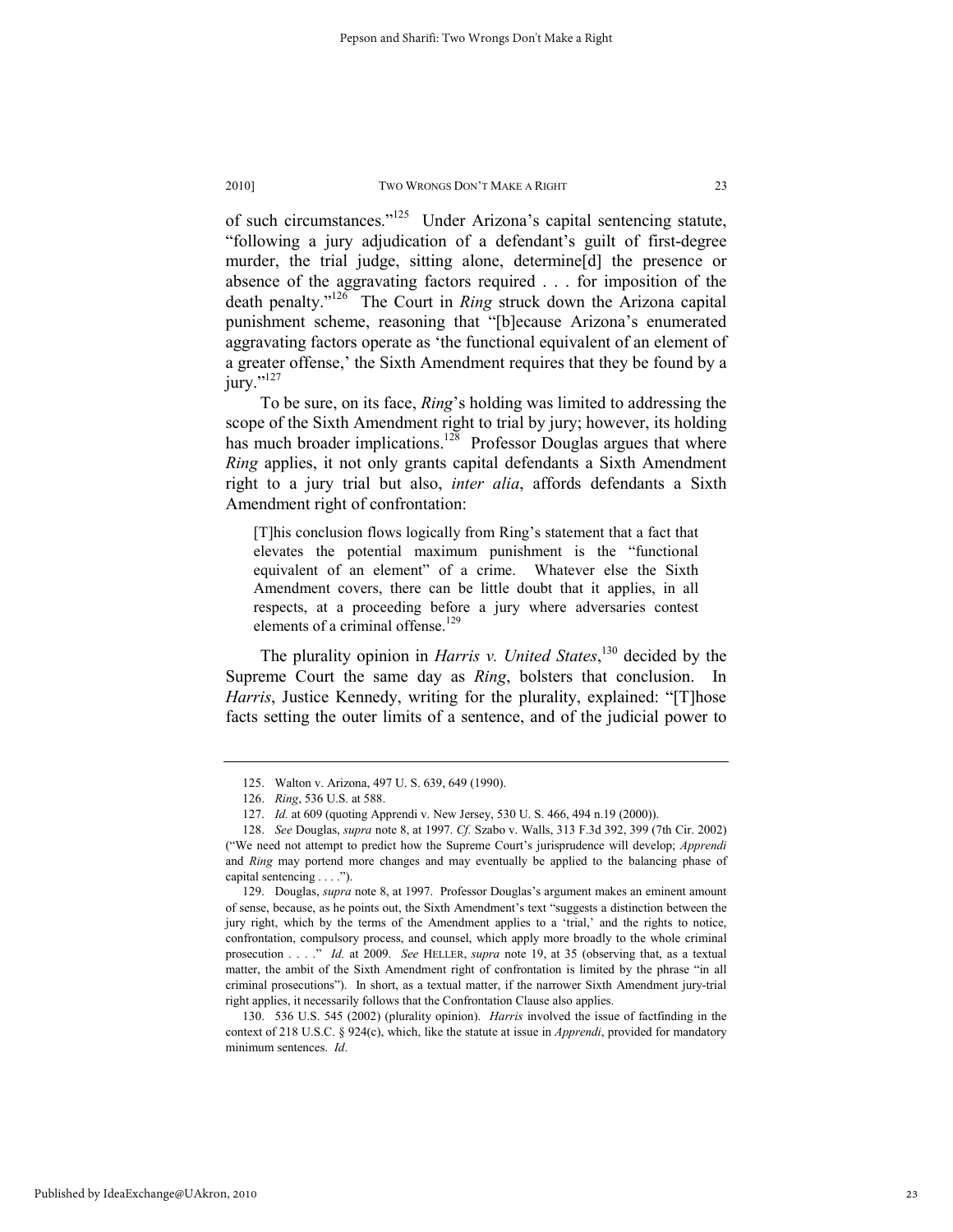impose it, are the elements of the crime for the purposes of the constitutional analysis."131 As Professor Douglas observes, his position also finds support in Justice Scalia's majority opinion in *Schriro v. Summerlin*. 132 According to Justice Scalia's reasoning, *Ring* stands for the broad proposition that where statutory aggravating factors, as a matter of law, limit "the class of death-eligible defendants, those aggravators *effectively* [are] elements for federal constitutional purposes, and [are therefore] subject to the procedural requirements the Constitution attaches to a trial of elements."<sup>133</sup>

In a similar vein, Alexander Bunin submits that, at least as of 2003, there was a consensus understanding in the Supreme Court that "[l]ike it or not, statutory aggravating circumstances are capital elements.<sup>7134</sup> As Bunin points out,135 in *Sattazahn v. Pennsylvania*, Justice Scalia's opinion announcing the judgment of the Court, in which then-Chief Justice Renquist and Justice Thomas joined, explained that any facts that must be established as a condition precedent to imposing a death sentence are elements of capital murder—the particular label affixed to the proceeding in which that factfinding occurs is immaterial.<sup>136</sup> As Justice Scalia put it, "'murder plus one or more aggravating circumstances' is a separate offense from 'murder' *simpliciter*."137 As a corollary to that proposition, *Sattazahn* made it clear that any factfinding that is necessary to expose a capital defendant to the possibility of a death sentence must take place within a framework that provides the defendant with at least some trial protections—e.g., a jury must make

 <sup>131.</sup> *Id.* at 567 (plurality opinion). In his concurring opinion in *Ring*, Justice Scalia put it thus: "[T]he fundamental meaning of the jury-trial guarantee of the Sixth Amendment is that all facts essential to imposition of the level of punishment that the defendant receives—whether the statute calls them elements of the offense, sentencing factors, or Mary Jane—must be found by the jury beyond a reasonable doubt." *Ring*, 536 U.S. at 610 (Scalia, J. concurring).

 <sup>132.</sup> Douglas, *supra* note 8, at 1997-98.

 <sup>133.</sup> Schriro v. Summerlin, 542 U.S. 348, 354 (2004) (citing *Ring,* 536 U.S. at 609) (emphasis in original).

 <sup>134.</sup> Bunin, *supra* note 8, at 248. *But see* State v. Mata, 745 N.W.2d 229, 247 (Neb. 2008) ("We reaffirm our holding . . . that *Ring* is not a substantive change in Sixth Amendment requirements and did not make aggravating circumstances essential elements of capital murder.").

 <sup>135.</sup> Bunin, *supra* note 8, at 247.

 <sup>136.</sup> Sattazahn v. Pennsylvania, 537 U.S. 101, 106-11 (2003) (plurality opinion) (holding that if a defendant is acquitted of capital elements—i.e., the jury finds an absence of aggravating factors—the Fifth Amendment's Double Jeopardy Clause bars a death sentence on retrial). As Justice Scalia explained in *Sattazahn*, "If a jury unanimously concludes that a State has failed to meet its burden of proving the existence of one or more aggravating circumstances, double-jeopardy protections attach to that "acquittal" on the offense of "murder plus aggravating circumstance(s)." *Id.* at 112.

 <sup>137.</sup> *Id.* at 112.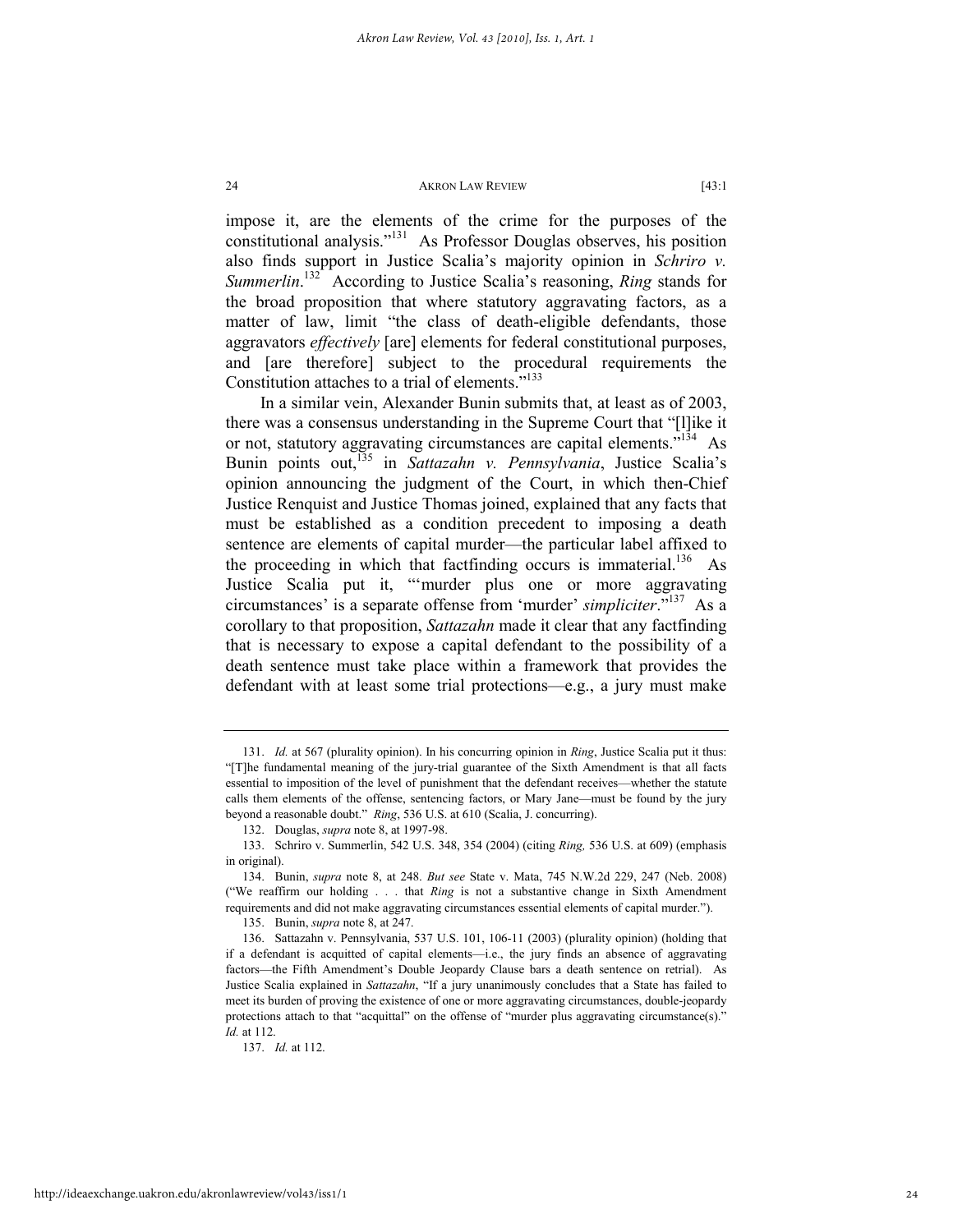those factual findings beyond a reasonable doubt.<sup>138</sup> And, as Bunin notes, the four dissenting justices in *Sattazahn*—Justices Ginsberg, Souter, Stevens, and Breyer—reached the same conclusion:<sup>139</sup> "for purposes of the Double Jeopardy Clause, capital sentencing proceedings involving proof of one or more aggravating factors are to be treated as trials of separate offenses, not merely sentencing proceedings."<sup>140</sup>

As the foregoing cases make clear, the guilt-innocence phase of a capital trial does not conclusively demarcate the outer boundary of a capital defendant's Sixth Amendment rights.<sup>141</sup> Rather, the Supreme Court's Sixth Amendment jury-trial right jurisprudence, per *Apprendi* and *Ring*, indicates that at least some of a capital defendant's Sixth Amendment trial rights are fully operative at least up until the eligibility determination, where further proof is required to establish additional

 <sup>138.</sup> *See id.* at 110-11.

 <sup>139.</sup> Bunin, *supra* note 8, at 247.

 <sup>140.</sup> *Sattazahn*, 537 U.S. at 126 n.6 (Ginsburg, J, dissenting). *Accord* Bullington v. Missouri, 451 U.S. 430, 446 (1981) ("Because the sentencing proceeding at [issue] was like the trial on the question of guilt or innocence, the protection afforded by the Double Jeopardy Clause to one acquitted by a jury  $\ldots$  is available to [the defendant], with respect to the death penalty  $\ldots$ ."). In Spaziano v. Florida, 468 U.S. 447, 459 (1984), the Court cautioned that that analogy should not be read too broadly: "The fact that a capital sentencing is like a trial in the respects significant to the Double Jeopardy Clause . . . does not mean that it is like a trial in the respects significant to the Sixth Amendment's guarantee of a jury trial." However, the limiting phrase for the Sixth Amendment right to a jury trial is more restrictive than the phrase "in all criminal prosecutions," which limits the scope of the Confrontation Clause, *see supra* note 129. *Cf.* Counselman v. Hitchcock, 142 U.S. 547, 563 (1892) ("A criminal prosecution under article 6 of the amendments, is much narrower than a 'criminal case,' under article 5 of the amendments."). Thus, O.H. Eaton's assertion that because *Spaziano* "recognized that a penalty-phase proceeding is 'like a trial,' at least for Fifth Amendment double-jeopardy purposes…it logically follows that an accused has the Sixth Amendment right of confrontation if testimony is offered at 'trial' " may be quite valid. Hon. O.H. Eaton, Jr., *Capital Punishment: An Examination of Current Issues and Trends and How These Developments May Impact the Death Penalty in Florida*, 34 STETSON L. REV. 9, 39 (2005).

 <sup>141.</sup> *See, e.g.,* Mempa v. Rhay, 389 U.S. 128, 134-37 (1967) (holding that the Sixth Amendment right to counsel applies at sentencing, whether capital or otherwise). *See* Strickland v. Washington, 466 U.S. 668, 686-87 (1998); Barefoot v. Estelle, 463 U.S. 880 (1983); Estelle v. Smith, 451 U.S. 454 (1981). *See generally Bullington*, 451 U.S. at 438-39 & n.10 (1981) (in holding that the Double Jeopardy Clause applied to a capital sentencing hearing because it had a trial-like format, which provided for opening statements, formal testimony, jury instructions, proof beyond a reasonable doubt of aggravating factors, final arguments, and a formal jury verdict, the Court indicated that if a sentencing hearing is adversarial in character, i.e., it bears the "hallmarks of the trial on guilt or innocence," certain "trial rights" will apply); Thompson v. Oklahoma, 487 U.S. 815, 856 (1988) (O'Connor, J., concurring in the judgment) ("As a practical matter [the Court] ha[s] virtually required that the death penalty be imposed only when a guilty verdict has been followed by separate trial-like sentencing proceedings, and we have extended many of the procedural restrictions applicable during criminal trials into these proceedings." (citations omitted)).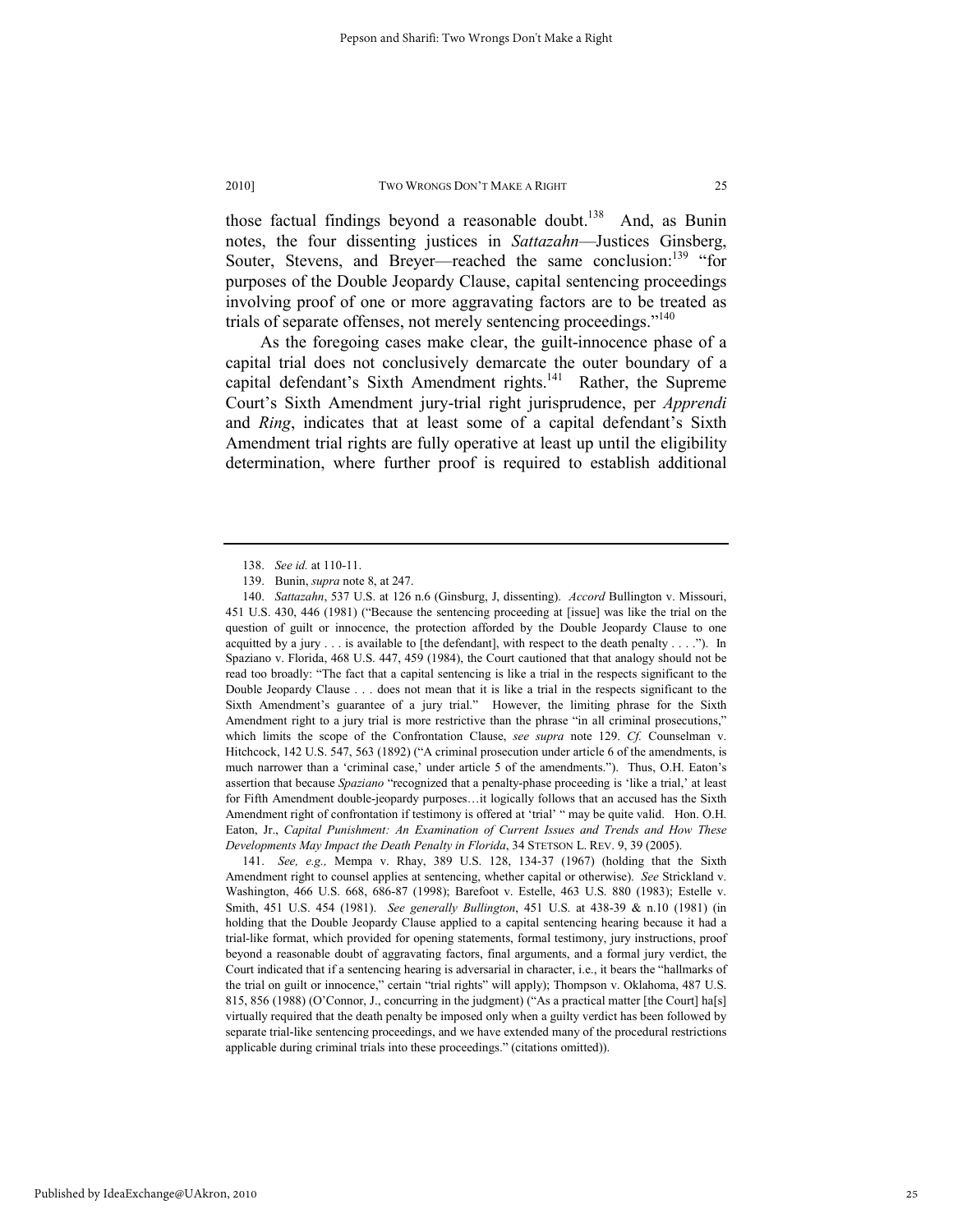elements of a new offense.142 Moreover, post-*Williams*, *Apprendi* and its progeny have made clear that there is a distinct difference in the application of constitutional rights during the litigation of statutory aggravating factors (i.e., the eligibility determination) and sentence selection. This includes the right of confrontation, and at least four federal trial courts have interpreted *Ring* to stand for such a proposition.<sup>143</sup>

# *B. Applying Theory in the District Courts*

In *United States v. Mills*, for example, the court concluded that *Ring* "support[s] the proposition that a defendant's Sixth Amendment trial rights extend at least to the eligibility phase of capital sentencing, where a jury is required to find facts that make the defendant eligible for the death penalty."144 Reasoning analogically, the *Mills* court noted that although *Ring* did not squarely address the scope of capital defendants' Sixth Amendment right of confrontation, the Court's analysis and extension of the Sixth Amendment jury-trial right to the eligibility determination "strongly suggests that the Confrontation Clause . . . applies to the eligibility phase."145 The *Mills* court put it this way: "[O]nce the activity of a sentencer stops being an exercise of discretion and becomes constitutionally significant factfinding, the right to confrontation attaches."146

The *Mills* case followed, both chronologically and as a matter of precedent, other federal trial courts that had found that the nature of death eligibility determinations, in light of *Ring*, triggered the Confrontation Clause per *Crawford*. The courts in *United States v. Johnson*, *United States v. Jordan*, and *United States v. Bodkins*, adopted

 <sup>142.</sup> Carol S. Steiker, *Things Fall Apart, But the Center Holds: The Supreme Court and the Death Penalty*, 77 N.Y.U. L. REV. 1475, 1481 (2002) (recognizing the potential long-term ramifications of the Court's holding in *Ring*).

 <sup>143.</sup> *See* United States v. Mills, 446 F. Supp. 2d. 1115, 1125 (C.D. Cal. 2006). In a similar vein, in *United States v. Jordan*, the district court concluded that the Confrontation Clause, as interpreted in *Crawford*, applies to bar the admission of testimonial hearsay relevant to the eligibility determination in federal capital trials. 357 F. Supp. 2d 889, 903-04 (E.D. Va. 2005). *Accord* United States v. Johnson, 378 F. Supp. 2d 1051, 1064-65 (N.D. Iowa 2005); United States v. Bodkins, No. CRIM.A- 4:04CR70083, 2005 WL 1118158, at \*4-\*5 (W.D. Va. 2005); United States v. Concepcion Sablan, 555 F. Supp. 2d 1205, 1221 (D. Colo. 2007) ("[U]nder *Crawford*, the Confrontation Clause is applicable at both the eligibility phase and at least a portion of the selection phase . . . . [Because] the existence of all the aggravating factors are constitutionally significant facts that should be found by the jury.").

 <sup>144.</sup> *Mills*, 446 F.Supp.2d. at 1125.

 <sup>145.</sup> *Id.* at 1127-28.

 <sup>146.</sup> *Id.* at 1125.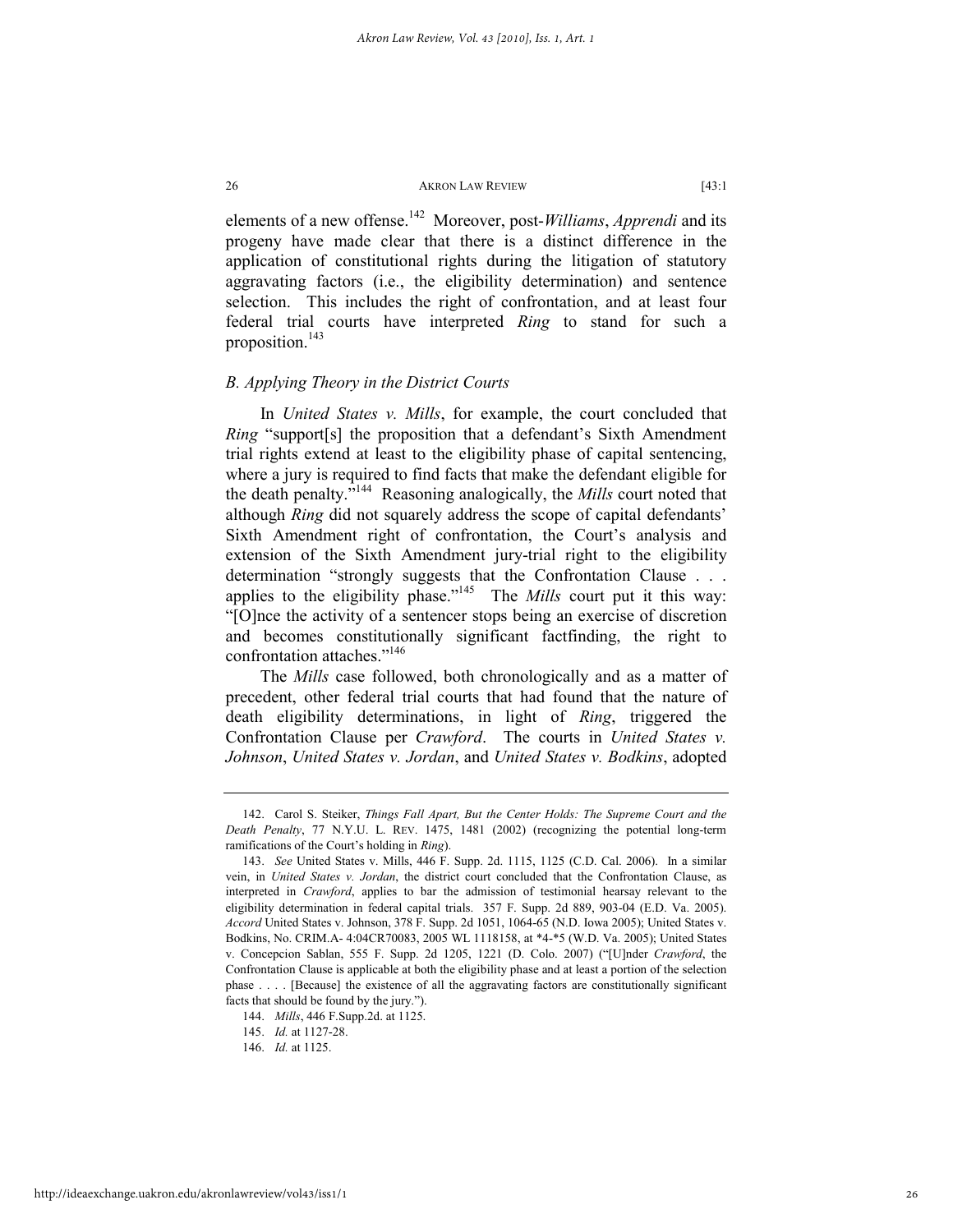the view shared later in *Mills* and, at least with respect to the applicability of the Confrontation Clause to federal eligibility determinations, espoused by the authors.<sup>147</sup> Moreover, state courts in Florida, North Carolina, and Texas have reached similar conclusions within the context of their respective capital sentencing schemes.<sup>148</sup>

Beginning with *Jordan*, through *Mills*, and into the state courts, there is more than ample evidence that *Ring* is a hugely pivotal case in this realm of capital sentencing jurisprudence, and that its holding has dramatically altered the juridical landscape. Its recency and the contextual trend within which it was decided render it all the more noteworthy when evaluating the viability of any proposed application of the Sixth Amendment to capital litigation. Finally, its language has been perceived by other courts to be clear and persuasive enough that, in effect, its holding served as the jurisprudential anchor undergirding the holdings in the aforementioned cases.

 Interestingly enough, however, language drafted more than two centuries ago—memorialized in the text of the Sixth Amendment itself—further suggests what we seek to extrapolate from *Ring*, which was recognized in *Johnson* and *Mills, et al.*: The Sixth Amendment right of confrontation extends to federal death-eligibility determinations. Below, we discuss the significance and meaning of the Sixth Amendment's key limiting phrase—"[i]n all criminal prosecutions" and the effect its accurate interpretation should have on the application of the Confrontation Clause to death-eligibility determinations.<sup>149</sup>

# IV. ELIGIBILITY DETERMINATIONS AND "CRIMINAL PROSECUTIONS"

*Apprendi*, *Ring*, and logical extensions of *stare decisis* aside, a parallel analysis of our issue begins with the literal text of the Sixth Amendment and its unequivocal statement that the right of confrontation applies "[i]n all criminal prosecutions."<sup>150</sup> We use the word "parallel" because this analysis begs the question. That is, one could conclude that the aforementioned case law proves that the Confrontation Clause is operative at federal death eligibility determinations, and, therefore, it is

 <sup>147.</sup> *See supra* note 143.

 <sup>148.</sup> *See supra* note 69.

 <sup>149.</sup> U.S. CONST. amend. VI. Of course, as Professor Douglas points out, "[t]he Framers knew nothing of a 'guilt' phase and a 'penalty' phase" of a capital trial; at that time, the guilt and penalty determinations were collapsed into a single jury verdict, rendered at the conclusion of the defendant's trial. Douglas, *supra* note 8, at 1967.

 <sup>150.</sup> *See* U.S. CONST. amend. VI. *See also* United States v. Rondeau, 430 F.3d 44, 47 (1st Cir. 2005) (observing "that the Confrontation Clause focuses on "criminal prosecutions").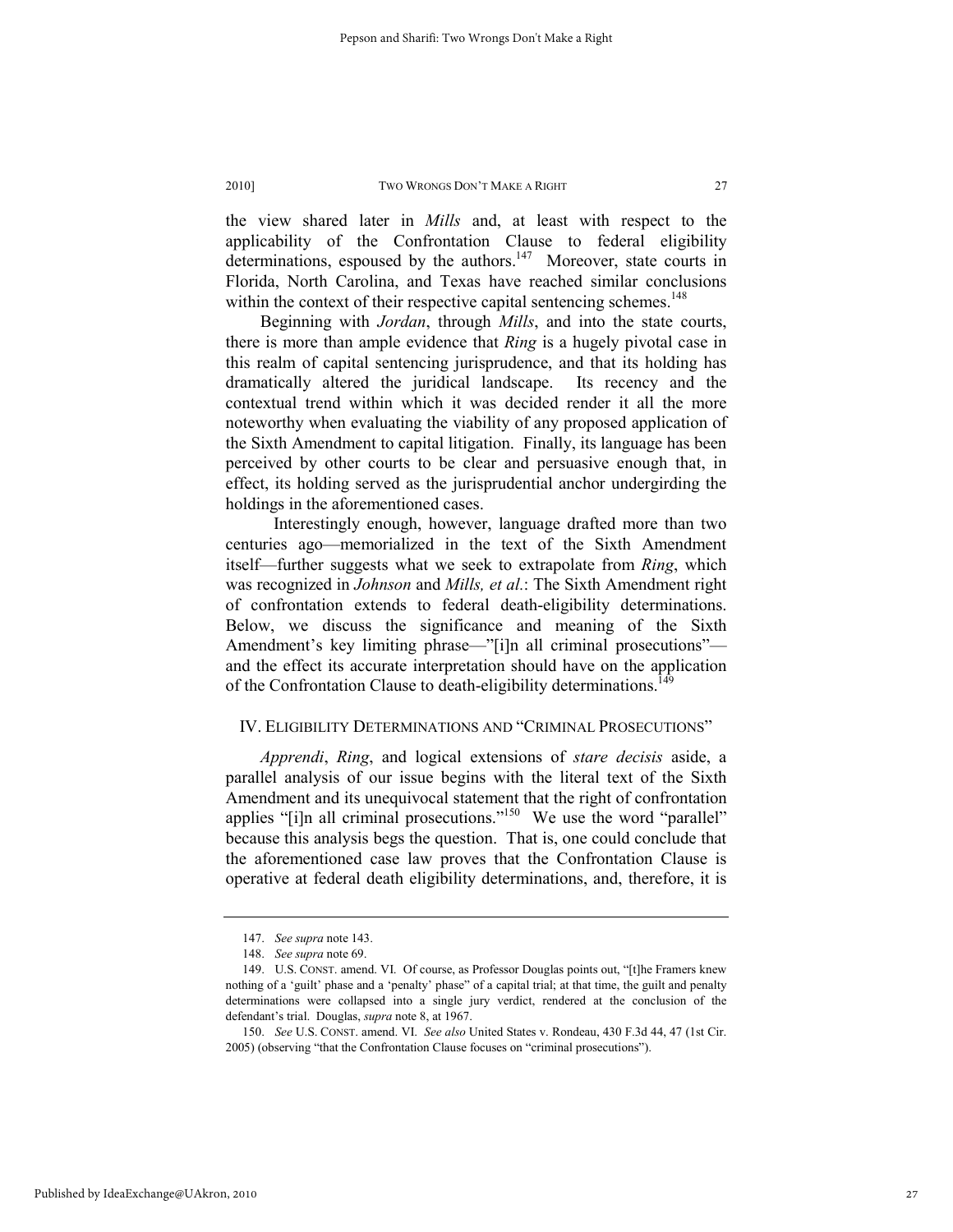within the meaning of the phrase "criminal prosecution," as that phrase is used in the Sixth Amendment. Or one could draw the same conclusion as to the ambit of the Confrontation Clause by beginning with the definition of "criminal prosecution" and working vice versa.<sup>151</sup> In this section, we do the latter.

As Professor Penny White notes, Webster's *An American Dictionary of the English Language*, which was published in 1828*—*the dictionary Justice Scalia used to define "witness" and "testimony" in Crawford,<sup>152</sup> and Justice Thomas referred to in his concurring opinion in *White v. Illinois*<sup>153</sup>—defines the term "prosecution" as follows: the "institution or commencement and continuance of a criminal suit; the process of exhibiting formal charges against an offender before a legal tribunal, and pursing them to final judgment."154 As Penny White points out, modern dictionaries supply substantially similar definitions.<sup>155</sup> An edition of Webster's printed in 1972, for example, defines the term thus: "the institution and continuance of a criminal suit involving the process of pursuing formal charges against an offender to final judgment."<sup>156</sup>

Indeed, in his *Commentaries*, Sir William Blackstone expressly assumes that the term "criminal prosecution" subsumes within it proceedings subsequent to the guilt-innocence determination:

[T]he next stage of criminal prosecution, after trial and conviction are past, in such crimes and misdemeanors . . . is that of judgment. For when, upon a capital charge, the jury have brought in their verdict guilty, in the presence of the prisoner; he is either immediately, or at a convenient time soon after, asked by the court, if he has anything to offer why judgment should not be awarded against him.<sup>157</sup>

Needless to say, his understanding of that phrase is of special relevance, because Blackstone's *Commentaries* served as a conduit through which English jurisprudential developments influenced the

 <sup>151.</sup> *See* White, *supra* note 49, at 393-96 (for a good overview of that argument); HELLER, *supra* note 19, at 35 (Heller submits that "[w]hat th[o]se . . . opening words of the [Sixth A]mendment, could be taken to mean would determine, therefore, where and how far the rights guaranteed by th[at] amendment could be invoked.").

 <sup>152.</sup> Crawford v. Washington, 541 U.S. 36, 51 (2004).

 <sup>153. 502</sup> U.S. 346, 360 (1992) (Thomas, J., concurring).

 <sup>154.</sup> White, *supra* note 49, at 395-96 (quoting 2 NOAH WEBSTER, AN AMERICAN DICTIONARY OF THE ENGLISH LANGUAGE 45 (New York, S. Converse 1828)).

 <sup>155.</sup> *Id.* at 395-96.

 <sup>156.</sup> WEBSTER'S SEVENTH NEW COLLEGIATE DICTIONARY 684 (G. & C. Merriam Company 1972) (1916).

 <sup>157. 4</sup> WILLIAM BLACKSTONE, COMMENTARIES \*375.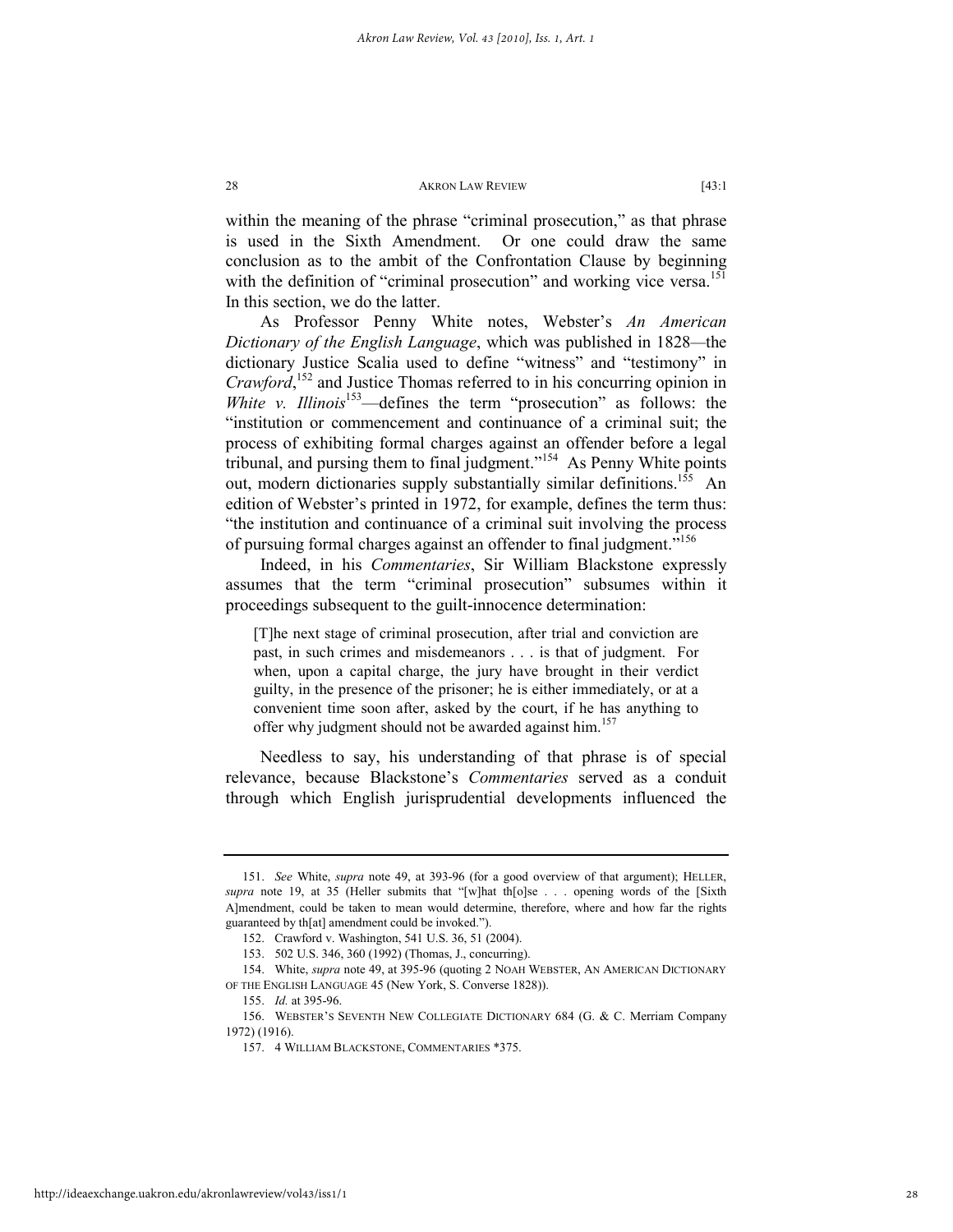Framers and thus affected the development of the Constitution.<sup>158</sup> According to Professor Jonakait, Blackstone's *Commentaries* had such a profound influence on the Framers' generation that it "was often used by practitioners 'as a shortcut to the law."<sup>159</sup>

Constitutional historian Francis Heller drew a similar conclusion. He opined that "[t]he language of the Sixth Amendment"—which, at least as a general proposition, is limited in scope by the phrase "criminal prosecution"—"has been interpreted to make its guarantees effective only in the course of criminal trials proper," which "terminate[] with the pronouncement of sentence by the court."160 Concordant with that view, in *United States v. Reisinger*, the Supreme Court endorsed the proposition that "the word 'prosecution' . . . 'usually denotes a criminal proceeding.'"161 More recently, in *Morrissey v. Brewer*, in concluding that parole revocation hearings are outside the ambit of the Sixth Amendment, the Court at least tacitly intimated that the phrase "criminal prosecution" includes sentencing, noting that "[p]arole arises after the end of the criminal prosecution, *including imposition of sentence*."<sup>162</sup>

The definitional authority buttresses the position that when a new offense is created through the addition of an element, as is the case during the eligibility determination per *Apprendi* and *Ring*, *supra*, there continues the criminal prosecution. Syllogistically speaking, then, the right of confrontation should apply during the eligibility determination, because the eligibility determination falls squarely within the ambit of the term "criminal prosecution."

With that said, let us turn from the scope of the right of confrontation, as defined in the text of the Sixth Amendment itself, to its substance. This is germane to our discussion because, as discussed

 <sup>158.</sup> *See* Randolph N. Jonakait, *The Origins of the Confrontation Clause: An Alternative History*, 27 RUTGERS L.J. 77, 97 (1995). *See also* BEDAU, *supra* note 31, at 6.

 <sup>159.</sup> Jonakait*, supra* note 158, at 95, n.94 (1995) (quoting LAWRENCE M. FRIEDMAN, A HISTORY OF AMERICAN LAW 112 (1985)).

 <sup>160.</sup> HELLER, *supra* note 19, at 54.

 <sup>161. 128</sup> U.S. 398, 402-03 (1888) (quoting United States v. Ulrici, 3 Dillon 532, 328 F. Cas. 328 (C.C.Mo. 1875)) (as the *Reisinger* Court explained, in *Ulrici*, "[i]t became necessary . . . to determine the meaning of the word<sup>[]</sup> 'prosecution' "). To be sure, the FDPA expressly provides that the Federal Rules of Evidence do not apply to proceedings conducted under it. *See* 18 U.S.C. 3593(c) (2000). *See also* FED. R. EVID. 802 ("Hearsay is not admissible except as provided by these rules or by other rules prescribed by the Supreme Court pursuant to statutory authority or by Act of Congress."). It is worth noting, however, that the Federal Rules of Evidence seem to recognize a similar dichotomy between criminal proceedings and sentencings. *Compare* FED. R. EVID. 1101(b) ("These rules apply generally to . . . criminal cases and *proceedings* . . . .") (emphasis added), *with* FED. R. EVID. 1101(d) ("The [Federal Rules of Evidence] . . . do not apply [at] . . . sentencing . . . .").

 <sup>162. 408</sup> U.S. 471, 480 (1972) (emphasis added).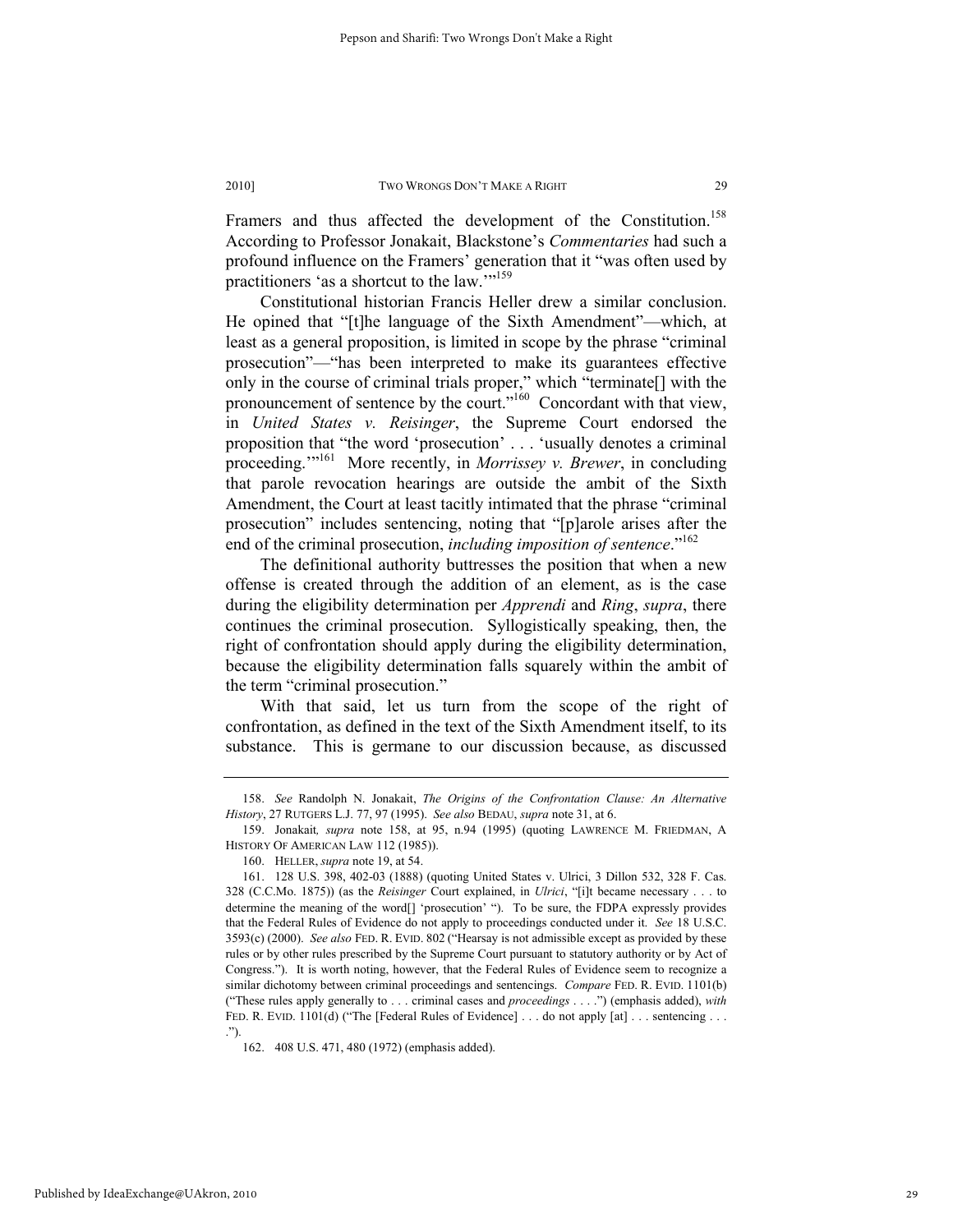*infra*, the exact nature of the procedural protections the Sixth Amendment right of confrontation requires has now been famously specified by the Supreme Court in *Crawford*; and those procedures precisely seek to prevent the admission of evidence that is now so easily offered against capital defendants under the FDPA.

# V. THE SIXTH AMENDMENT RIGHT OF CONFRONTATION, ITS HISTORY, AND *CRAWFORD*

# *A. The Framers' Intent*

In *Crawford*, the Supreme Court had the opportunity to flesh out the exact nature of the procedural right the Confrontation Clause of the Sixth Amendment affords criminal defendants.<sup>163</sup> The specific issue in *Crawford* was whether, consistent with the Sixth Amendment's Confrontation Clause, a witness's tape-recorded statement to police regarding the alleged criminal conduct of the defendant could be admitted at his criminal trial, "even though he had no opportunity for cross-examination" and the witness did not testify.<sup>164</sup> Drawing substantially from the Framers' original intent, $165$  the Court ruled that the statement was inadmissible, holding, in essence, that anything to the contrary would violate the most basic premise of the right of confrontation.166 Accordingly, the specifics of *Crawford* should be preceded with a brief discussion of the historical context within which it was decided, so that the rationale undergirding its holding can more readily be understood.

Unlike the limited due process right of confrontation that criminal defendants enjoy in certain post-conviction proceedings, which finds its genesis in a judicial decision rendered less than forty years ago,  $167$  the

166. *See Crawford*, 541 U.S. at 68-69.

 <sup>163.</sup> *See* Crawford v. Washington, 541 U.S. 36, 55 (2004).

 <sup>164.</sup> *See id.* at 38.

 <sup>165.</sup> *See* Kristen Sluyter, Note, *Evidence—Sixth Amendment and the Confrontation Clause— Testimonial Trumps Reliable: The United States Supreme Court Reconsiders Its Approach to the Confrontation Clause.* Crawford v. Washington, 541 U.S. 26 (2004), 27 U. ARK. LITTLE ROCK L. REV. 323, 342-44 (2005) (observing that the *Crawford* majority reached its ultimate conclusion by reference to the history of the right of confrontation). *See generally* Thomas J. Walsh, *The Confrontation Clause After* Crawford v. Washington*: Clarifying the Meaning of Testimonial Statements in Criminal Trials*, 85 U. DET. MERCY L. REV. 163, 179-180 (2008); Robert P. Mosteller, Crawford v. Washington*: Encouraging and Ensuring the Confrontation of* Witnesses, 39 U. RICH. L. REV. 511, 514-15 (2005).

 <sup>167.</sup> *See Morrissey*, 408 U.S. 471, 489 (holding that, *inter alia*, due process requires that a parolee have "the right to confront and cross-examine adverse witnesses (*unless the hearing officer specifically finds good cause for not allowing confrontation*)" at a parole revocation hearing)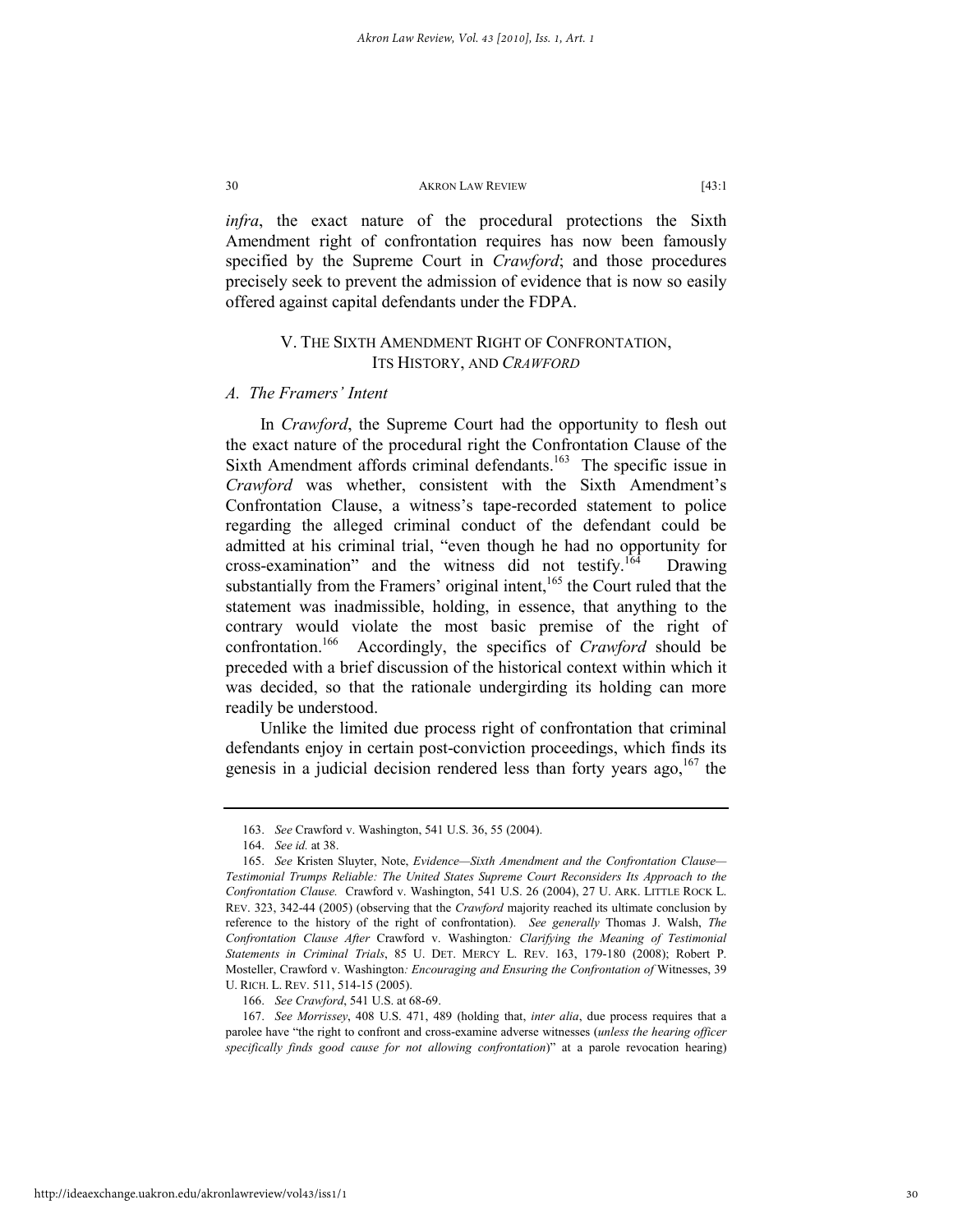more expansive right of confrontation enumerated in the Confrontation Clause is firmly rooted in our system of jurisprudence. As Richard Friedman explains, today we take for granted "the idea that witnesses testify under oath in an open proceeding in the presence of the accused, 'face-to-face'"; but the idea that the accused has a right to confront his or her accusers is no mere transient notion, indeed, with exceptions, "for centuries it has been the English way."<sup>168</sup> To be sure, according to conventional wisdom, the right of confrontation guaranteed by the Sixth Amendment finds its proximate genesis in the English common law.<sup>169</sup> However, the underlying concept—the right of the accused to confront his or her accusers face-to-face—is much older, dating back to Roman times.170 In *Coy v. Iowa*, the Supreme Court explicitly recognized the right of confrontation's historical underpinnings: "[It] 'comes to us on

 168. Richard Friedman, *Confrontation: The Search for Basic Principles*, 86 GEO. L.J. 1011, 1022-23 (1997). Of course, not all English trials were conducted in this manner. *See id.* at 1024. *See also* LANGBEIN, *supra* note 31, at 233-35 & n.241 (discussing the history of the confrontation policy).

<sup>(</sup>emphasis added). *Accord* Gagnon v. Scarpelli, 411 U.S. 778, 786 (1973) (applying an identical standard in probation revocation proceedings). The *Morrissey* Court reasoned that parolees do have a "conditional liberty" interest, *see Morrissey*, 408 U.S*.* at 484, which cannot, consistent with the Fourteenth Amendment, be deprived without at least some due process, *see id.* at 482. The Court noted, however, that "due process is flexible, and calls for such procedural protections as the particular situation demands." *Id.* at 481. Applying the foregoing standard, the *Morrissey* Court ultimately concluded that parolees were only entitled to a limited, qualified right of confrontation, which could be abridged at the discretion of the trial judge. *See id.* at 488-89.

 <sup>169.</sup> HELLER, *supra* note 19, at 104 (noting that the "immediate source" of the right of confrontation embodied in the Sixth Amendment is the English common law). *See* Salinger v. United States, 272 U.S. 542, 548 (1926) ("The right of confrontation did not originate with the provision in the Sixth Amendment, but was a common-law right having recognized exceptions . . . ."). *See also* Davis v. Washington, 547 U.S. 813, 826 (2006) (noting that English cases "were the progenitors of the Confrontation Clause"). *Cf.* Friedman, *supra* note 169, at 1022 ("The origins of the [Confrontation] Clause are famously obscure."). *But see* Jonakait, *supra* note 158, at 81 (arguing "that while seventeenth century English history, and other English actions, may have affected the development of American constitutional rights . . . [they] were not the prime or immediate cause of the Confrontation Clause"). For a thorough overview of the history of confrontation at English common law, see generally Daniel H. Pollitt, *The Right of Confrontation: Its History and Modern Dress*, 8 J. PUB. L. 381 (1959).

 <sup>170.</sup> *Crawford*, 541 U.S. at 43 (citing Coy v. Iowa, 487 U.S. 1012, 1015 (1988)). *See* JOSEPH PLESCIA, THE BILL OF RIGHTS AND ROMAN LAW 84 (Austin & Winfield 1995). *See generally*  Frank R. Herrmann, S.J., and Brownlow M. Speer, *Facing the Accuser: Ancient and Medieval Precursors of the Confrontation Clause*, 34 VA. J. INT'L L. 481 (1994) (providing a thorough overview of the history and origin of the right of confrontation). Indeed, according to one scholar, "[a]s far back as the ancient Babylonians there is reference to the procedure used to call forth witnesses in cases where a person stands accused of violating the law." Walsh, *supra* note 165, at 164.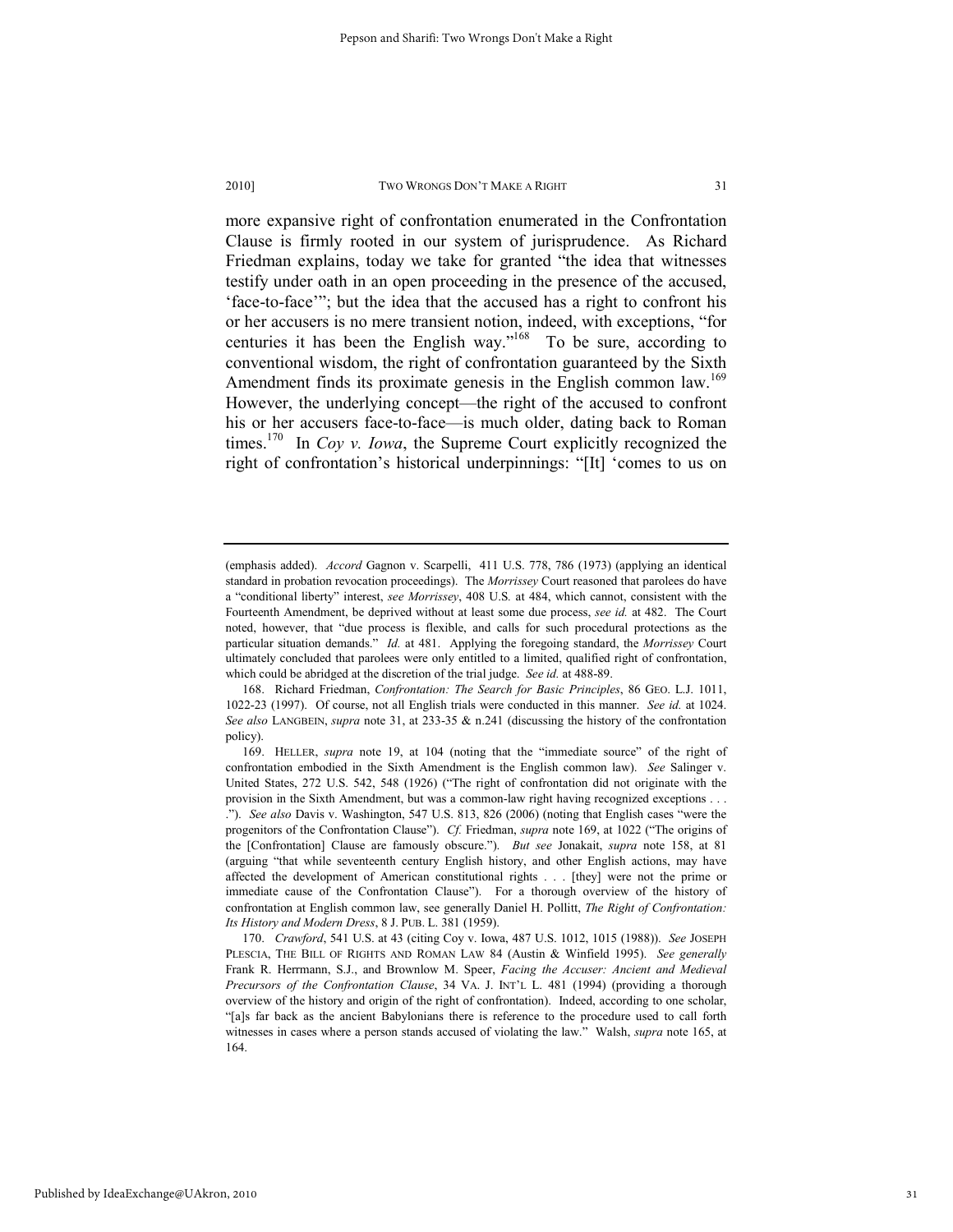faded parchment,' with a lineage that traces back to the beginnings of Western legal culture."<sup>171</sup>

The historical underpinnings of the right of confrontation secured by the Confrontation Clause are worthy of discussion because, as the Supreme Court pointed out over one hundred years ago in *Mattox v. United States*, those underpinnings inform the jurisprudential lens through which the scope and nature of that right is interpreted:

We are bound to interpret the Constitution in the light of the law as it existed at the time it was adopted, not as reaching out for new guaranties of the rights of the citizen, but as securing to every individual such as he already possessed as a British subject—such as his ancestors had inherited and defended since the days of Magna Charta.<sup>172</sup>

Showing similar deference to the Framers' intent, $173$  Justice Scalia, writing for the majority in *Crawford*, put it thus: "The Constitution prescribes a procedure for determining the reliability of testimony in criminal trials, and we, no less than the state courts, lack authority to replace it with one of our own devising."<sup>174</sup>

 <sup>171.</sup> *Coy*, 487 U.S. at 1015 (quoting California v. Green*,* 399 U.S. 149, 174 (1970) (Harlan, J., concurring)). *See* Greene v. McElroy, 360 U.S. 474, 496 (1959) ("the requirements of confrontation and cross-examination . . . have ancient roots . . . [and] find expression in the Sixth Amendment"). *See generally* Herrmann & Speer, *supra* note 171.

 <sup>172. 156</sup> U.S. 237, 243 (1895). *See Crawford*, 541 U.S. at 60 ("Although the results of our decisions have generally been faithful to the original meaning of the Confrontation Clause, the same cannot be said of our rationales."). *Cf.* Jonakait, *supra* note 158, at 81 (arguing that "the Confrontation Clause, and related Sixth Amendment provisions, sought to constitutionalize criminal procedure as it then existed in the states").

 <sup>173.</sup> In *Crawford*, Justice Scalia explicitly recognized the inherent difficulties presented by any attempt to divine the Framers' intent with regard to a practice that did not exist at the time of the framing but nonetheless thought it was a worthwhile endeavor. *See Crawford*, 541 U.S. at 52 n.3. To be sure, the Sixth Amendment right of confrontation is not a substantive guarantee but rather a procedural right. *Id.* at 61. *See* HELLER, *supra* note 19, at 35. But, nonetheless, as Justice Frankfurter suggests, this does not diminish its importance to our system of jurisprudence: "[P]rocedural devices rooted in experience were written into the Bill of Rights not as abstract rubrics in an elegant code but in order to assure fairness and justice before any person could be deprived of 'life, liberty or property.'" Adams v. United States ex rel. McCann, 317 U.S. 269, 276 (1942). *See also* Pointer v. Texas, 380 U.S. 400, 404 (1965) ("The fact that [right of confrontation] appears in the Sixth Amendment of our Bill of Rights reflects the belief of the Framers of those liberties and safeguards that confrontation was a fundamental right essential to a fair trial in a criminal prosecution.").

<sup>174</sup>*. Crawford*, 541 U.S. at 67. *Cf.* Jonakait, *supra* note 158, at 82 (arguing that the Sixth Amendment "constitutionaliz[ed]" aspects of "criminal procedure"). *But see Green*, 399 U.S. at 176 (1970) (Harlan, J., concurring) ("Rights amendments [e.g., the Sixth Amendment] were primarily concerned with the political consequences of the new clauses, and paid scant attention to the definition and meaning of particular guarantees.").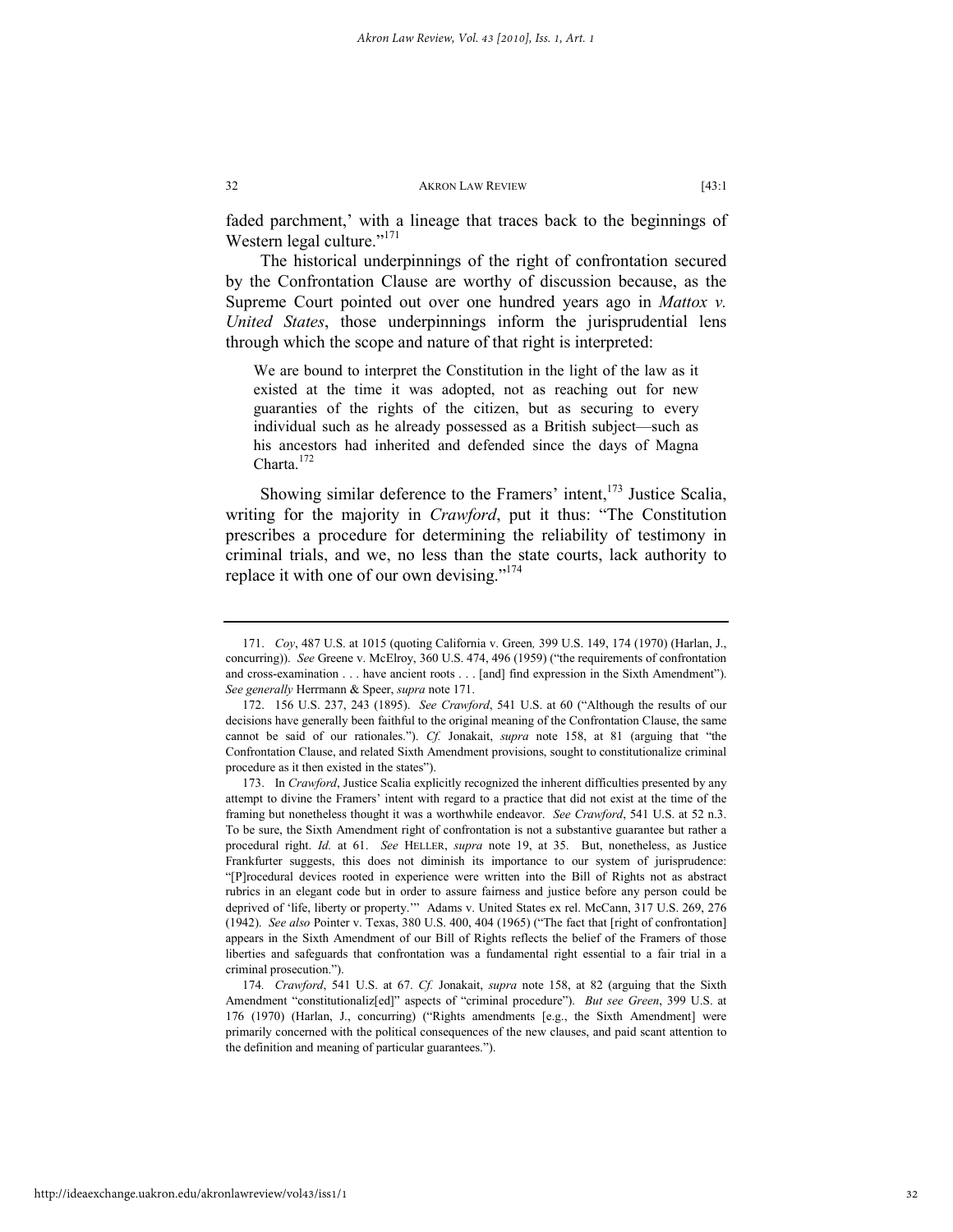# *B. Abrogating Judicial Determinations of "Reliability"*

Prior to *Crawford*, under *Ohio v. Roberts*, it was permissible for courts to admit testimony in the form of hearsay, even where the witness had never been cross-examined and was unavailable to testify, provided that the testimony was deemed sufficiently reliable by the trial judge.<sup>175</sup> Per *Roberts*, at the trial judge's discretion, testimonial hearsay could be admitted in a criminal trial provided that it bore "adequate 'indicia of reliability.'"176 To comply with the *Roberts* reliability standard and overcome any Confrontation Clause-based objection, such hearsay was required to satisfy at least one prong of a disjunctive, two-part test: it must either be within the ambit of a "firmly rooted hearsay exception" or demonstrate "particularized guarantees of trustworthiness."<sup>177</sup> Under *Roberts*, then, testimony in the form of hearsay would survive a Confrontation Clause objection based on a substantive, discretionary judicial determination that such hearsay was sufficiently reliable, thereby operating to deprive criminal defendants of two fundamental procedural safeguards: the right to confront, face-to-face, their accuser and the corollary right of cross-examination.

Relying on *Ohio v. Roberts*, the trial court in *Crawford* found that the challenged statement bore "particularized guarantees of trustworthiness" and thus satisfied the demands of the Confrontation Clause, and it admitted the statement.<sup>178</sup> The defendant was ultimately convicted and appealed.<sup>179</sup> After applying a nine-factor test, the Washington Court of Appeals determined that the statement did not bear particularized guarantees of trustworthiness and reversed.<sup>180</sup> The Washington Supreme Court reversed the Washington Court of Appeals and unanimously concluded that the tape-recorded statement was admissible, reasoning that despite the absence of any firmly rooted

Published by IdeaExchange@UAkron, 2010

<sup>175</sup>**.** 448 U.S. 56 (1980), *abrogated by* Crawford, 541 U.S. 36. Under *Roberts*, the Confrontation Clause "does not bar admission of an unavailable witness's statement against a criminal defendant if the statement bears 'adequate "indicia of reliability."' To meet that test, evidence must either fall within a 'firmly rooted hearsay exception' or bear 'particularized guarantees of trustworthiness.'" *Crawford*, 541 U.S. at 40 (citing *Roberts*, 448 U.S. at 66).

 <sup>176.</sup> *See Roberts*, 448 U.S. at 66-68.

 <sup>177.</sup> *See id.* at 66 (delineating a test for whether the Confrontation Clause operates to bar the admission of hearsay during a criminal trial). *See generally* Friedman, *supra* note 169, at 1017-22 (for a good overview of the *Roberts* test). Interestingly, even the *Roberts* Court notes "the Framers' preference for face-to-face accusation" but concludes that, under the Sixth Amendment, exceptions exist out of "necessity." *Roberts*, 448 U.S. at 65.

 <sup>178.</sup> *See Crawford*, 541 U.S. at 40-41.

 <sup>179.</sup> *See id.*

 <sup>180.</sup> *See id*.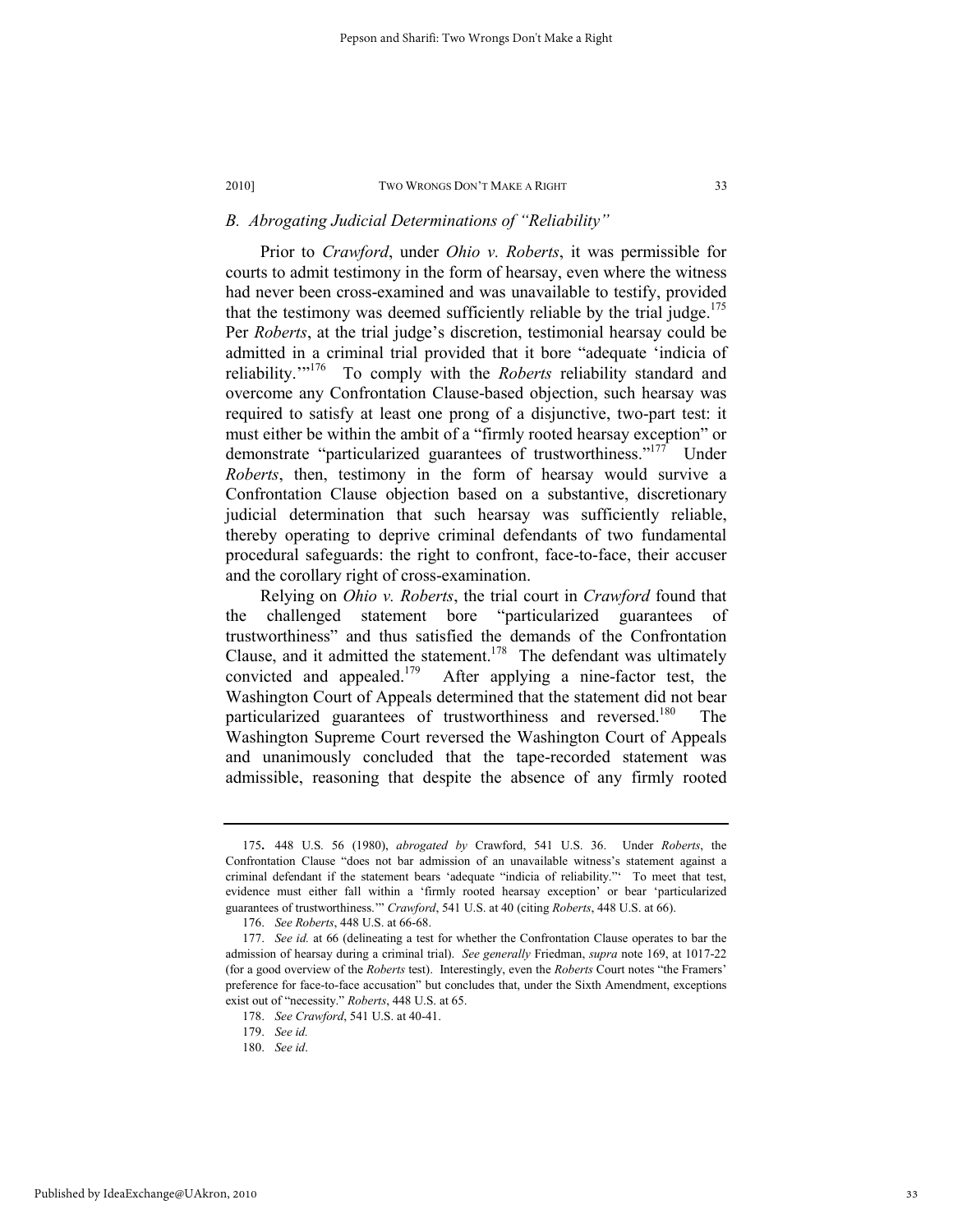hearsay exception, the statement was sufficiently reliable to overcome any Confrontation Clause objection.<sup>181</sup> The *Crawford* Court, however, disagreed and abrogated *Roberts* to the extent that its holding applied to testimonial evidence, $182$  concluding that the admission of testimonial hearsay in a criminal trial violated the Confrontation Clause.<sup>183</sup>

At least regarding testimonial evidence,<sup>184</sup> the majority in *Crawford* was troubled both by the substantive focus of the admissibility standard delineated by the Court in *Roberts* and the discretionary aspects of that framework.185 The problem with the *Roberts* reliability test: "Reliability is an amorphous, if not entirely subjective, concept. . . . Whether a Statement is deemed reliable depends heavily on which factors the judge considers and how much weight he accords each of them."<sup>186</sup> Consequently, the *Crawford* Court held that, regardless of how reliable the trial court may deem an out-of-court statement to be, the Confrontation Clause operates as a per se bar to the admission of out-ofcourt testimony by a witness—i.e., testimonial hearsay—unless that

http://ideaexchange.uakron.edu/akronlawreview/vol43/iss1/1

 <sup>181.</sup> *See* Crawford v. Washington, 54 P.3d 656, 663-64 (Wash. 2002), *rev'd*, Crawford, 541 U.S. 36 (The Washington Supreme Court opined: " '[W]hen a codefendant's confession is virtually identical [to, i.e., interlocks with] that of a defendant, it may be deemed reliable.' " (quoting State v. Rice, 844 P.2d 416, 427 (Wash. 1993)).

 <sup>182.</sup> The *Crawford* Court declined to take the opportunity to provide a comprehensive definition of the term "testimonial." *See Crawford*, 541 U.S. at 53, 68, n.4, & n.10, but it noted that, "at a minimum," the term encompassed "prior testimony at a preliminary hearing, before a grand jury, or at least a former trial; and to police interrogations," *id.* at 68, as well as "statements taken by police officers," *id.* at 52. *But cf.* Davis v. Washington, 547 U.S. 813, 823-30 (2006) (further refining the definition of "testimonial" and concluding that statements made in the context of an ongoing emergency are non-testimonial). The *Crawford* Court did, however, provide a general, analogically based framework with which to analyze whether statements—oral or written, sworn or unsworn—should be construed as testimonial:

Various formulations of t[he] core class of "testimonial" statements exist: "*ex parte* incourt testimony or its functional equivalent—that is, material such as affidavits, custodial examinations, prior testimony that the defendant was unable to cross-examine, or similar pretrial statements that declarants would reasonably expect to be used prosecutorially," "extrajudicial statements . . . contained in formalized testimonial materials, such as affidavits, depositions, prior testimony, or confessions," . . . "statements that were made under circumstances which would lead an objective witness reasonably to believe that the statement would be available for use at a later trial . . . ."

*Crawford,* 541 U.S. at 51-52.

 <sup>183.</sup> *Crawford*, 541 U.S. at 68-69.

<sup>184</sup>*. See id.* at 68 ("Where nontestimonial hearsay is at issue, it is wholly consistent with the Framers' design to afford the States flexibility in their development of hearsay law—as does *Roberts*, and as would an approach that exempted such statements from Confrontation Clause scrutiny altogether.").

 <sup>185.</sup> *See id.* at 61-63.

 <sup>186.</sup> *Id.* at 63.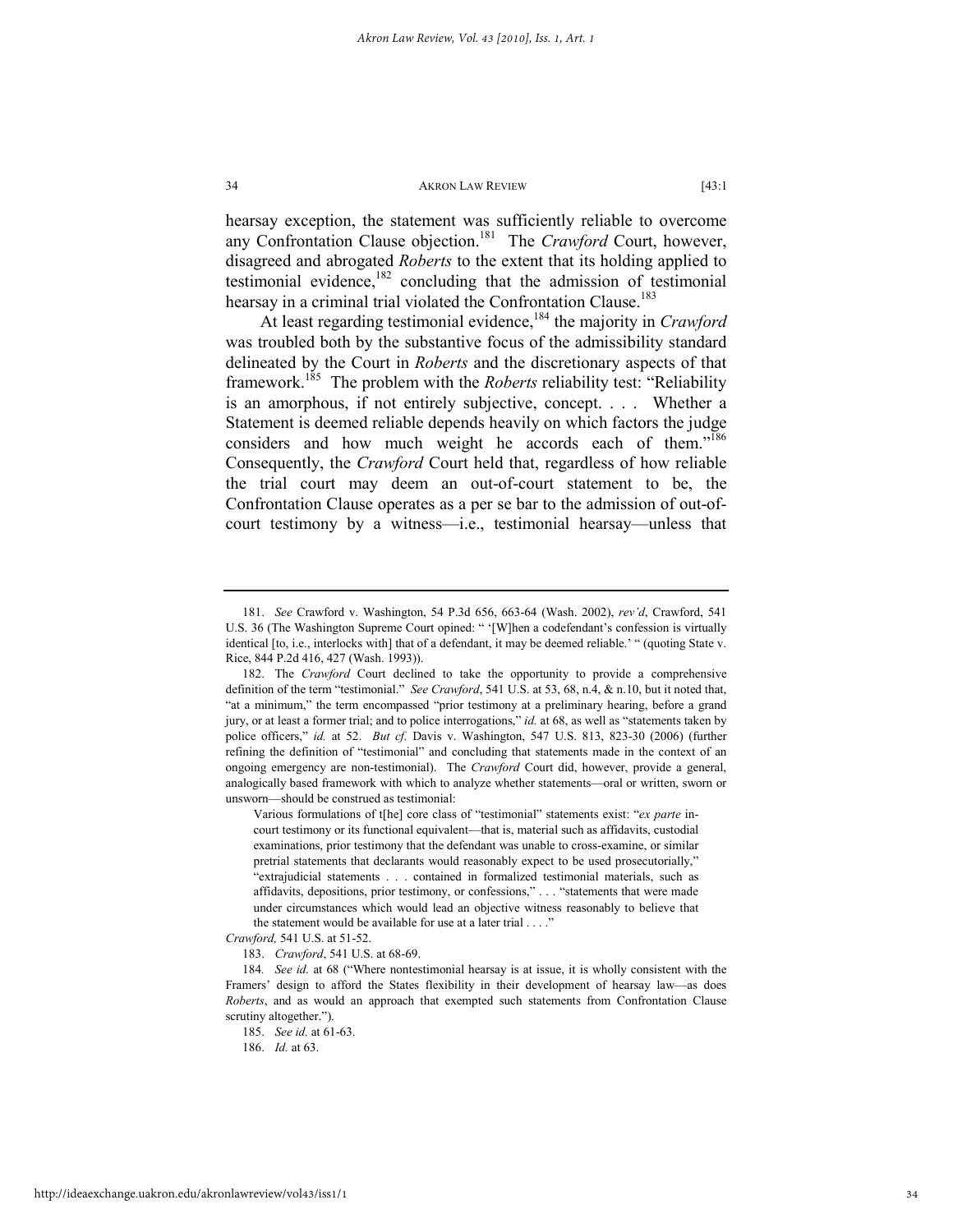witness is unavailable and the defendant had a prior opportunity to cross-examine him or her:

Where testimonial statements are involved, we do not think the Framers meant to leave the Sixth Amendment's protection to the vagaries of the rules of evidence, much less to amorphous notions of "reliability." . . . Admitting statements deemed reliable by a judge is fundamentally at odds with the right of confrontation. To be sure, the Clause's ultimate goal is to ensure reliability of evidence, but it is a procedural rather than a substantive guarantee. It commands not that evidence be reliable but rather that reliability be assessed in a particular manner: by testing in the crucible of cross-examination.<sup>187</sup>

In light of *Crawford*, then, to comply with the evidentiary strictures prescribed by the Confrontation Clause, absent meeting a two-part, conjunctive test—a showing of both witness unavailability and the defendant having had a prior opportunity to cross-examine the witness testimonial statements may only be adduced in a certain form: live, incourt testimony by the declarant, subject to cross-examination.<sup>188</sup> Therefore, the *Crawford* decision necessarily changed the constitutional analysis of 18 U.S.C. § 3593(c), because the gatekeeping function of the trial judge as to the reliability of out-of-court statements (which had been invoked to allow the statute to survive both pre- and post-*Ring* facial challenges) was no longer recognized as a constitutional judicial practice, at least insofar as it collided with and impinged upon criminal defendants' procedurally grounded Sixth Amendment right of confrontation.

The Supreme Court recently made it clear *a fortiori* that the right of confrontation recognizes no exceptions based on the perceived reliability

 <sup>187.</sup> *Id.* at 61. *See* Robert P. Mosteller, *Remaking Confrontation Clause and Hearsay Doctrine Under the Challenge of Sexual Abuse Prosecutions*, 1993 U. ILL. L. REV. 691, 754 (1993) ("The right[s] articulated in the Sixth Amendment generally, and the confrontation right specifically, are not meant to make trustworthiness the defining principle. Rather, the central principle is that the Framers chose an adversarial system . . . ."). As Justice Scalia elucidates, "the [Confrontation] Clause . . . reflects a judgment, not only about the desirability of reliable evidence . . . but about how reliability can best be determined." *Crawford*, 541 U.S. at 61 (citation omitted). He illustrates his point analogically: "Dispensing with confrontation because testimony is obviously reliable is akin to dispensing with jury trial because the defendant is obviously guilty. This is not what the Sixth Amendment prescribes." *Id.* at 62.

 <sup>188.</sup> *Crawford*, 541 U.S. at 68-69 ("Where testimonial evidence is at issue . . . the Sixth Amendment demands what the common law required: unavailability and a prior opportunity for cross-examination . . . the only indicium of reliability sufficient to satisfy constitutional demands is the one the Constitution actually prescribes: confrontation.). *But cf.* Maryland v. Craig, 497 U.S. 836, 853 (1990) (noting that the Sixth Amendment right of literal, face-to-face confrontation is not absolute, and in some circumstances, may be outweighed by sufficiently compelling interests).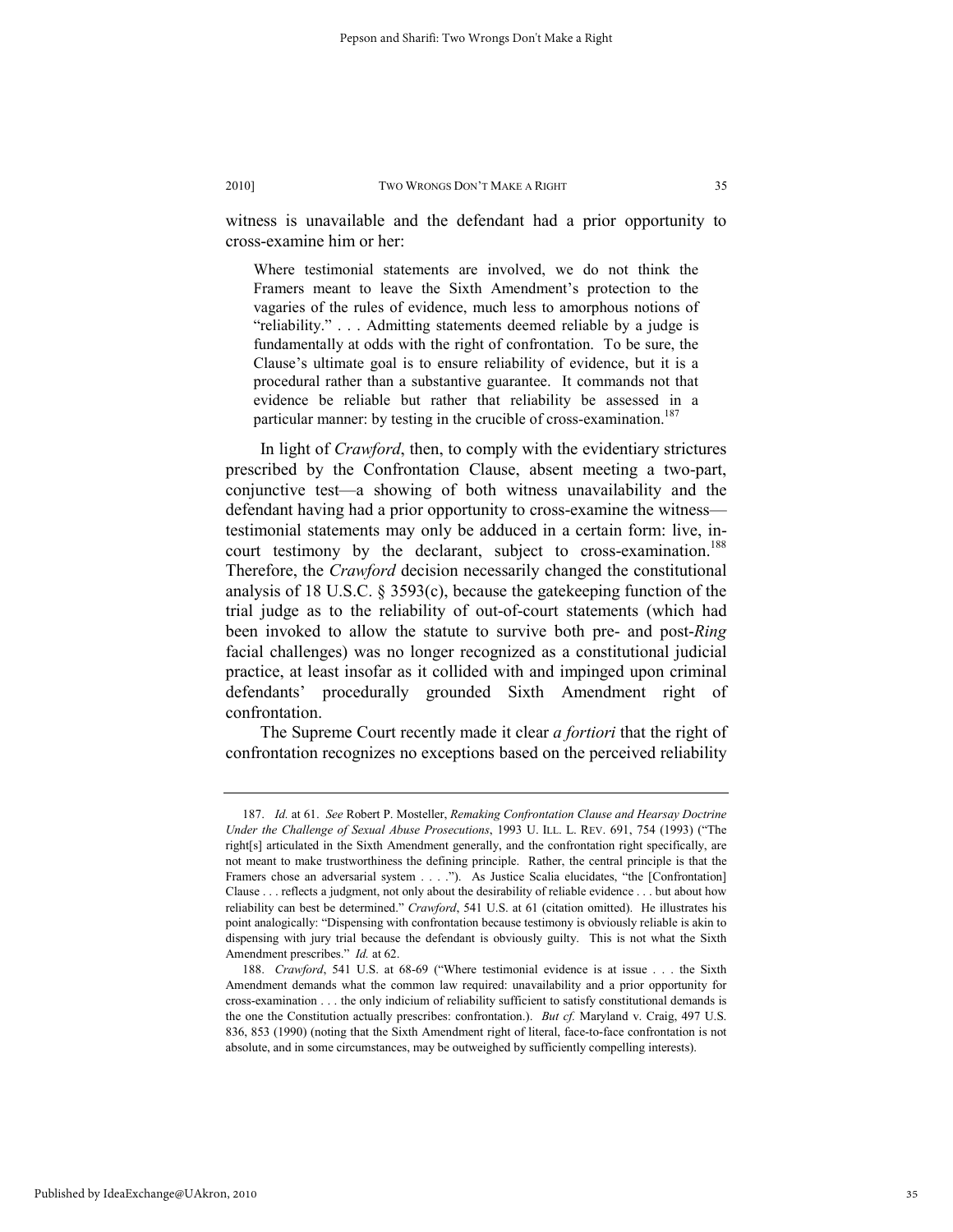of certain types of testimionial statements to its absolute bar on the use of testimonial hearsay in criminal prosecutions. The Court's decision in *Melendez-Diaz v. Massachusetts*, decided in June, 2009, is significant because it is indicative of the extent to which the procedurally based Sixth Amendment right of confrontation is not subject to utilitarian calculus or judicial fiat, and it reinforces the conclusion that that right is not susceptible to abrogation by the legislature or the courts for *any* reason.189 In *Melendez-Diaz*, the Court echoed *Crawford*'s teaching that the Confrontation Clause provides a "procedural rather than a substantive guarantee," explaining that "[d]ispensing with confrontation because testimony is obviously reliable is akin to dispensing with jury trial because a defendant is obviously guilty."<sup>190</sup>

In expounding on the definition of "testimonial" and holding that *Crawford*'s mandate applies to certificates authenticating forensic or lab reports prepared for use at trial, the *Melendez-Diaz* Court implied that practical considerations in no way affect the scope or substance of the Sixth Amendment right of confrontation:

Respondent and the dissent may be right that there are other ways and in some cases better ways—to challenge or verify the results of a forensic test. But the Constitution guarantees one way: confrontation. We do not have license to suspend the Confrontation Clause when a preferable trial strategy is available.<sup>191</sup>

 <sup>189. 129</sup> S. Ct. 2527, 174 L.Ed.2d 314 (2009). Indeed, the Court summarily dispensed with the state's utilitarian argument against extending *Crawford*'s holding to include scientific reports prepared for use in criminal trials:

<sup>[</sup>R]espondent asks us to relax the requirements of the Confrontation Clause to accommodate the "necessities of trial and the adversary process." . . . . It is not clear whence we would derive the authority to do so. The Confrontation Clause may make the prosecution of criminals more burdensome, but that is equally true of the right to trial by jury and the privilege against self-incrimination. The Confrontation Clause—like those other constitutional provisions—is binding, and we may not disregard it at our convenience.

*Id.* at 2540.

 <sup>190.</sup> *Id.* at 2536 (quoting *Crawford*, 541 U.S. at 61-62). As the dissent implicitly recognized, the *Melendez-Diaz* majority eschewed a cost-benefit analysis in favor of a principled application of the principles announced in *Crawford*:

For the sake of . . . negligible benefits, the Court threatens to disrupt forensic investigations across the country and to put prosecutions nationwide at risk of dismissal based on erratic, all-too-frequent instances when a particular laboratory technician, now invested by the Court's new constitutional designation as the analyst, simply does not or cannot appear.

*Id.* at 2549 (Kennedy, J., dissenting).

 <sup>191.</sup> *Id.* at 2536. Conversely, the dissent emphasized the practical consequences of the majority's holding, characterizing it as "driven by nothing more than a wooden application of the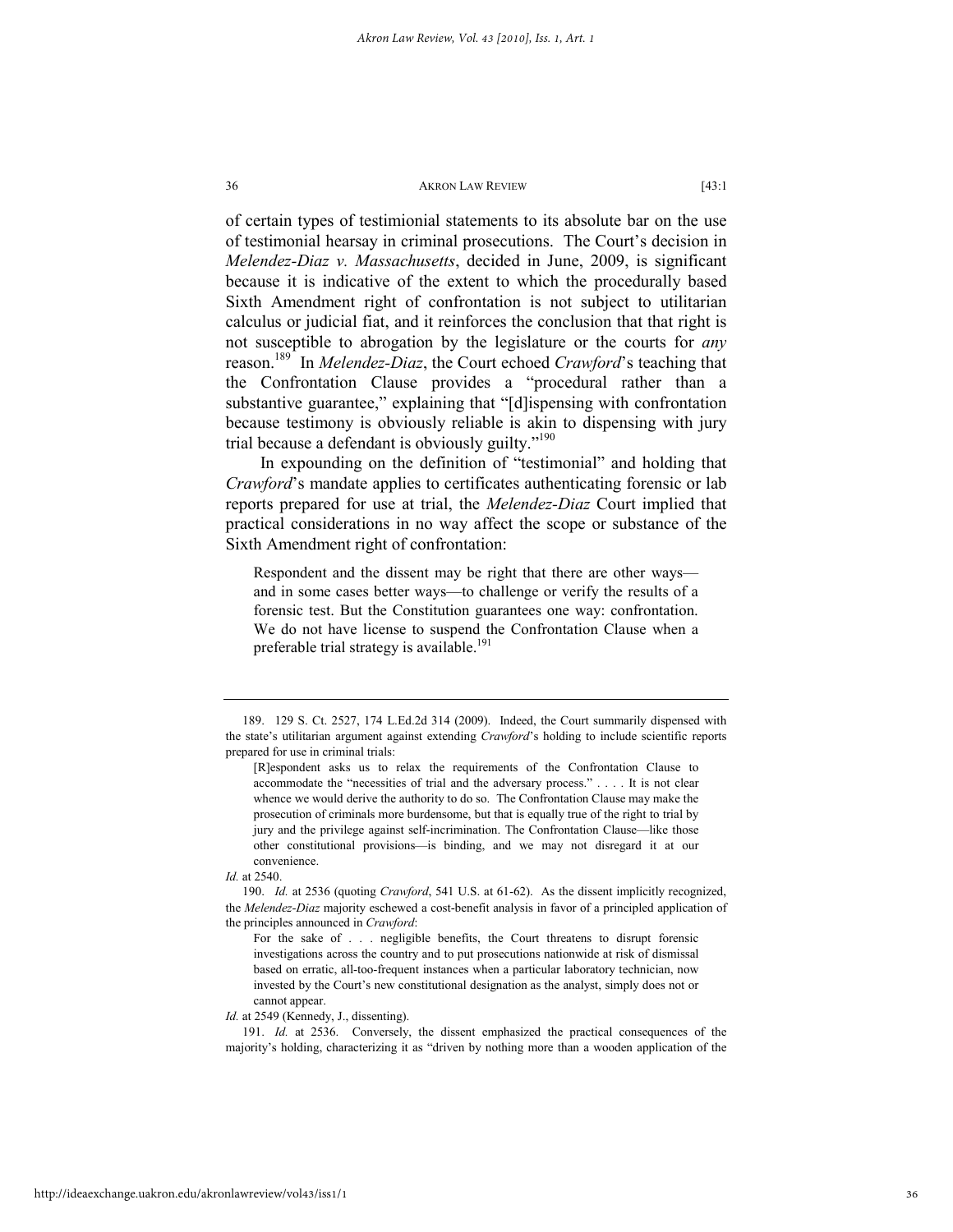The Court's reasoning in *Melendez-Diaz* is instructive insofar as it illustrates the unequivocal, absolute, and unyielding character of the right of confrontation that the Sixth Amendment affords criminal defendants. In other words, where the right of confrontation applies, pragmatic considerations or judicial assessments of reliability are inapposite; its categorical proscription against the admission of testimonial hearsay recognizes *no* exceptions.

# VI. 18 U.S.C. § 3593(C) POST-*CRAWFORD*

The effect of *Crawford*'s holding on 18 U.S.C. § 3593(c)'s constitutionality is twofold. First, as mentioned above, in removing from the purview of judicial discretion the authority to make reliabilitybased determinations concerning the admissibility of testimonial out-ofcourt statements, it moots a response to a post-*Ring* challenge of the statute. Namely, that notwithstanding the right of confrontation, the *Roberts* decision effectively ensured that the statute is not facially unconstitutional by enabling the courts to decide on the admissibility of statements based on their perceived reliability. Second, it precisely defines the parameters of the right of confrontation. Both effects are resounding, insofar as they are applicable.

Logic dictates that *Crawford's* mandate should apply to the eligibility determination phase of federal capital trials.<sup>192</sup> As discussed, it is during this phase that the prosecution must prove two statutorily defined elements in order for a capital defendant to be exposed to the possibility of a death sentence.193 Consistent with *Apprendi* and *Ring*, when a fact must be proven beyond a reasonable doubt in order to enhance the exposure of a defendant, or capital defendant, an additional element has been added to the original offense, thereby creating a new offense.<sup>194</sup> As the narrower Sixth Amendment right to a jury trial

*Crawford* and *Davis* definition of 'testimonial,' " *id.* at 2547 (Kennedy, J., dissenting), and arguing that the majority's "ruling has vast potential to disrupt criminal procedures." *Id.* at 2545 (Kennedy, J., dissenting).

 <sup>192.</sup> *See* United States v. Sablan, No. 00-00531, 2008 WL 700172, at \*3, 75 Fed. R. Evid. Serv. 1187 (D. Colo. 2008) ("[I]t appears undisputed that Crawford applies to the eligibility phase of the penalty stage, where the statutory aggravating factors must be found that make the defendant eligible for death."). *See also* United States v. Brown, 441 F.3d 1330, 361 n.12 (11th Cir. 2006) ("District courts . . . have held that the Confrontation Clause and Crawford apply in the "eligibility" portion of the penalty phase (where the jury determines whether the defendant is statutorily eligible for the death penalty) but not in the "selection" portion of the penalty phase (where the jury determines whether it will actually impose the death penalty.") (citations omitted)).

 <sup>193.</sup> *See supra* notes 88-95 and accompanying text.

 <sup>194.</sup> *See supra* notes 122-140 and accompanying text.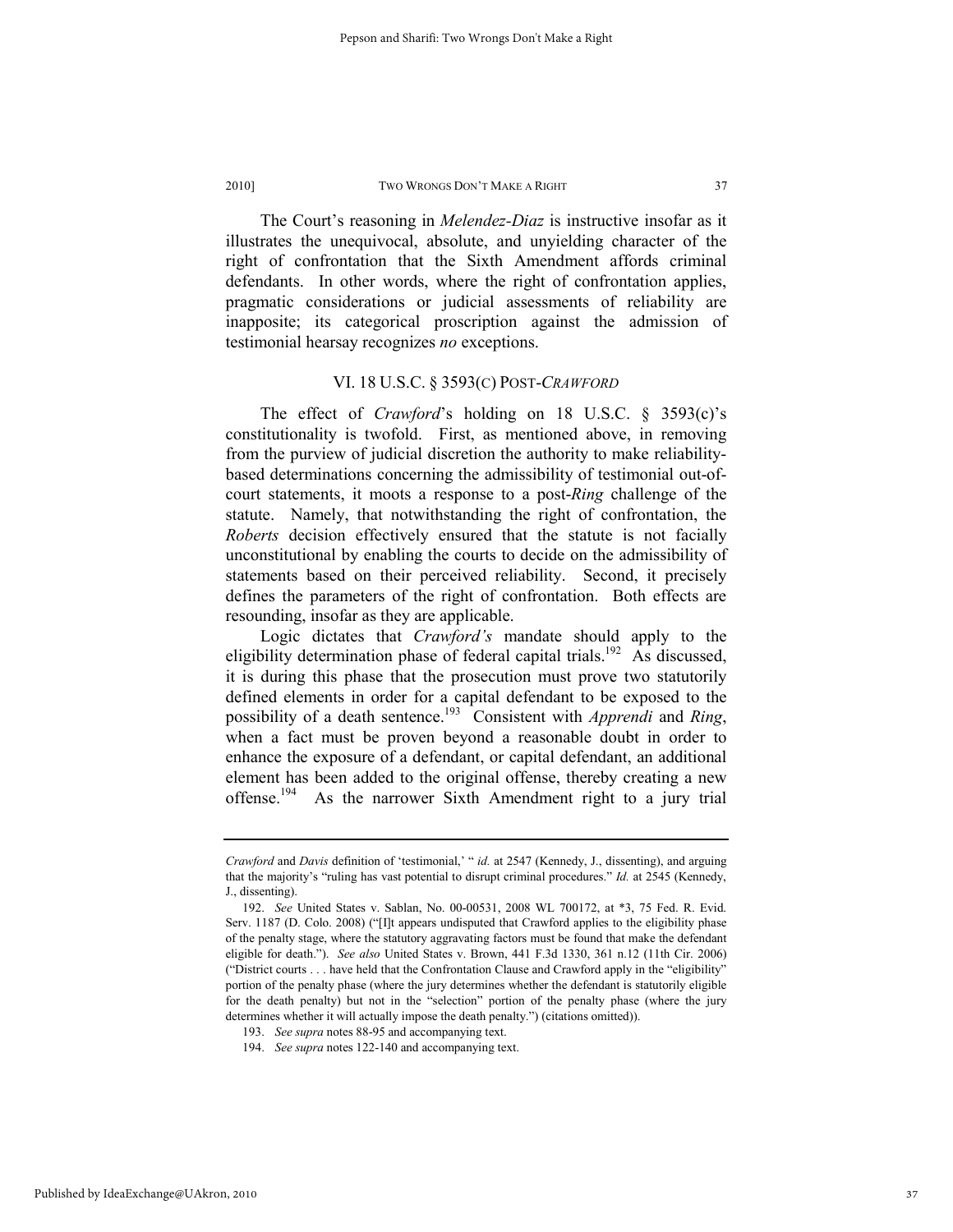applies, so must the broader Sixth Amendment right of confrontation.<sup>195</sup> The application of the Confrontation Clause should not vary depending on which element the government is seeking to prove.

Indeed, it is evident that an intellectually honest assessment would render the conclusion that the Confrontation Clause does, in fact, apply to eligibility determinations. As such, eligibility determinations conducted pursuant to the FDPA per the relaxed evidentiary standard delineated by 18 U.S.C. § 3593(c)—which provides only for an abridged, qualified right of confrontation that may be denied based on the whim and caprice of the trial judge<sup>196</sup>—are irreconcilably inconsistent with the Sixth Amendment right of confrontation as defined in *Crawford*. 197 As mentioned above, this highlights the importance of the *Crawford* decision on this discussion.

In affirming the constitutionality of the FDPA, courts have reasoned that the "FDPA does not eliminate this function of the judge as gatekeeper of constitutionally permissible evidence; nor does it alter or 'eliminate the constitutional baseline for the admissibility of evidence in a criminal trial.'"198 But as *Crawford* makes clear, the problem with that line of reasoning is self-evident: under the procedural framework that the FDPA delineates, the judge, in his or her role as constitutional gatekeeper, is entrusted with an impermissible degree of discretion at capital sentencing hearings.<sup>199</sup> Indeed, the notion that the Confrontation Clause does not permit judges to make determinations that testimonial evidence is reliable but rather prescribes a particular *procedure* that must be used to assess the reliability of testimonial evidence is central to the

 <sup>195.</sup> *See supra* note 129 & 140 and accompanying text.

 <sup>196.</sup> *See supra* notes 102-109 and accompanying text.

 <sup>197.</sup> *See supra* notes 183-189 and accompanying text.

 <sup>198.</sup> United States v. Fell, 360 F.3d 135, 145 (2d Cir. 2004) (quoting United States v. Matthews, 246 F. Supp. 2d 137, 144-45 (N.D.N.Y 2002)). *See, e.g.,* United States v. Johnson, 239 F. Supp. 2d 924, 946 (N.D. Iowa 2003) (holding that the FDPA "expressly supplants only the rules of evidence*,* not constitutional standards . . . ."); United States v. Jordan, 357 F. Supp. 2d 889, 902 (E.D. Va. 2005); United States v. Fields, 483 F.3d 313, 343 n.27 (5th Cir. 2007) (same) (quoting *Johnson,* 239 F. Supp. 2d at 946). *See also* United States v. Jones, 132 F.3d 232, 242 (5th Cir. 1998) (concluding that the evidentiary standard the FDPA prescribes "does not impair the reliability or relevance of information at capital sentencing hearings").

 <sup>199.</sup> *See supra* notes 102-109 and accompanying text. *Cf.* Crawford v. Washington, 541 U.S. 36, 67 (2004) ("The Framers . . . knew that judges, like other government officers, could not always be trusted to safeguard the rights of the people; the likes of the dread Lord Jeffreys were not yet too distant a memory. They were loath to leave too much discretion in judicial hands."). In colonial America, as in England, judicial discretion was traditionally circumscribed in capital cases through the use of mandatory penalties. *See* Douglas, *supra* note 8, at 2016-18.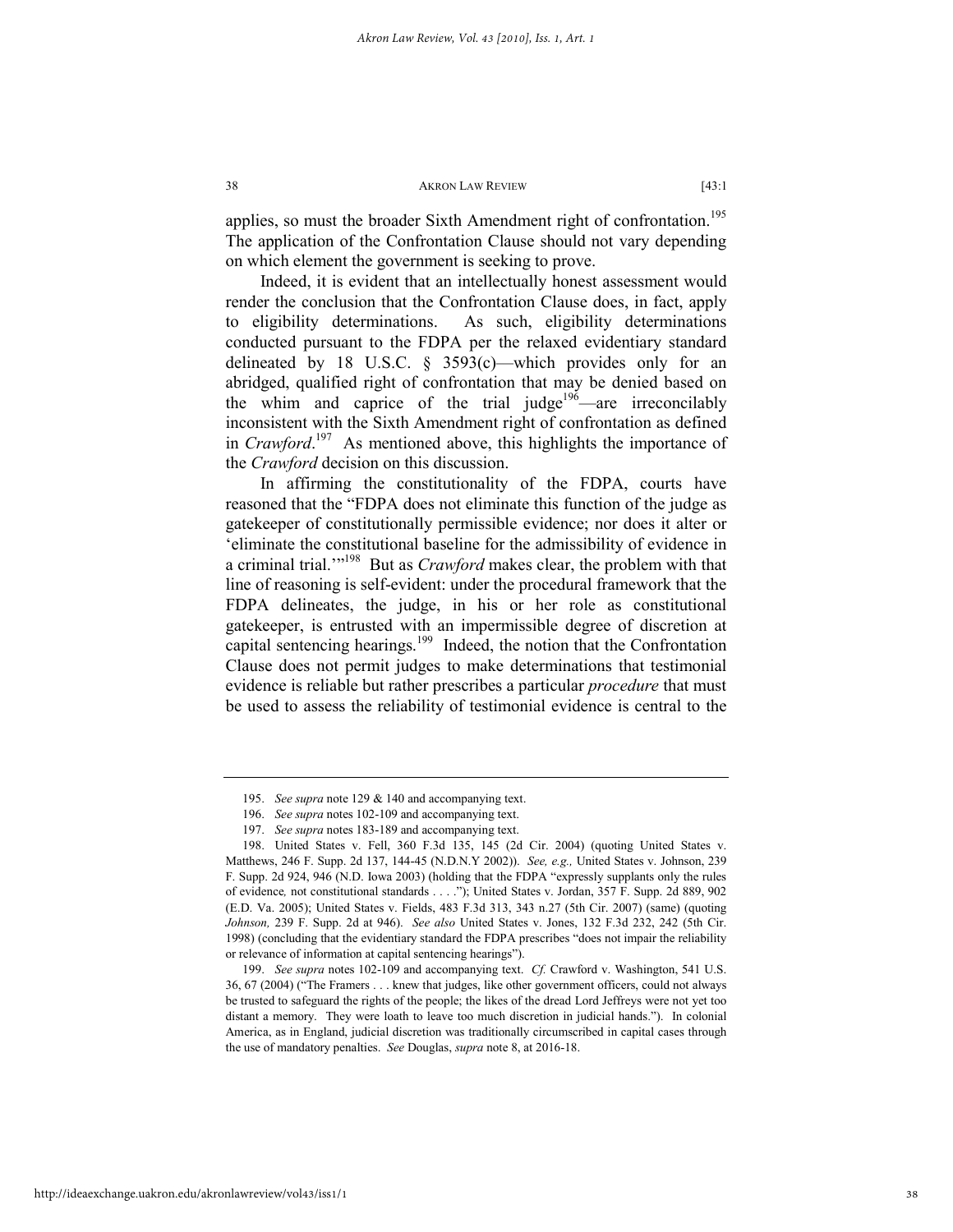rationale undergirding the holding in *Crawford*. This should be particularly true in capital cases.

The Supreme Court has long recognized that "[b]ecause of th[e] qualitative difference [between receiving a death sentence and life imprisonment], there is a corresponding difference in the need for reliability" in the penalty phase of capital trials.<sup>201</sup> As the Court explained in *Gregg v. Georgia*, in capital cases, "accurate sentencing information is an indispensable prerequisite to a reasoned determination of whether a defendant shall live or die." $202$  In light of these unique concerns, the Court has frequently emphasized that "the Constitution places special constraints on the procedures used to convict an accused of a capital offense and sentence him to death," because "the finality of the death penalty requires a 'greater degree of reliability."<sup>203</sup>

Finally, it should be noted that if the Confrontation Clause is at all operative in the penalty phase of federal capital trials, under the applicable rules of statutory construction,<sup>204</sup> it is immaterial whether the Confrontation Clause's application is limited to the eligibility determination or applies to both the sentence-selection decision and the eligibility determination. Some commentators have argued that the Confrontation Clause applies to the totality of the penalty phase in all state and federal—capital trials.<sup>205</sup> Indeed, one commentator went so far as to advance the idea that the Confrontation Clause applies at *all*  sentencing proceedings, capital or otherwise.<sup>206</sup> This article, however, does not address the merits of those positions. The narrow question here is, as stated, whether, in light of the holding in *Crawford*, the relaxed evidentiary standard 18 U.S.C. § 3593(c) explicitly prescribes violates the Confrontation Clause. It is our position that—leaving aside the question whether the Sixth Amendment applies during sentence selection—even if, *arguendo*, the Confrontation Clause only applies to the eligibility determination under that provision of the FDPA, that statute, on its face, is unconstitutional. Having said that, though,

 <sup>200.</sup> *See supra* notes 183-189 and accompanying text.

 <sup>201.</sup> Woodson v. North Carolina, 428 U.S. 280, 305 (1976) (plurality opinion).

 <sup>202.</sup> Gregg v. Georgia, 428 U.S. 153, 190 (1986).

 <sup>203.</sup> Murray v. Giarratano, 492 U.S. 1, 8-9 (1989) (internal citations omitted). *See also* Monge v. California, 524 U.S. 721, 732 (1998) (noting the "acute need for reliability in capital sentencing proceedings"); Simmons v. South Carolina, 512 U.S. 154, 161-62 (1994).

 <sup>204.</sup> *See infra* Part VI.

 <sup>205.</sup> For thoughtful, insightful arguments advancing that position, see generally Douglas, *supra*  note 8; White, *supra* note 49.

 <sup>206.</sup> *See* Nigel Hugh Holder, Comment, *Confrontation at Sentencing: The Logical Connection Between* Crawford *and* Blakely, 49 HOW. L.J. 179, 180-83 (2005).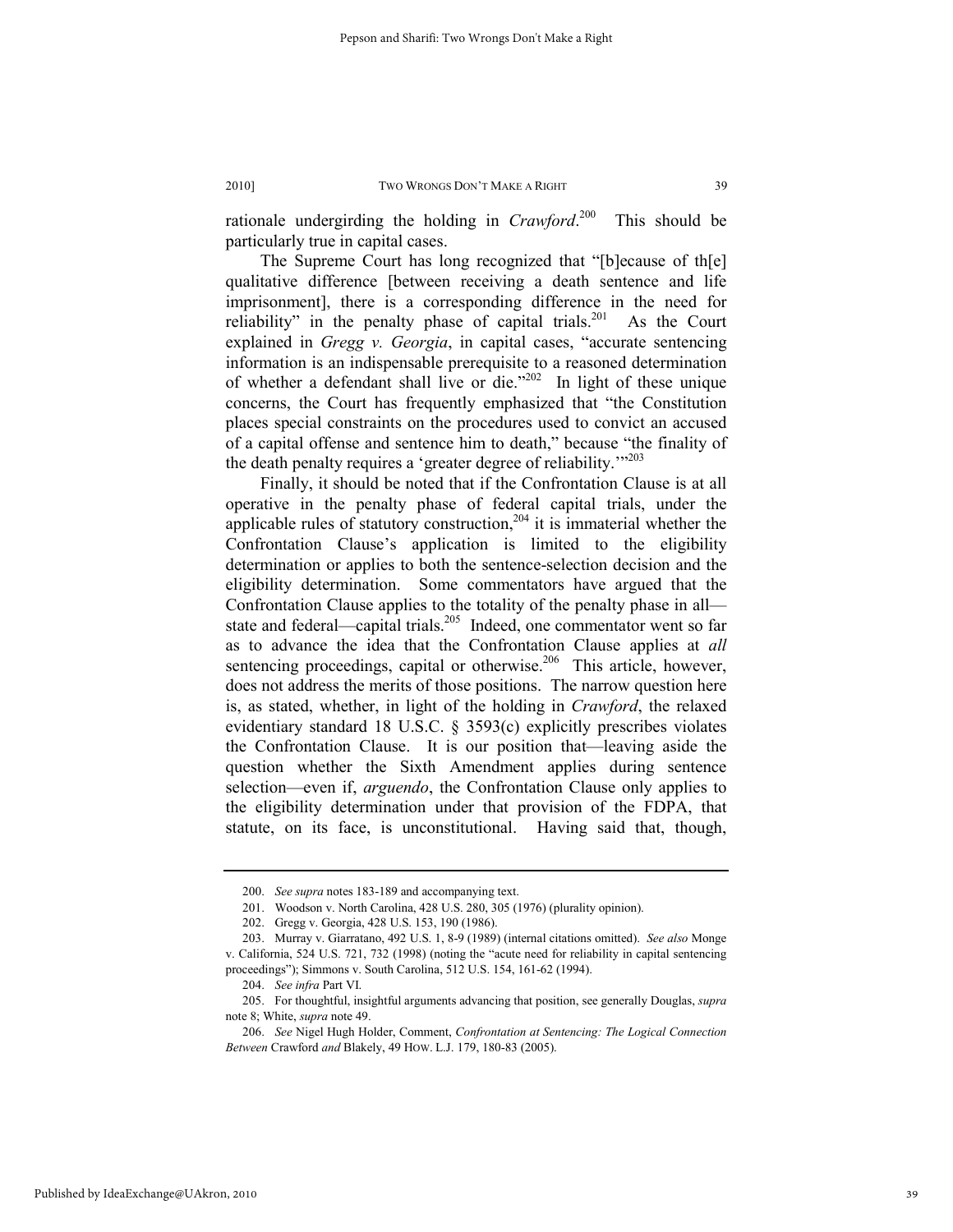evaluating the pragmatic application of the argument is as important as the argument itself; and, interestingly, that evaluation leads us into a separate constitutional discussion altogether, without which our initial argument stands incomplete.

Again, we posit that 18 U.S.C. § 3593(c) is facially unconstitutional as it applies to the eligibility determination. If the Supreme Court were to agree, and Congress was then to insert into the statute language consistent with the notion that the right of confrontation applies to the eligibility determination, how would such a hearing manifest itself in light of the unitary nature of the penalty phase in federal capital trials? In other words, how would a court reconcile the application of the right of confrontation as to eligibility evidence but not as to sentence-selection evidence, given that the evidence is being received simultaneously? Practicality dictates a utilitarian answer: *legislatively mandated* trifurcation. The emphasis on the phrase "legislatively mandated" is for good reason: It is the only constitutional method of implementing trifurcation, given the current language of 18 U.S.C. § 3593(c).

Arriving at this remedy necessarily calls for a discussion of an occasionally applied *unconstitutional* remedy—what amounts to the second of "two wrongs." The title of the proceeding section is clear enough, although we begin with an overview of trifurcation and its application in capital trials.

# VII. JUDICIAL TRIFURCATION IS UNCONSTITUTIONAL

# *A. The Concept of Trifurcation*

To ameliorate perceived constitutional shortcomings in the capitalsentencing framework prescribed by 18 U.S.C. § 3593(c), commentators have proposed trifurcating federal capital trials—i.e., during sentencing, severing the eligibility determination from the sentence-selection  $\frac{207}{100}$  Indeed, Douglas Houser unequivocally submits "that statutory construction of the FDPA itself . . . compels trifurcation."<sup>208</sup> Simply put, proponents of trifurcation advocate dividing capital trials into three separate and distinct hearings: a guilt-innocence phase; an eligibility phase; and finally, a sentence-selection phase.<sup>209</sup>

 <sup>207.</sup> *See, e.g.,* Houser, *supra* note 4, at 377-86 (2007); Margo A. Rocklin, Note, *Place the Death Penalty on a Tripod, or Make It Stand On Its Own Two Feet*, 4 RUTGERS J. L. & PUB. POL'Y 788 (2007).

 <sup>208.</sup> Houser, *supra* note 4, at 364.

 <sup>209.</sup> *See id.* at 378-79. *See generally* Rocklin, *supra* note 208.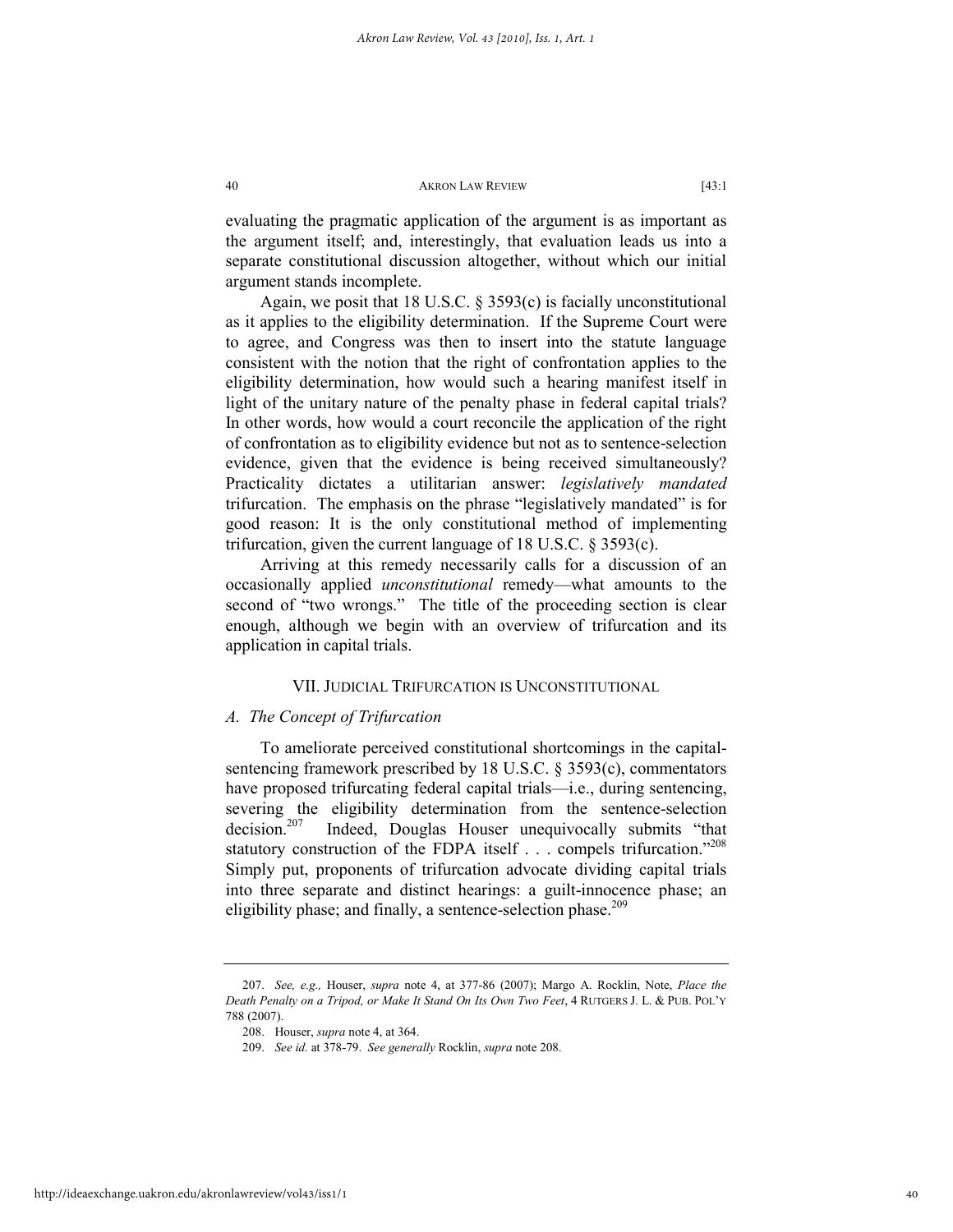Under a so-called trifurcated framework, the Confrontation Clause would apply to the guilt-innocence and eligibility determinations but not the sentence-selection decision.<sup>210</sup> Consequently, during the eligibility phase, any testimonial evidence proffered would have to comply with the strictures delineated by the *Crawford* Court; however, neither the Confrontation Clause nor the holding in *Crawford* could be invoked to bar the admission of testimonial hearsay during the sentence-selection phase.<sup>211</sup> Indeed, a few federal district courts have adopted a trifurcated framework during federal capital trials in an effort to avoid addressing 18 U.S.C. § 3593(c)'s constitutional shortcomings, (including *Johnson*<sup>212</sup> *Jordan*<sup>213</sup> and *Bodkins*<sup>214</sup> *et al.*<sup>215</sup>), reasoning that trifurcation is permissible because the statute does not explicitly forbid the practice. $216$ 

# *B. The Inapplicability of Constitutional Avoidance*

The problem with judicially imposed trifurcation, at least in the context of the FDPA, as Alexander Bunin explains, is that judicially

 <sup>210.</sup> *See* United States v. Jordan, 357 F. Supp. 2d 889, 903-04 (E.D. Va. 2005) (splitting sentencing phase into eligibility stage and selection stage and applying Confrontation Clause to eligibility stage); United States v. Johnson, 362 F. Supp. 2d 1043, 110-11 (N.D. Iowa 2005) (outlining the structure of a trifurcated capital trial). *See generally* Houser, *supra* note 4, at 377-86 (sketching the procedural distinction between trifurcated and bifurcated capital trials and explaining the rationale for adopting a trifurcated framework).

 <sup>211.</sup> *See, e.g.,* United States v. Bodkins, No. CRIM.A.4:04CR70083, 2005 WL 1118158, \*5 (W.D. Va. 2005) (noting that "any testimonial hearsay evidence offered during the eligibility phase would have to meet the requirements of *Crawford* before it could be presented to the jury. Those same requirements would not apply to hearsay evidence, testimonial or non-testimonial, offered during the selection phase.").

 <sup>212.</sup> *See Johnson,* 378 F. Supp. 2d at 1064-65.

 <sup>213.</sup> *See Jordan,* 357 F. Supp. 2d at 903-04 (dividing the "evidentiary and deliberative process in the penalty phase of a capital case" into two distinct, compartmentalized inquiries: "eligibility and selection").

 <sup>214.</sup> *See Bodkins*, 2005 WL 1118158 at \*4-\*5.

 <sup>215.</sup> *See also* United States v. Mayhew, 380 F. Supp. 2d 936, 957 (S.D. Ohio 2005); United States v. Davis, 912 F. Supp. 938, 949 (E.D. La. 1996).

 <sup>216.</sup> *See, e.g., Jordan*, 357 F. Supp. 2d at 903 ("A close examination of the governing statute, however, reveals that the statute does not necessarily mandate a single unitary proceeding."); *Bodkins*, 2005 WL 1118158 at \*7 (the court elected to divided the penalty phase in the manner sketched above—i.e., it required separate, compartmentalized eligibility and sentence-selection decisions—reasoning that that was permissible because the FDPA does not "forbid a bifurcated sentencing proceeding."); *see also* United States v. Perez*,* No. 3:02CR7, 2004 WL 935260, \*2 n.2 (D. Conn. 2004) ("[T]he evidentiary standard in the FDPA is but *one* way of achieving compliance with constitutional mandates; ultimately the Constitution must govern evidentiary decisions."); *Johnson*, 378 F. Supp. 2d at 1059-62 (explaining rationale for trifurcation). *But see* United States v. Fell, 217 F. Supp. 2d 469, 491 (D. Vt. 2002) ("[c]ourts cannot, and should not, rewrite an unambiguous Congressional directive regarding th[e] process" the FDPA delineates).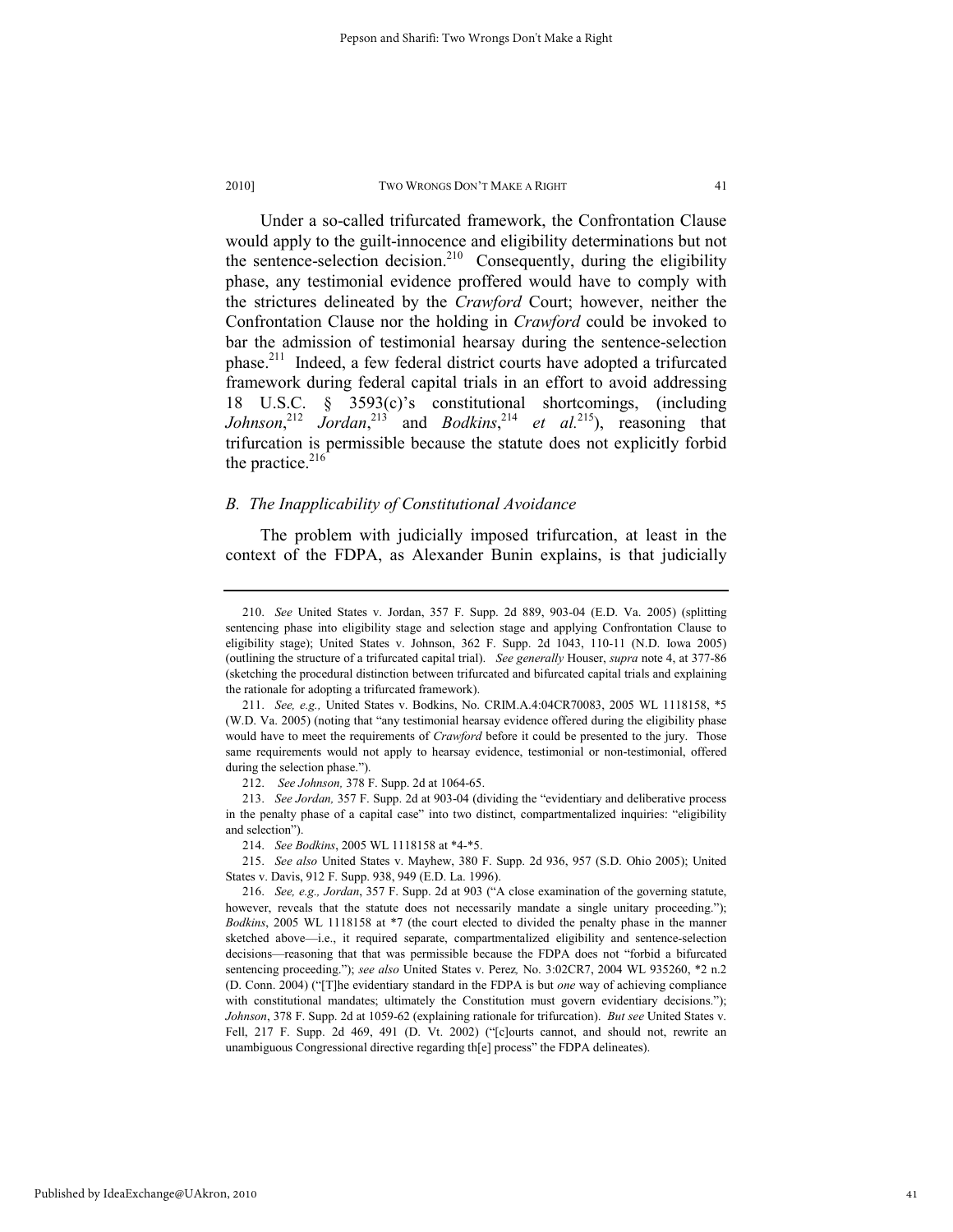imposed trifurcation is beyond the scope of the proper and properly limited role of the judiciary:

For a court to simply create a new procedure that changes the entire dynamic of a capital trial would seem to violate the separation of powers between the judicial and legislative branches of government. While judges have wide authority to interpret laws, they are not entitled to write them.<sup>217</sup>

As the Supreme Court explained in *Palermo v. United States*, even its "power . . . to prescribe rules of procedure and evidence for the federal courts exists *only in the absence of a relevant Act of Congress*."218 Put differently, Congress alone has the authority to promulgate or revise federal legislation;<sup>219</sup> it is not the courts' prerogative to, in essence, rewrite the law.

To be sure, under the doctrine of constitutional avoidance, "where a statute is susceptible of two constructions, by one of which grave and doubtful constitutional questions arise and by the other of which such questions are avoided, [a court's] duty is to adopt the latter."<sup>220</sup> Because it is a canon principle of statutory construction that, "out of respect for Congress," reviewing courts are bound to "assume [that Congress] legislates in the light of constitutional limitations . . . ."221 To invoke the rule of constitutional avoidance, however, "the statute must be genuinely susceptible to two constructions," for it is "[o]nly then [that] the statutory construction that avoids the constitutional question [is] a 'fair' one."<sup>222</sup> The doctrine of constitutional avoidance has limits; a reviewing

 <sup>217.</sup> Bunin, *supra* note 8, at 274-75.

 <sup>218. 360</sup> U.S. 343, 353 n.11 (1959) (emphasis added).

 <sup>219.</sup> Bunin, *supra* note 8, at 275-76 (citing United States v. Hudson, 11 U.S. 32, 32-34 (1812) (stating that federal criminal law may only be created by statute)). *Cf.* Jackson, *supra* note 63, at 91 (arguing that although Congress has authority to amend the FDPA, "recent failed attempts to abolish the Act indicate that any such Congressional action is highly unlikely in the near future.") (citing Federal Death Penalty Act of 2003, H.R. 2574, 108th Cong. (2003)).

<sup>220</sup>**.** Jones v. United States, 526 U.S. 227, 239 (1999) (quoting United States ex rel. Att'y General v. Del. & Hudson Co.*,* 213 U.S. 366, 408 (1909)). *See also* United States v. Jin Fuey Moy*,*  241 U. S. 394, 401 (1916) (As Justice Holmes opined: "A statute must be construed, if fairly possible, so as to avoid not only the conclusion that it is unconstitutional but also grave doubts upon that score.") (citations omitted).

 <sup>221.</sup> *Jones*, 526 U.S. at 239-40 (quoting Rust v. Sullivan, 500 U. S. 173, 191 (1991)). *Cf.* Tot v. United States, 319 U.S. 463, 467 (1943) (although "Congress has power to prescribe what evidence is to be received in the courts of the United States," that power must be exercised concordant with the Constitution).

 <sup>222.</sup> Almendarez-Torres v. United States, 523 U.S. 224, 238 (1998).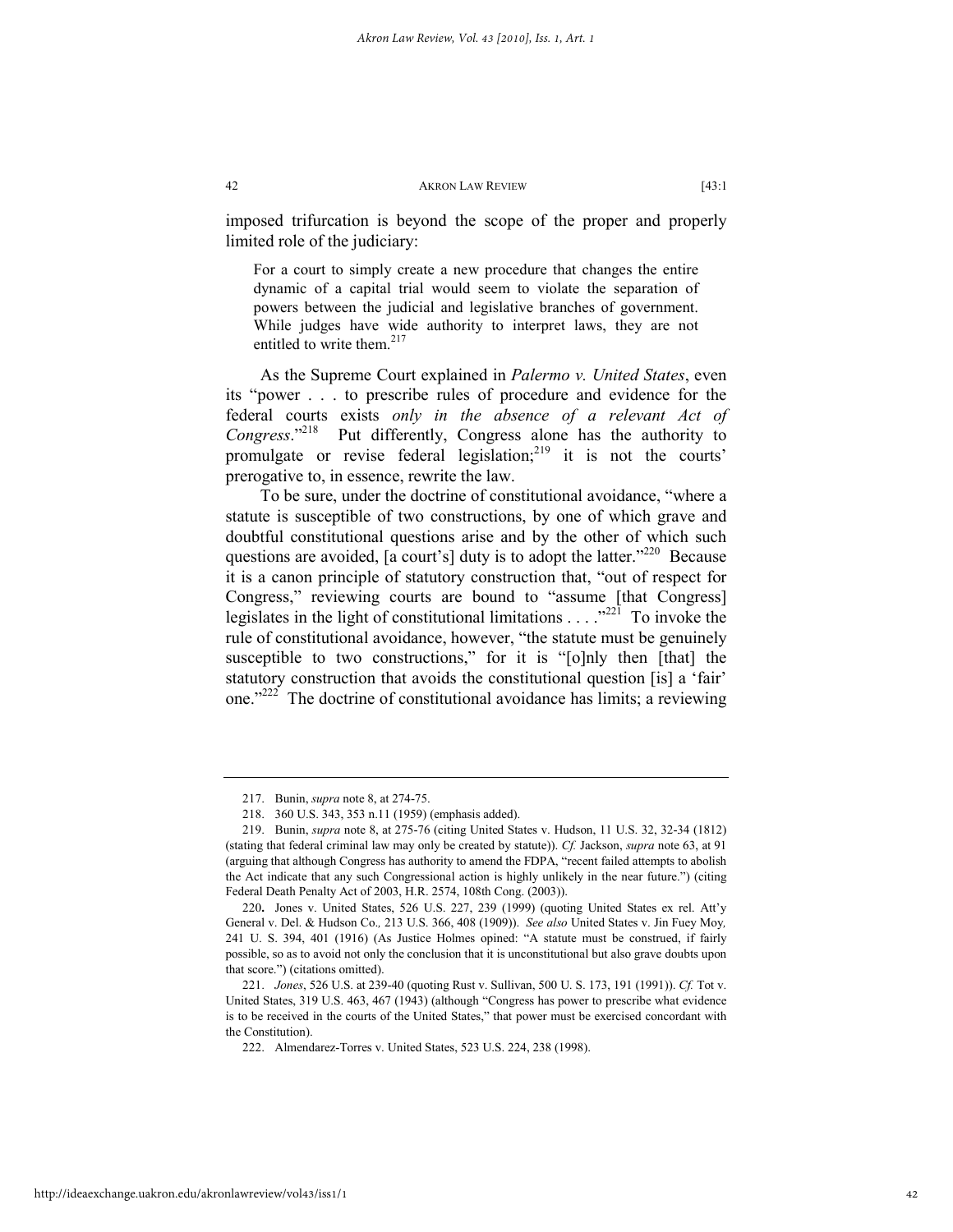court "cannot press statutory construction 'to the point of disingenuous evasion' even to avoid a constitutional question." $^{223}$ 

Application of the foregoing standard to 18 U.S.C. § 3593(c) leads us to the conclusion that the provision falls outside of the ambit of the rule of constitutional avoidance. 18 U.S.C. § 3593(c), by its terms, contemplates a single, unified sentencing hearing.<sup>224</sup> In fact, numerous courts have recognized that the language of the statute provides for a unitary sentencing framework.<sup>225</sup> 18 U.S.C. § 3593(c) is devoid of language that either explicitly mentions or would even implicitly suggest a bifurcated sentencing proceeding. Thus, the language of that provision is reasonably susceptible to only one construction: The FDPA contemplates a unitary sentencing proceeding.

Since the FDPA was enacted in 1994—eight years before *Ring* was decided and ten years prior to *Crawford*—it is doubtful that Congress could have anticipated the manner in which *Crawford* and *Ring* would fundamentally alter the constitutional requirements during the eligibility phase of capital sentencing proceedings.<sup>226</sup> The FDPA's legislative history does note that its overarching purpose was "to establish Constitutional procedures for the imposition of the Federal death penalty."227 But Congress could not have legislated consistent with—or even in anticipation of—constitutional strictures that, except through divination, it could not have foreseen. That proposition holds true especially in light of the fact that Congress did, in fact, craft a sentencing procedure that, when the FDPA was initially promulgated, was entirely

 <sup>223.</sup> United States v. Locke, 471 U.S. 84, 96 (1985) (quoting Moore Ice Cream Co. v. Rose*,* 289 U. S. 373, 379 (1933) (Cardozo, J.)).

 <sup>224.</sup> *See* 18 U.S.C. § 3593(b) (2000) ("the judge . . . shall conduct *a* separate sentencing hearing to determine the punishment to be imposed . . . .") (emphasis added); 18 U.S.C. § 3593(c) ("[a]t *the* sentencing *hearing*") (emphasis added); 18 U.S.C. § 3593(d) (referring to "*the* hearing") (emphasis added).

 <sup>225.</sup> *E.g.,* United States v. Barnette*,* 390 F.3d 775, 810 (4th Cir. 2004) ("By its terms, the Federal Death Penalty Act contemplates only a single sentencing hearing . . . ."); United States v. Bodkins, No. CRIM.A.4:04CR70083, 2005 WL 1118158, \*7 (W.D. Va. 2005) (explaining that 18 U.S.C. § 3593(c) "contemplates the possibility of a unitary proceeding"). *See also* United States v. Concepcion Sablan, 555 F. Supp. 2d 1205, 1222 (D. Colo 2007) ("the FDPA does not in any way refer to or authorize bifurcation of the penalty phase"). *See* Bunin, *supra* note 8, at 274 (Alexander Bunin submits that given that the FDPA "clearly approves only a very specific bifurcated procedure," judicial trifurcation "requires rewriting the FDPA.").

 <sup>226.</sup> *See* United States v. Fell, 217 F. Supp. 2d 469, 490 (D. Vt. 2002) ("When Congress enacted the FDPA, it could not have anticipated that death-eligibility factors would be regarded as the functional equivalent of elements."); *Jordan*, 357 F. Supp. 2d at 903 ("It is . . . doubtful that Congress, in drafting the statute, could have forecast the scope or impact of *Crawford* on its legislation."). *See also* United States v. Mills, 446 F. Supp. 2d 1115, 1131 n.16 (C.D. Cal. 2006) (noting that "dividing the penalty phase [is] a procedure not foreseen by the FDPA").

 <sup>227.</sup> H.R. REP. NO. 103-467 (1994).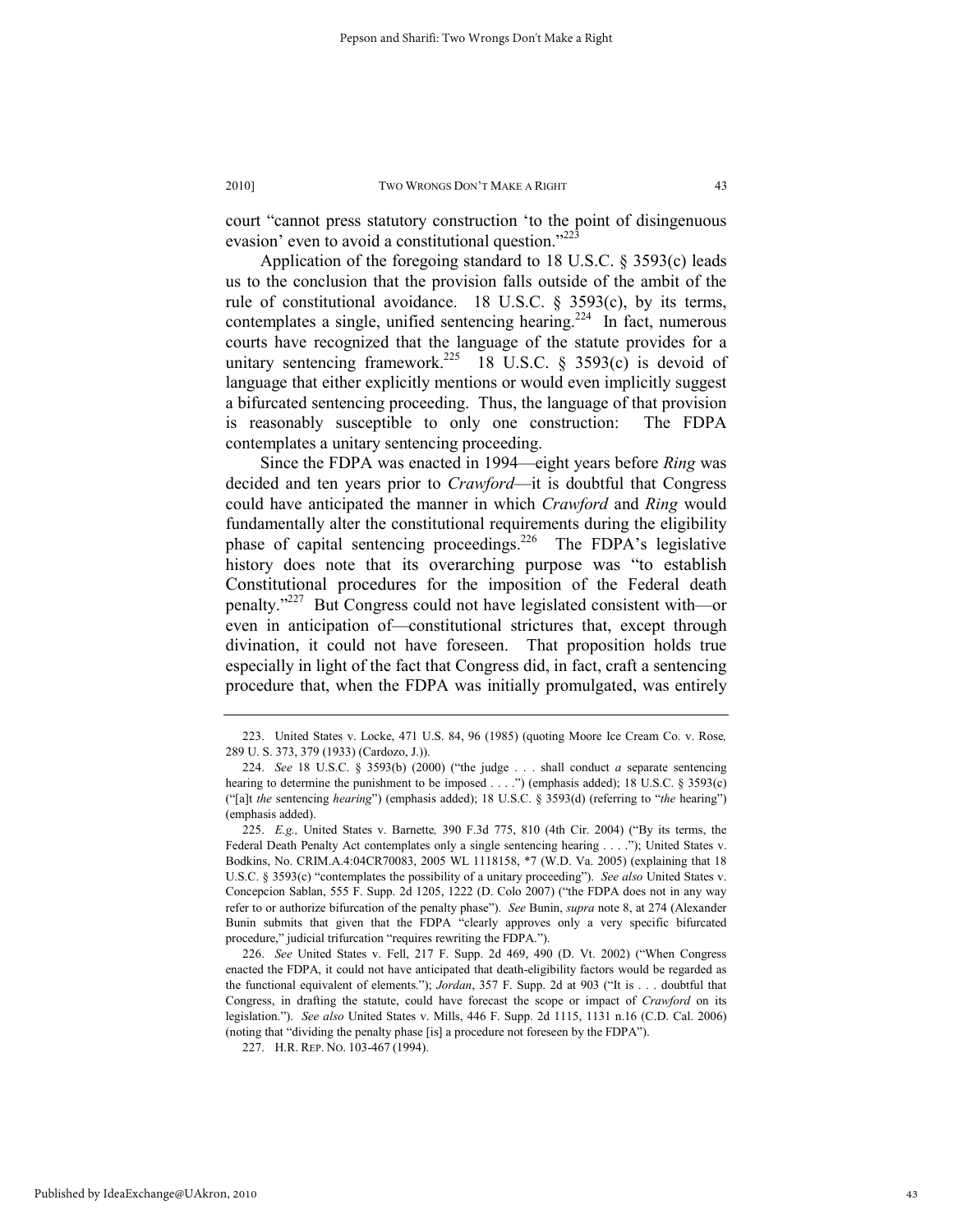consonant with the Court's then-prevailing capital-sentencing-rights and Confrontation Clause jurisprudence.<sup>228</sup> Thus, it is highly unlikely that Congress could have intended to legislate consistent with judicially imposed constitutional limitations—here, by providing for bifurcation that did not even exist at that time. If that were the case, Congress would have drafted the statute in a manner that explicitly required or at least tacitly authorized bifurcated capital sentencing proceedings.

The notion that 18 U.S.C. § 3593(c) reflects a congressional intent to grant, *carte blanche*, the federal courts the authority to devise and implement any capital sentencing procedure that they deem fit so long as it was not explicitly prohibited by that statute is, to say the least, highly problematic. Indeed, *reducio ad absurdam*, acceptance of that proposition—i.e., if judges are not statutorily prohibited from taking a given action, then that action must be within the scope of their discretion—would lead to patently untenable consequences. The plain language of a statute places some constraints on judicial construction; and judges do not have the unrestricted authority to interpret statutes however they see fit. The FDPA is no different.

In *Caminetti v. United States*, the Court described the so-called plain meaning rule this way:

When the language of a statute is plain and does not lead to absurd or impracticable results, there is no occasion or excuse for judicial construction; the language must then be accepted by the courts as the sole evidence of the ultimate legislative intent, and the courts have no function but to apply and enforce the statute accordingly.<sup>229</sup>

More recently, the Court has explained:

[I]n interpreting a statute a court should always turn to one cardinal canon before all others. . . .[C]ourts must presume that a legislature says in a statute what it means and means in a statute what it says there. When the words of a statute are unambiguous, then, this first canon is also the last: "judicial inquiry is complete." $2^{330}$ 

In other words, unless otherwise defined by statute, courts should presume that words are used in accordance with their common meaning and should construe them accordingly.<sup>231</sup> Likewise, in construing a

 <sup>228.</sup> *See supra* notes 73-77 and accompanying text.

 <sup>229. 242</sup> U.S. 470, 471 (1917).

 <sup>230.</sup> Connecticut Nat'l Bank v. Germain, 503 U.S. 249, 253-54 (1992) (quoting Rubin v. United States, 449 U.S. 424, 430 (1981)).

 <sup>231.</sup> Perrin v. United States, 444 U.S. 37, 42 ("A fundamental canon of statutory construction is that, unless otherwise defined, words will be interpreted as taking their ordinary, contemporary,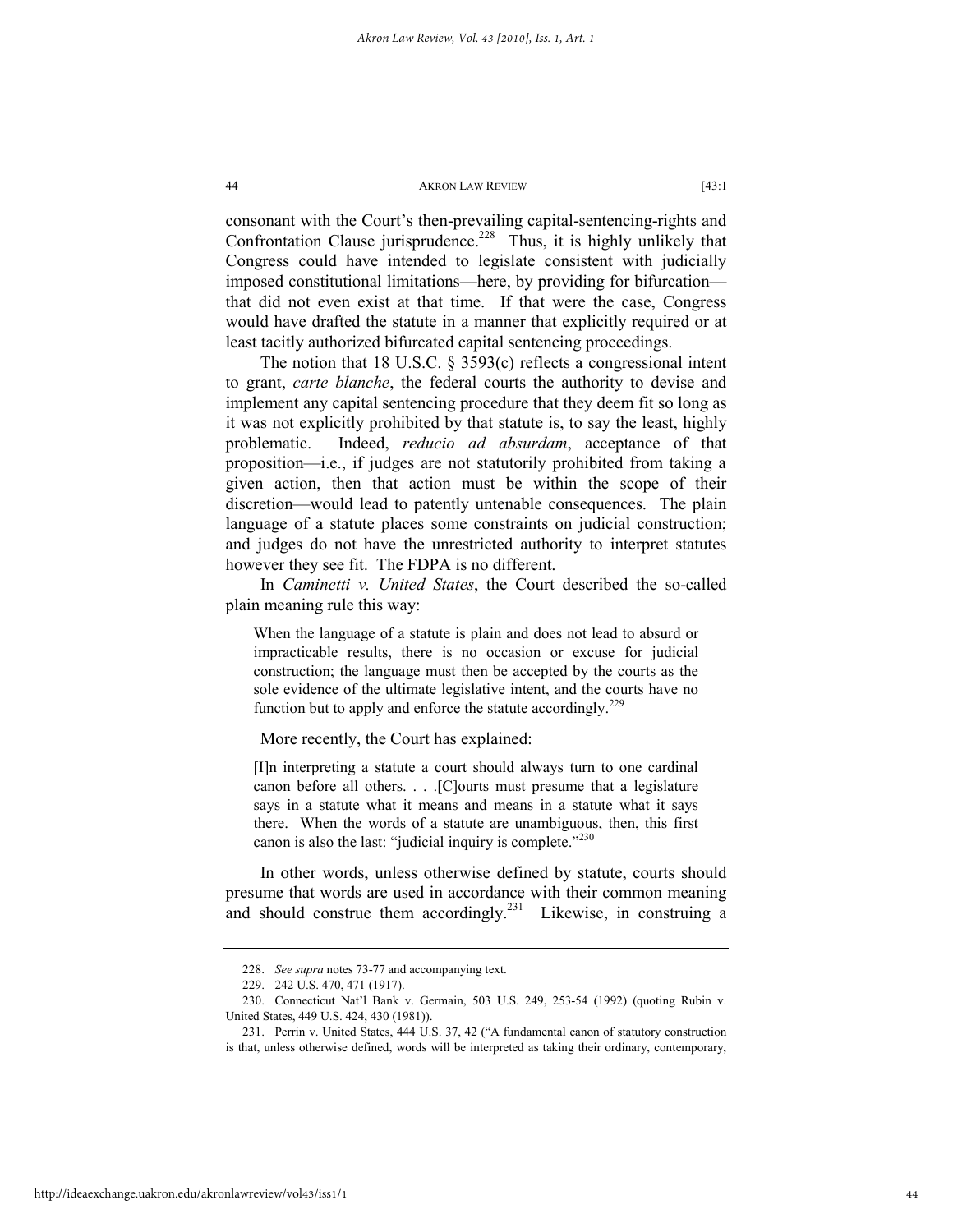statute, courts should look to its grammatical construction.<sup>232</sup> The legislature "is presumed to know the meaning of words and the rules of grammar."<sup>233</sup>

Under the doctrine of *noscitur a sociis* [it is known from its associates],  $234$  the meaning of an ambiguous word in a statute may be discerned by reference to the meaning of the words surrounding it and the context in which it is used, i.e., its meaning may be ascertained by looking at the words used in the rest of the statute in context.<sup>235</sup> (For that matter, legislative intent may be gleaned in the same manner.)<sup>236</sup>

18 U.S.C. § 3593 is entitled, "Special hearing to determine whether a sentence of death is justified"; it only refers to "a hearing," "a separate sentencing hearing," and "the hearing."<sup>237</sup> 18 U.S.C. § 3591 of the FDPA, likewise, refers to the penalty phase conducted pursuant to 18 U.S.C. § 3593 as "a hearing"—not once, but twice.<sup>238</sup> Concordantly, 18

 232. *See* United States v. Goldenberg, 168 U.S. 95, 102-03 (1897) ("The primary and general rule of statutory construction is that the intent of the lawmaker is to be found in the language that he has used . . . The courts have no function of legislation, and simply seek to ascertain the will of the legislator."). *See also* United States v. Ron Pair Enterprises, Inc., 489 U.S. 235, 241-42 (1989) (the Court noted that its reading of the statute was, *inter alia*, "mandated by the grammatical structure of the statute").

233. *Goldenberg*, 168 U.S. at 102-03.

 234. BLACK'S LAW DICTIONARY 956 (5th ed. 1979) ("The meaning of a word is or may be known from the accompanying words.").

 235. *See* United States v. LaBrecque, 419 F. Supp. 430, 434 (D.N.J. 1976) ("The maxim *noscitur a sociis* is employed to ascertain the meaning of an ambiguous or doubtful word . . . by reference to other words with which it is associated . . . ."). *See also* Jarecki v. G. D. Searle & Co., 367 U. S. 303, 307 (1961) ("The maxim *noscitur a sociis,* that a word is known by the company it keeps, while not an inescapable rule, is often wisely applied where a word is capable of many meanings in order to avoid the giving of unintended breadth to the Acts of Congress."); Wong Kam Wo v. Dulles, 236 F.2d 622, 626 (9th Cir. 1956).

 236. *See* Neal v. Clark, 95 U.S. 704, 709 (1877) ("In the construction of statutes . . . the rule *noscitur a sociis* is very frequently applied; the meaning of a word, and, consequently the intention of the legislature being ascertained by reference to the context, and by considering whether the word in question and the surrounding words are, in fact, *ejusdem generis,* and referable to the same subject-matter." (quoting BROOM'S LEGAL MAXIMS, 455)).

 237. *See* 18 U.S.C. § 3593 (2000). *See also Neal*, 95 U.S. at 709 ("[W]here the meaning of any particular word is doubtful or obscure, . . . the intention of the party who has made use of it may frequently be ascertained and carried unto effect by looking at the adjoining words." (quoting BROOM'S LEGAL MAXIMS, 450)).

 238. *See* 18 U.S.C. § 3591. Likewise, under the *in pari materia* canon of statutory construction, the meaning of an ambiguous term or phrase in a statute may be determined by reference to other statutes concerning the same subject matter. *See* Erlenbaugh v. United States, 409 U.S. 239, 243-

common meaning.") (citations omitted); Smith v. United States, 508 U.S. 223, 242 (1993) (Scalia, J. dissenting) ("In the search for statutory meaning, we give nontechnical words and phrases their ordinary meaning."); Muller v. BP Exploration (Alaska) Inc*.*, 923 P.2d 783, 788 (Alaska 1996) ("In assessing statutory language, 'unless words have acquired a peculiar meaning, by virtue of statutory definition or judicial construction, they are to be construed in accordance with their common usage.'") (quoting Tesoro Alaska Petroleum Co v. State, 746 P.2d 896, 905 (1987).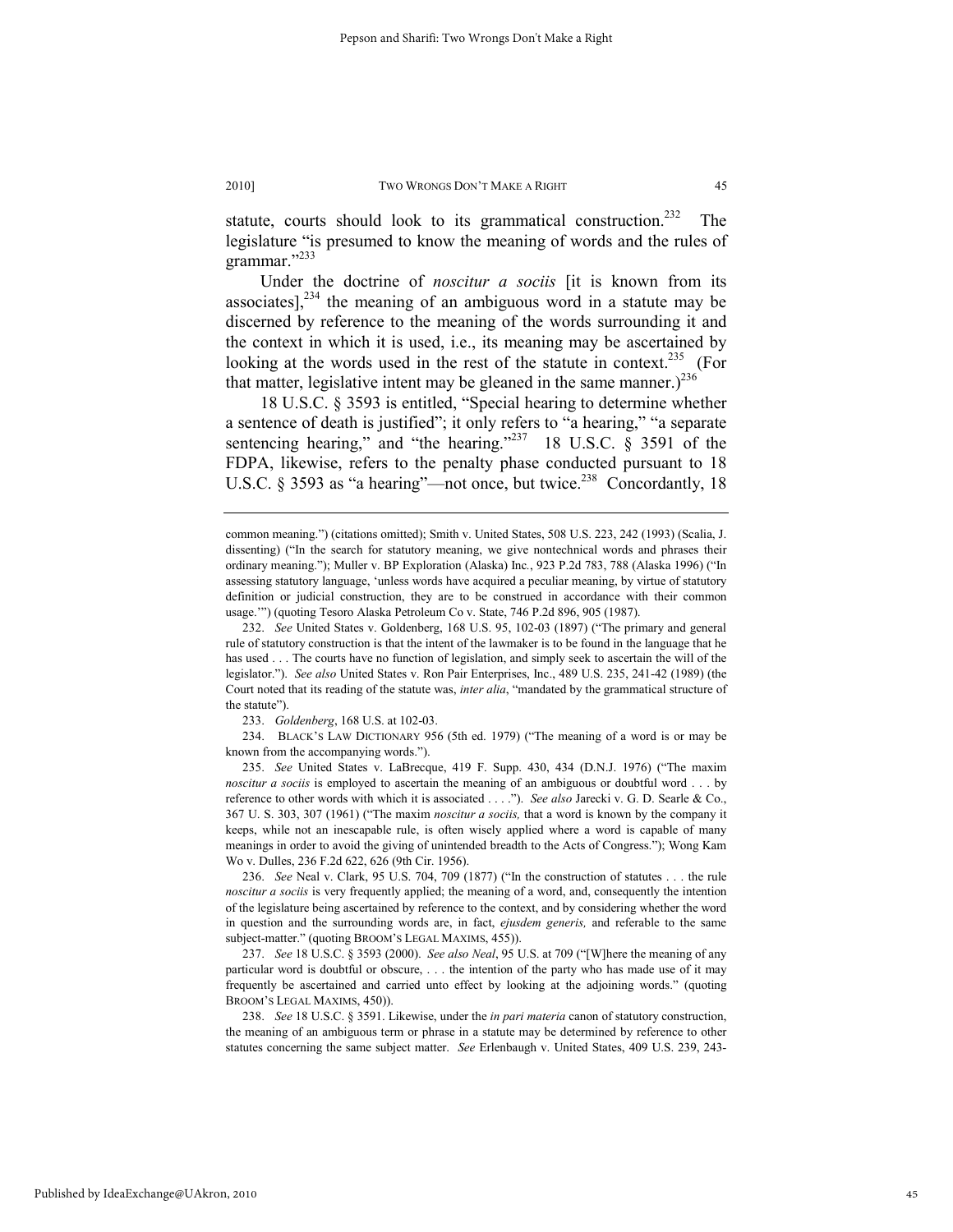U.S.C. § 3595 refers to "the sentencing hearing."<sup>239</sup> An analysis of the totality of the FDPA thus reflects an unmistakable legislative intent to create a unitary sentencing proceeding.

To be sure, "in the exercise of supervisory powers, federal courts may, *within limits*, formulate procedural rules not specifically required by the Constitution or the Congress."<sup>240</sup> But as the Supreme Court explained in *United States v. Jackson*,

It is one thing to fill a minor gap in a statute to extrapolate from its general design details that were inadvertently omitted. It is quite another thing to create from whole cloth a complex and completely novel procedure and to thrust it upon unwilling defendants for the sole purpose of rescuing a statute from a charge of unconstitutionality. $^{241}$ 

For that matter, the notion that the judiciary lacks the "discretionary power to disregard the considered limitations of the law it is charged with enforcing" is a fundamental precept of our system of checks and balances.<sup>242</sup> In short, however well intentioned and well reasoned a response to the FDPA's constitutional deficiencies judicially imposed trifurcation may be, it is outside of the purview of judicial discretion.<sup>243</sup>

It is not the province of the courts to salvage an otherwise unconstitutional statute through judicial fiat—implementing a procedure that the plain language of the statute unequivocally rejects, $^{744}$  by reading it in a manner that Congress almost certainly could not have intended. Irrespective of the rebuttable presumption that Congress legislates consistent with the Constitution, federal courts cannot, *ipse dixit*, impute a congressional intent to allow for the possibility of trifurcation to statute that, by its terms, contemplates a unitary sentencing proceeding.  $245$ Rather, the onus is on Congress to cure 18 U.S.C. § 3593(c)'s constitutional deficiencies through promulgating legislation that reflects

<sup>244 (1972) (</sup>characterizing "[t]he rule of *in paria materia*" as "but a logical extension of the principle that individual sections of a single statute should be construed together"). *See also* Wachovia Bank, N.A. v. Schmidt, 546 U.S. 303, 316 (2006).

 <sup>239.</sup> *See* 18 U.S.C. § 3595.

 <sup>240.</sup> United States v. Hasting, 461 U.S. 499, 505 (1983) (emphasis added).

 <sup>241. 390</sup> U.S. 570, 580 (1968).

 <sup>242.</sup> United States v. Payner, 447 U. S. 727, 737 (1980).

 <sup>243.</sup> Thomas v. Arn, 474 U.S. 140, 148 (1985) ("Even a sensible and efficient use of [judicial] supervisory power . . . is invalid if it conflicts with constitutional or *statutory* provisions.") (emphasis added).

 <sup>244.</sup> Carlisle v. United States, 517 U.S. 416, 426 (1996) (federal courts lack the inherent authority to fashion rules and procedures that circumvent or conflict with the Constitution or legislation).

 <sup>245.</sup> *See supra* notes 84 & 225-226 and accompanying text.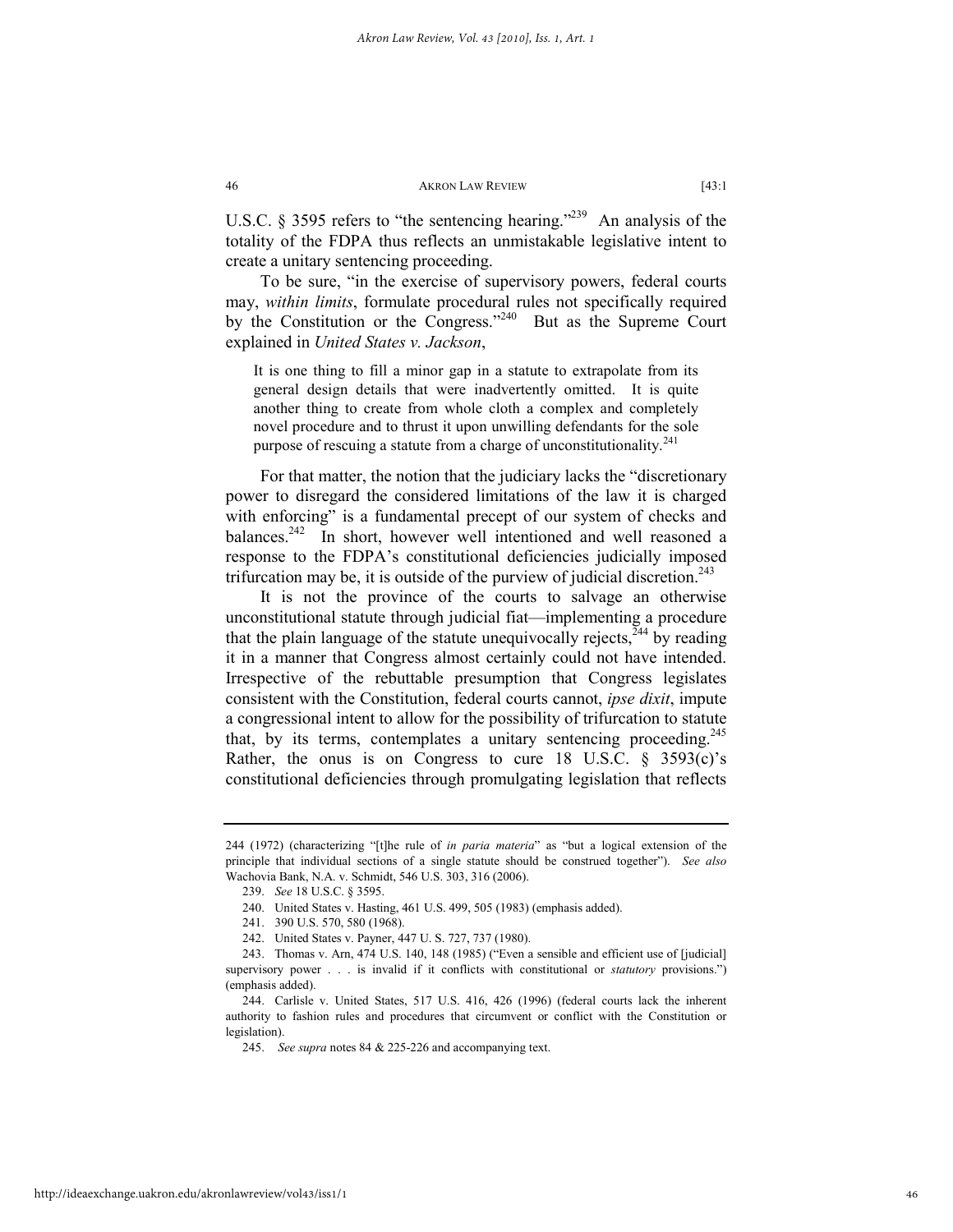contemporary Sixth Amendment jurisprudence—by amending the statute, thus codifying a trifurcated framework.

# VIII. CONCLUSION

The application of the statute at issue has created the reality that drives the need for this discussion. It expressly delineates an unconstitutionally lax evidentiary standard that creates the possibility that a capital defendant may become eligible for the death penalty based on testimonial statements provided by an out-of-court declarant; that is, under 18 U.S.C. § 3593(c), the government may establish facts necessary to prove the greater crime of federal capital murder with uncross-examined testimonial hearsay.<sup>246</sup> Because that provision, by its terms, enables the trial judge, at his or her discretion, to admit *any* evidence—including testimonial hearsay—relevant to establishing an aggravating factor, so long as the government has provided adequate notice to the defendant that it intends to prove that aggravating factor.<sup>247</sup>

18 U.S.C. § 3593(c), therefore, deprives capital defendants of an unabridged Sixth Amendment right of confrontation, as defined by *Crawford*, by allowing for the admission of almost any type of hearsay statement (irrespective of whether that statement is testimonial) during the sentencing hearing, in which the eligibility phase is housed. But if the eligibility phase of a capital trial conducted under the FDPA is, as we argue, within the ambit of the Confrontation Clause, it necessarily follows that federal capital defendants *must* be afforded a full-fledged Sixth Amendment right of confrontation during that stage of their prosecution. It stands to reason, then, that a statute that explicitly affords a judge untrammeled discretion to violate a capital defendant's right of confrontation so long as he or she deems the testimonial hearsay at issue sufficiently reliable, and therefore allows a judge to deny a capital defendant a fundamental constitutional right, is constitutionally infirm.

While the evidentiary standard prescribed by 18 U.S.C. § 3593(c) may have been constitutional when that statute was initially promulgated, because of the jurisprudential sea change created by *Ring v. Arizona* and *Crawford v. Washington*, that proposition is no longer true. *Ring* created a constitutional mandate, and *Crawford* crafted guiding principles, with respect to the Sixth Amendment right of

 <sup>246.</sup> *See* 18 U.S.C.A. § 3593(c).

 <sup>247.</sup> *See* 18 U.S.C.A. § 3593(c) (2000). *See also* United States v. Jones, 132 F.3d 232, 240 n.5 (5th Cir. 1998).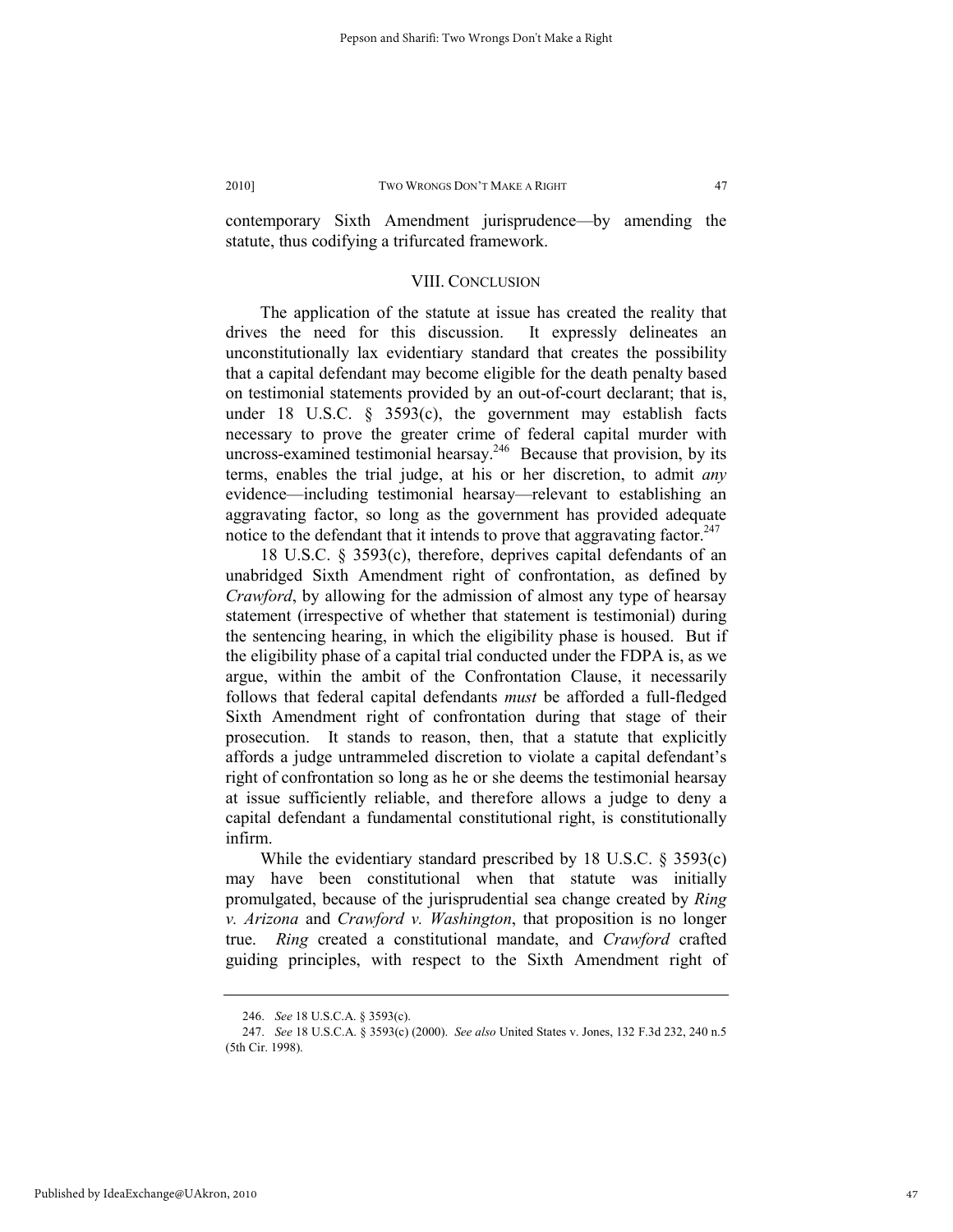confrontation, by which that mandate must be applied. Because 18 U.S.C. § 3593(c) is within the scope of *Ring*'s constitutional mandate, it must comply with the constitutional requirements outlined in *Crawford*. On its face, the lax, all-too-malleable evidentiary standard 18 U.S.C. § 3593(c) delineates is irreconcilably inconsistent with *Crawford*'s guiding principles but also its specific holding. After *Crawford*, the concept of admitting out-of-court statements based on a judicial determination of reliability is no longer constitutional, and, therefore, allowing the government to prove statutory aggravating factors—at least the functional equivalent of elements of federal capital murder—with testimonial hearsay, even where the defendant has never had an opportunity to cross-examine the declarant(s), is not constitutional either.

Notwithstanding the doctrine of constitutional avoidance, judicial trifurcation is an untenable response to the foregoing constitutional quandary, which is, in and of itself, unconstitutional. The notion that an unconstitutional evidentiary standard can somehow be cured or cancelled out by an equally unconstitutional judicial response is no less a logical fallacy than the notion that two wrongs make a right. We submit that although there may be other ways in which the inherent structural problems caused by the FDPA's procedural framework could be remedied,<sup>248</sup> legislatively mandated trifurcation would best alleviate the aforementioned constitutional deficiencies.

As Alexander Bunin points out, $249$  legislatures could always heed Justice Scalia's counsel, tacitly offered in his concurring opinion in *Ring*, and "plac<sup>[e]</sup> the aggravating-factor determination (where it logically belongs anyway) in the guilt phase. $1250$  Indeed, Bunin's proposal for alleviating constitutional concerns with the evidentiary standards governing capital sentencing proceedings—to wit, revising capital murder statutes, adding additional death-eligibility elements, and litigating a capital defendant's death eligibility in the guilt-innocence phase of his or her trial<sup>251</sup>—makes an eminent amount of sense with regard to *state* capital statutes with an analogous procedural framework.

 <sup>248.</sup> For example, Alexander Bunin submits that "[t]he only solution [to this dilemma] is for legislatures to rewrite those capital statutes to require that all elements of a capital crime be proven during the guilt phase of trial." Bunin, *supra* note 8, at 280.

 <sup>249.</sup> *Id.* at 272.

 <sup>250.</sup> Ring v. Arizona, 536 U.S. 584, 613 (2002) (Scalia, J., concurring).

 <sup>251.</sup> Bunin, *supra* note 8, at 280.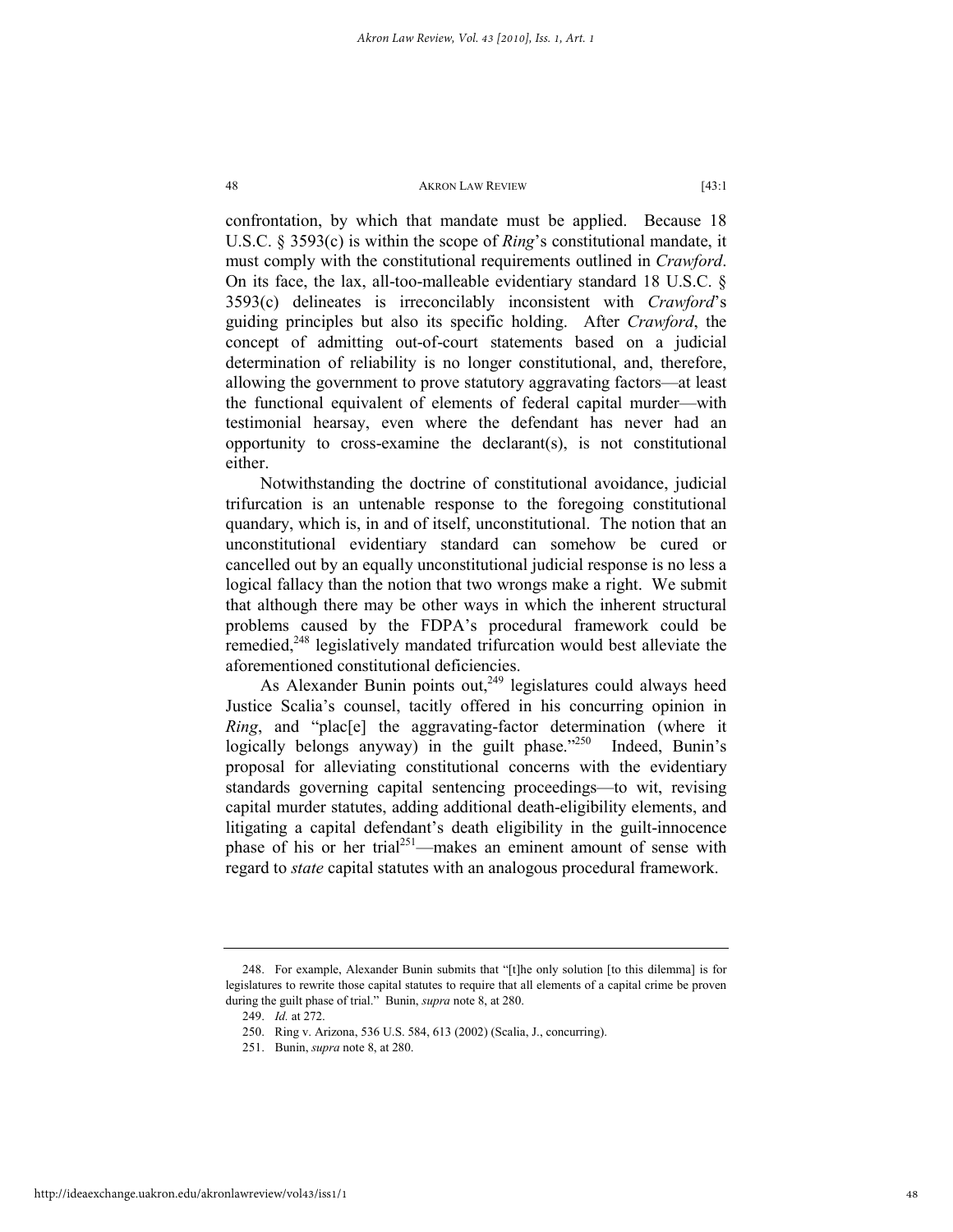But given that the FDPA, in essence, is a sentencing statute.<sup>252</sup> which, *inter alia*, modified the penalty schemes for existing federal criminal statutes, revising the FDPA to provide for litigating a capital defendant's death eligibility during the guilt-innocence phase of his or her trial is neither pragmatic nor even feasible. The FDPA does not simply create federal capital crimes but rather expands the number of federal crimes for which the government may seek death sentences and prescribes the procedures that govern federal capital sentencing proceedings.<sup>253</sup> To implement Bunin's proposal in the context of the FDPA, then, would thereby necessitate revising literally dozens of federal statutes to reflect the dictates of contemporary Sixth Amendment jurisprudence.

Realistically, that leaves Congress with only two *constitutional*  alternatives: either scrap the FDPA *in toto* or revise it in a manner such as to not only authorize but require trifurcation, thereby affording capital defendants, at minimum, an unabridged right of confrontation through the death-eligibility determination. As noted *supra*, the ambit of capital defendants' rights at sentencing is beyond the scope of this article, as is a discussion of other potential constitutional concerns with the FDPA's procedural framework. For that matter, we do not herein express a view as to which of those two choices is preferable; rather, the purpose of this article is strictly limited to highlighting what we believe to be an unconstitutional evidentiary practice and an equally unconstitutional judicial response. That being said, assuming *arguendo* that the FDPA's constitutional shortcomings may be cured through statutorily affording capital defendants an unfettered Sixth Amendment right of confrontation through the death-eligibility determination, we submit that revising 18 U.S.C. § 3593(c) to provide for mandatory bifurcation of the penalty phase of federal capital trials (i.e., trifurcation) is the only viable method of curing those deficiencies short of repealing the statute.

Published by IdeaExchange@UAkron, 2010

 <sup>252.</sup> *See supra* notes 73-79 and accompanying text.

 <sup>253.</sup> *See supra* note 75.